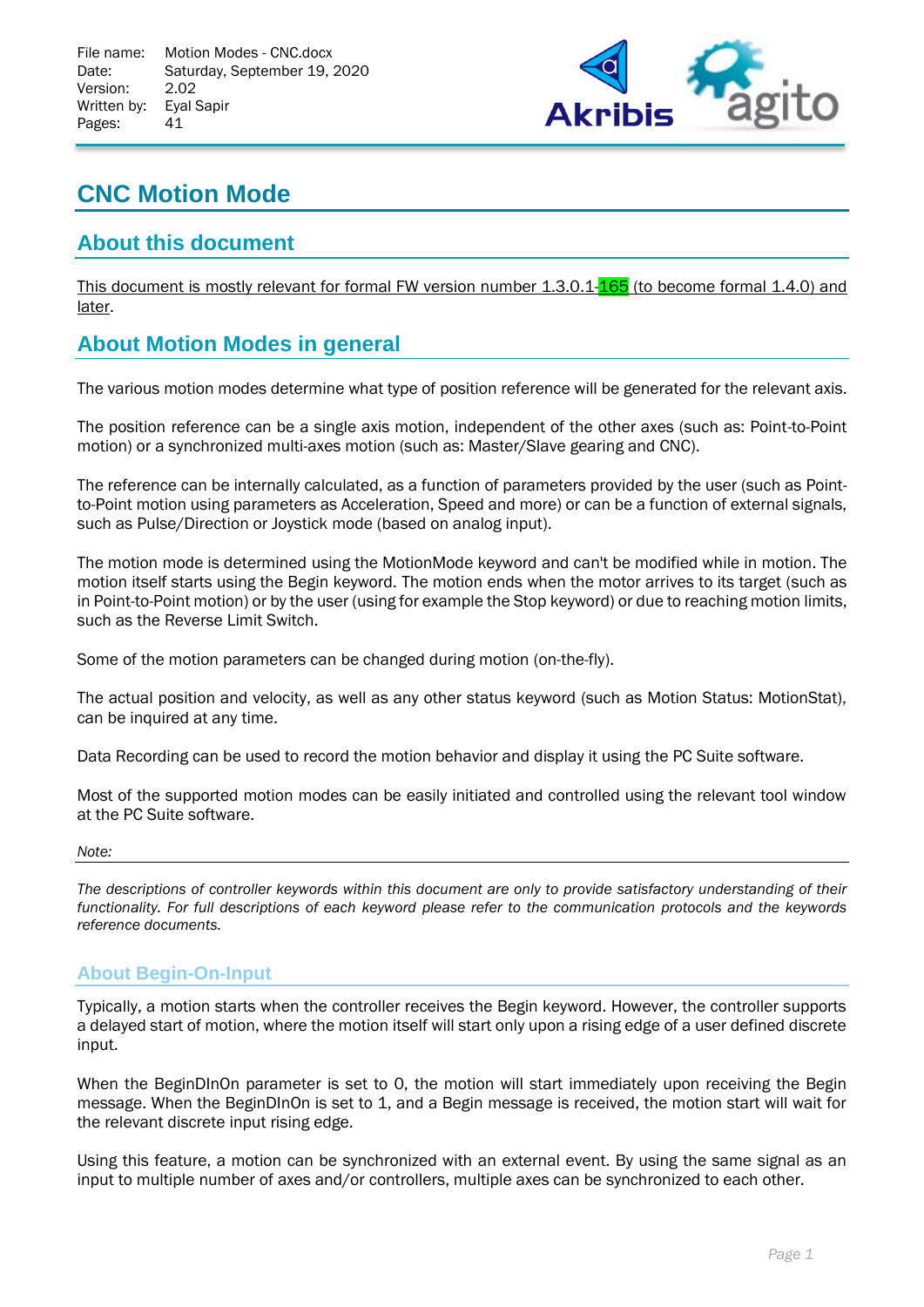# **About CNC motion**

CNC FIFO is a special multi-axes motion mode in which the controller performs a sequence of motion segments, where each motion segment is a multi-axes motion segment, as defined by the user before the motion and optionally also during the motion.

The motion is created according to the motion segments which are stored in a CNC FIFO memory.

The motion segments definitions can be pushed into the CNC FIFO at any time (before or during the motion), providing that the CNC FIFO is not full. If the CNC FIFO is full, the push operation is rejected with a suitable error.

If, during a motion in this mode, the controller reaches the last segment in the CNC FIFO, and completing this motion segment, and yet no new segment was pushed (the CNC FIFO is empty), the motion is automatically ended.

The following figure shows a typical CNC motion, of two axes, consisting of linear segments and arc segments:



The CNC motion consists of a sequence of motion segments. The CNC profiler in the controller calculates the CNC motion along the CNC path, using parameters provided by the user for the vector acceleration, deceleration, speed and end speed. Once the desired motion along the CNC path is calculated, the relevant motion per each involved axis is derived from this desired vector motion.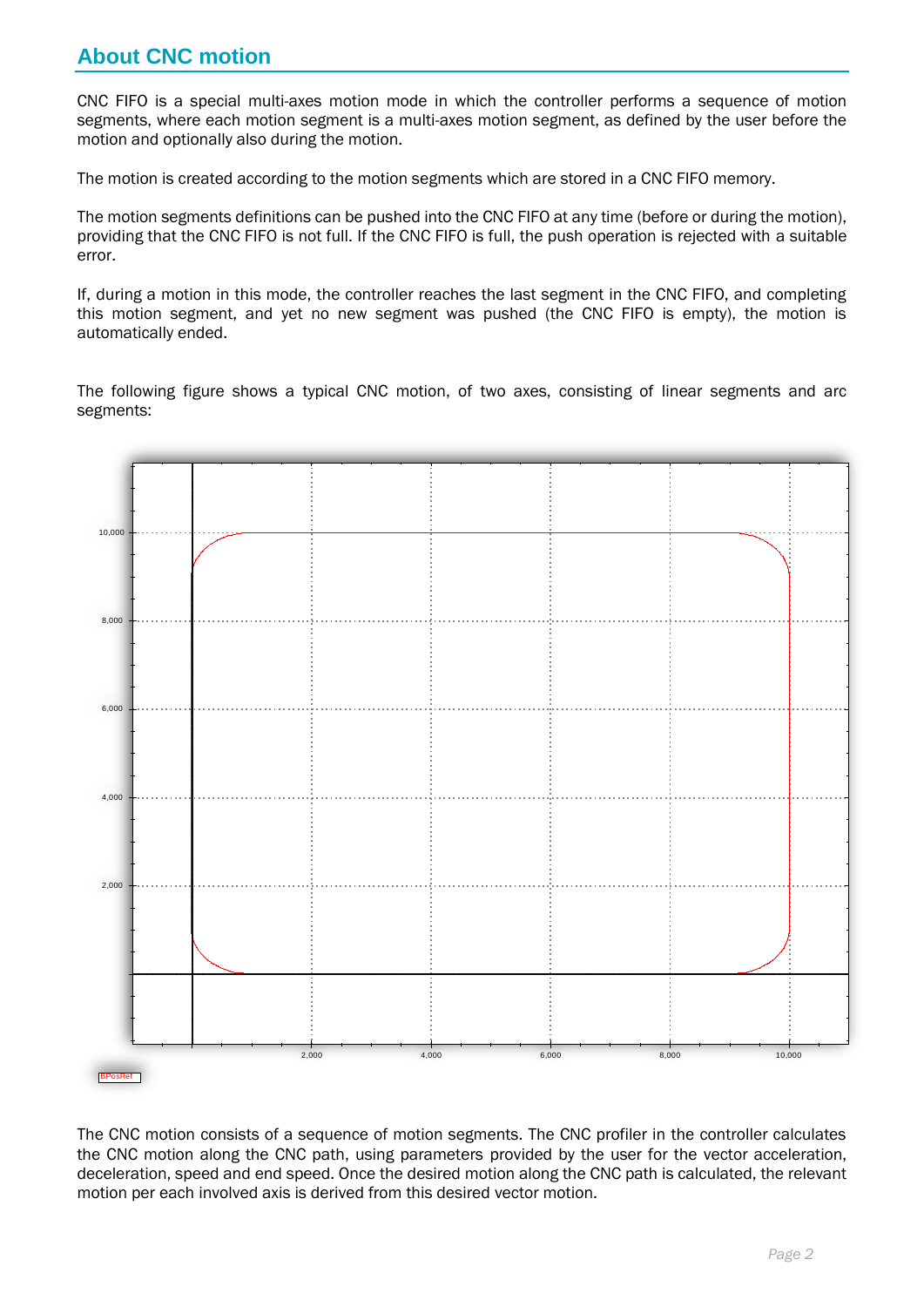Unlike Point-to-Point motion, where the end speed of the motion is always zero, here, per each segment, the end speed of each segment is provided as part of the segment definitions, to allow continuous motion between the segments. The end speed of a given segment is used as the start speed of the next segment.

Currently, the CNC motion assumes that all member axes has the same physical resolution. This means that the unit of the vector acceleration, deceleration, speed and end speed are identical to the units of each member axis. The CNC can be used also with non-identical axes' resolutions but in such case:

- The units of the vector motion's parameters will not be intuitive.
- Arc motions will not draw a circle.

Future firmware versions will support scaling between the member axes to compensate for non-identical resolution.

A CNC motion definition consists of a user defined sequence of segments. Segments are mainly Linear Motion or ARC motion. However, additional segment types are defined so that the user can control the vector motion parameters, as well as to synchronize controller events with the CNC motion.

While CNC motion is in process, the controller uses the segments definitions to calculate the motion. However, the user can perform the following on-the-fly changes of the motion:

- Change the vector speed: using the CNCAPercents keyword, the user can increase/decrease the nominal vector speed as defined within the CNC FIFO. For example, if a given segment is defined to create a motion with vector speed of 100000 (counts/sec), and CNCAPercents is set by the user to 50 (%), that the actual vector speed of this motion will be 50000 (counts/sec).
- **•** Pause the CNC motion: using the CNCAPause keyword, the user can pause the motion (the CNC motion will decelerate to zero vector speed along the CNC motion path) and continue the motion (the CNC motion will accelerate to the desired vector speed of the current segment).
- **EXECUTE THE SEGUTE SEGUTE:** Execute the segments one-by-one (step mode). The CNC motion will pause at the end of each segment and will wait for a user command to perform the next segment.

#### *Note:*

*The CNC motion mode is a relatively complicated motion mode. Creating a motion requires to create and push the motion segments into the CNC FIFO. There are some restrictions regarding the initial sequence of the segments.*

*Therefore, we recommend to first use the PC Suite Motion/CNC tool window (see last chapter of this document) to practice the process of creating a CNC motion and only later to move into creating a user application for CNC motions.*

## **CNC FIFO memory management and related keywords**

- **•** There is a single CNC FIFO buffer that is used globally to create multi axis motions to up to 6 axes per each segment (meaning, the protocol and FIFO structure is ready for up to 6 axes motion, although, currently, the controllers support less than 6 axes).
- **.** This means that the keywords to manage the CNC FIFO are not axis related.
- **EXECT:** Future multi axes controller may support few CNC FIFOs, to enable few independent spatial motions at the same time (using different physical axes). In order to support this future feature, the implementation of the single CNC FIFO has a name of CNC FIFO-A (future: CNC FIFO-B, CNC FIFO-C … as many as will be supported by each product).
- **CNC FIFO-X denotes one of these CNC-FIFO instances. Currently, our controllers support a single** instance, named CNC FIFO-A (meaning, only a single CNC motion can be executed at any given time).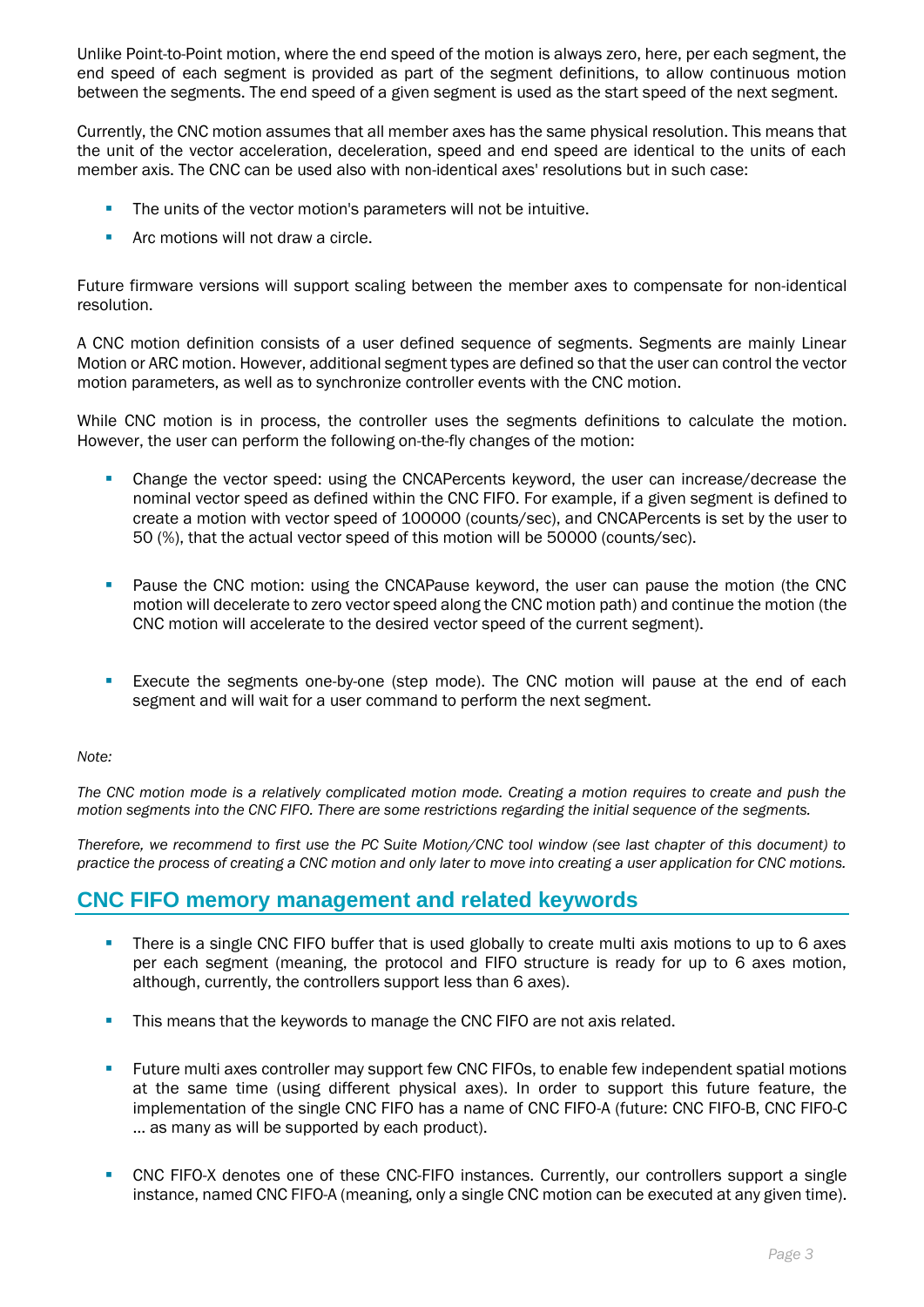- **•** The CNC FIFO-X is based on a large (size is product dependent) memory buffer that holds the type and parameters of the CNC motion segments. The name of this memory buffer is CNCXFIFO (for example: CNCAFIFO).
- **•** The CNCXFIFO is a buffer of 32-bit entries (type: long) and it can be accessed just as any other array parameter of the controller (i.e.: CNCAFIFO[123]). The CNCXFIFO is a read only parameter and writing (pushing) data into the FIFO is done indirectly using a set of other keywords, as defined below.
- The CNCXFIFO is managed as a cyclic buffer with pointer to new data to add and pointer to oldest data in the FIFO. However, this is a special cyclic buffer in a way that the first entry of a new segment is not pushed at the last N items in the CNC FIFO (N is typically 20). Due to this implementation, pushing and popping items to/from the FIFO does not need to be performed with checking for the cyclic buffer. It is ensured that once a start point of a segment is known, the whole segment will fit into the buffer without crossing the end of the buffer.
- Each spatial motion segment that is pushed into the CNC FIFO includes:
	- ❖ Segment ID (for tracking of motion location during motion).
	- ❖ Segment type (ARC, Linear, Helical, etc.)
	- ❖ Involved axes (A, B, etc.).
	- ❖ Segment parameters.
- Each segment type (ARC, Linear, Helical, ...) has different number of parameters (some few, some many).
- The following figure presents the structure (variable length!) of a motion segment within the CNC FIFO:



## CNC FIFO – Structure of a Single Segment

In the drawing we use the notation CNCFIFOA[]. The final name of this parameter is CNCAFIFO[]. This is to keep *compatibility with the names of all other CNC related keywords as listed below.*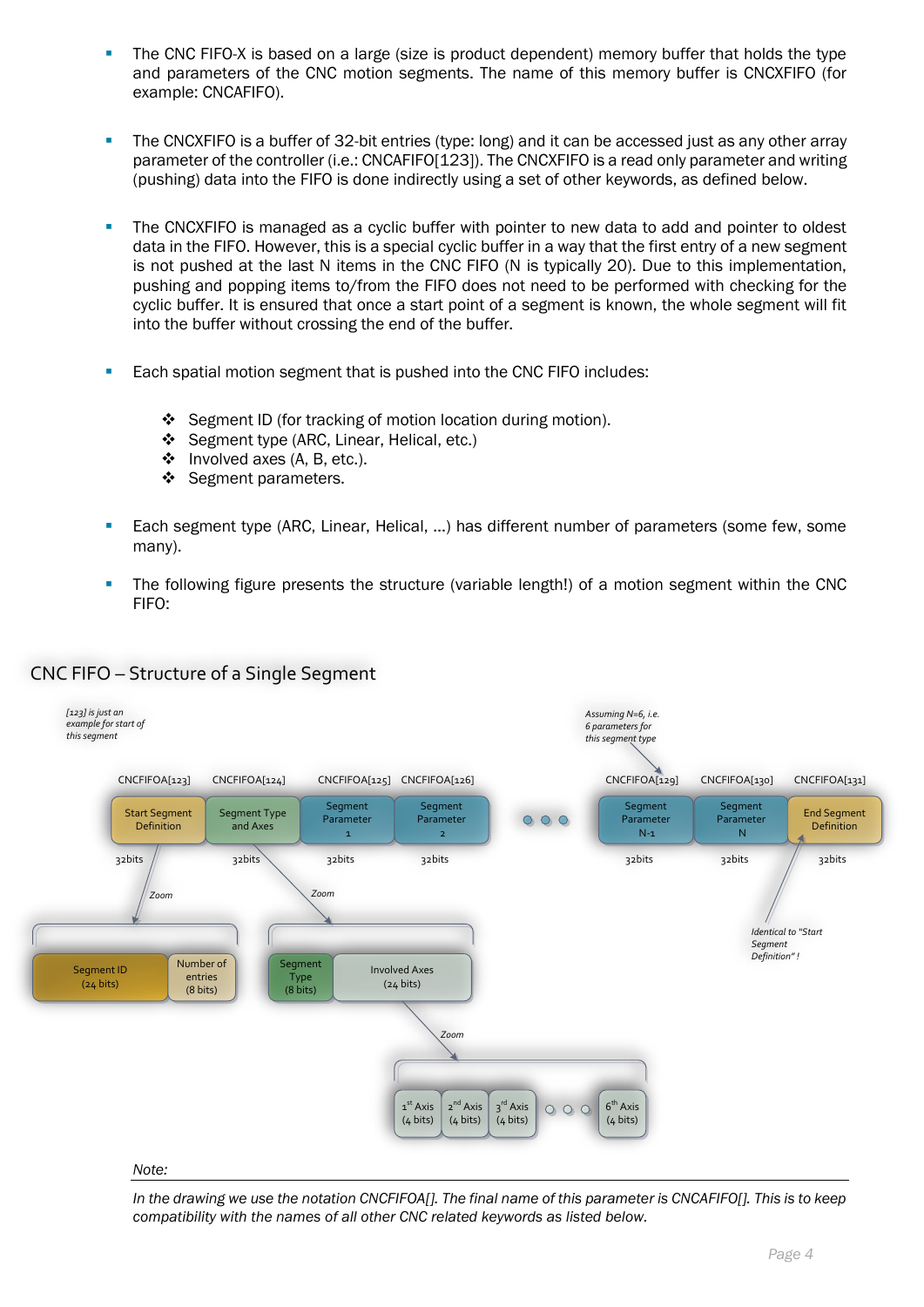- **•** The first entry (32 bits) of any segment is the "Start Segment Definition". It has a unique ID (unsigned 24 bits) and includes the number of entries (in the CNC FIFO) that are used for this segment (in this example, N=6 (number of parameters), so number of entries is N+3=9.
- **•** The first entry is repeated identically also as the last entry of the segment. The purpose of this "End" Segment Definition" (holding data that is identical to the "Start Segment Definition") is to enable safe removal of a segment. When removing a segment, the pointer into the CNC FIFO needs to move one segment backward, and we need to know what the length of this segment is, as otherwise we can't locate the "Start Segment Definition".
- The "Segment Type" field holds the type of the segment ("Linear", ARC", etc.) as defined in more details within the next chapters of this document.
- **•** The "Involved Axes" field consists of flexible definition of axes. The meaning of  $1<sup>st</sup>$  axis,  $2<sup>nd</sup>$  axis and so on depends on the segment type. For example: Helical motion segment can define  $1<sup>st</sup>$  axis and 2<sup>nd</sup> axis for the cyclic motion and 3<sup>rd</sup> axis for the linear motion.
- **Each 1st/2nd/3rd...** axis can be defined to be one of up to 8 physical axes (preparation for future multiaxes controllers) or even none (not participating). Therefore 4 bits are given per each Involved Axis definition.
- Each "Included Axis" field (4 bits) can get the following values:
	- ❖ 0: Axis A
	- ❖ 1: Axis B
	- ❖ … up to the number of axes supported by this controller.
	- ❖ 15: indicates that this axis is not involved.
- A total of up to 6 axes can participate in any segment.
- The following keywords are defined to manage the CNC FIFO:

#### *Notes:*

- *The explanations and examples refer to the CNC FIFO A, which is the only CNC FIFO that is supported currently. Nevertheless, just replace CNCA with CNCB to refer to the CNC FIFO B, for example.*
- The keywords name and format description are provided without the axis letter. Yet, when sending a *message to the controller, the message must start with the relevant axis letter (or any axis letter if the keyword is non-axis related, as most of the CNC keywords).*
- ❖ CNCAPushType:

Used to initiate a new segment in the FIFO.

Format:

CNCAPushType, <Value>

Value consists of a 32 bits value, holding the segment type (upper 8 bits) and the involved axes (lower 24 bits).

Based on the segment type, the controller knows the relevant number of entries for parameters.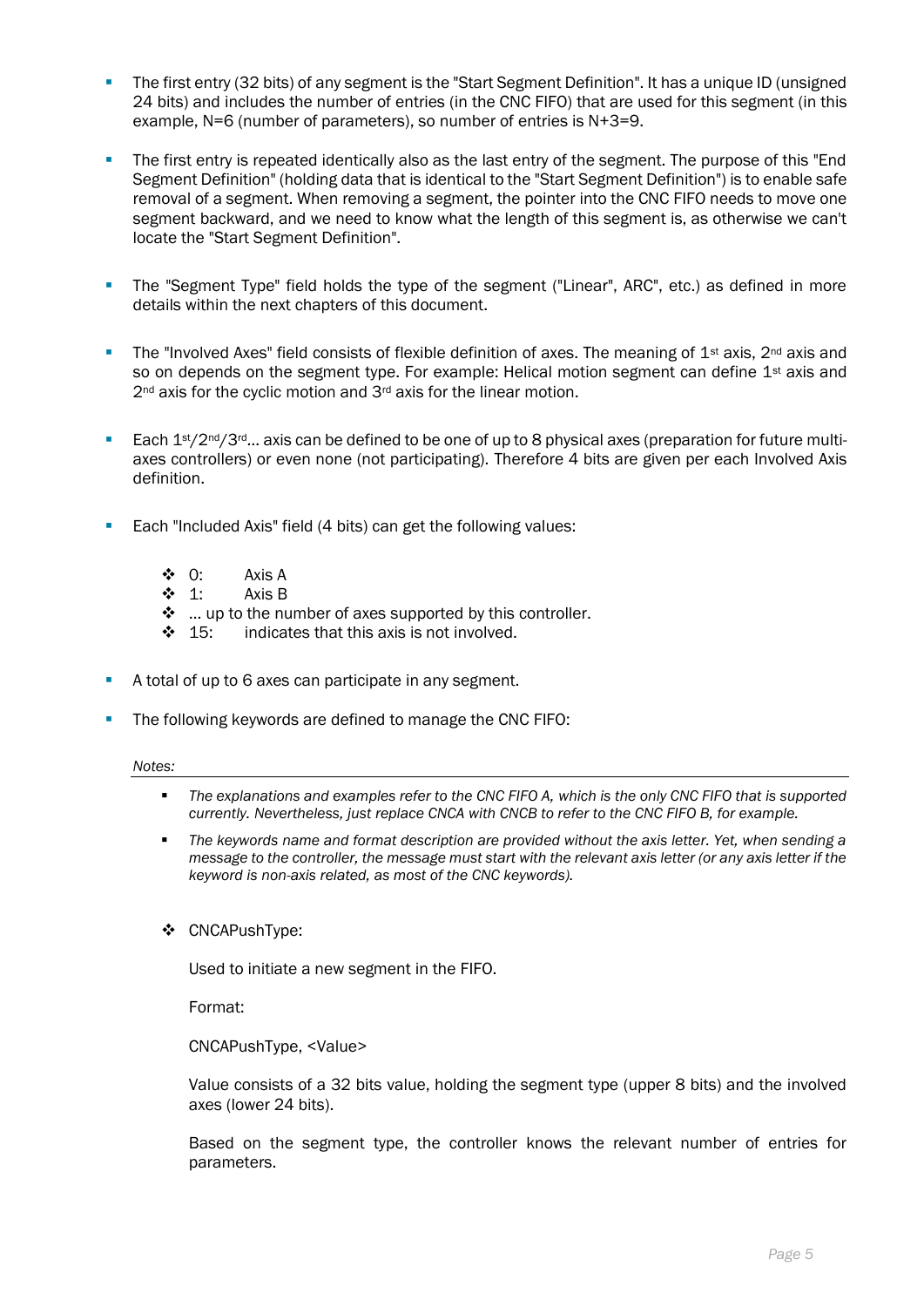ID is given automatically by the controller, as the ID of the previous segment plus 1. When reaching the maximal possible value of unsigned 24 bits (0x7FFFFF = 8,388,607), the ID is rolled to 0 and starts over. This has no effect on the operation of the mode. The user just needs to consider it when using the ID status report (at CNCAStatus[9], see below) to conclude what is the location of the motion.

The first ID when pushing a segment to an empty CNC FIFO is 1. Value of 0 is reached only after rolling from the maximal value, as explained above.

The controller check if all is OK (segment type is supported, CNC FIFO has space for the needed number of entries, number of involved axes is suitable to the segment type and involved axes are properly defined, etc.) and if all is OK, the "Start Segment Definition" and "Segment Type and Axes" entries are created and pushed to the CNC FIFO.

The controller replies with OK> or with the error code if error was detected.

In the case of error, nothing is pushed into the CNC FIFO and it remains as it was before this message.

CNCAPushType can be executed only if the previous segment was fully pushed and closed or if the CNC FIFO is empty. Otherwise it is an error.

❖ CNCAPushParam:

Used to push values of parameters into the CNC FIFO.

Format:

CNCAPushParam, <Value>

Value consists of a 32 bits value, holding the value of the currently pushed parameter.

It is the Host responsibility to push the parameters in the correct order (and correct number of parameters) as suitable for this segment type.

Once the last parameter is pushed (the controller is aware to the number of parameters needed for this segment type), the controller closes the segment by adding the "End Segment Definition" (identical to "Start Segment Definition") to the CNC FIFO.

At this time, further CNCAPushParam messages will be rejected with an error, as the segment is closed. Only CNCAPushType is valid now.

The controller replies with OK> or with the error code if error was detected.

In the case of error, nothing is pushed into the CNC FIFO and it remains as it was before this message.

Upon pushing in the last parameter, the controller also verifies that all input data for this segment is valid for the giver segment type (parameters in range, involved axes definition is reasonable, etc.). If not valid, this push value is rejected with a suitable error message.

Additional keywords related to the CNC FIFO management and status:

❖ CNCAStatus[]:

A read only array parameter holding the following described status data.

Some of the statuses are not valid after reset or power on, some others are not valid when the CNC FIFO is empty and some other when there is no CNC FIFO motion and so on. These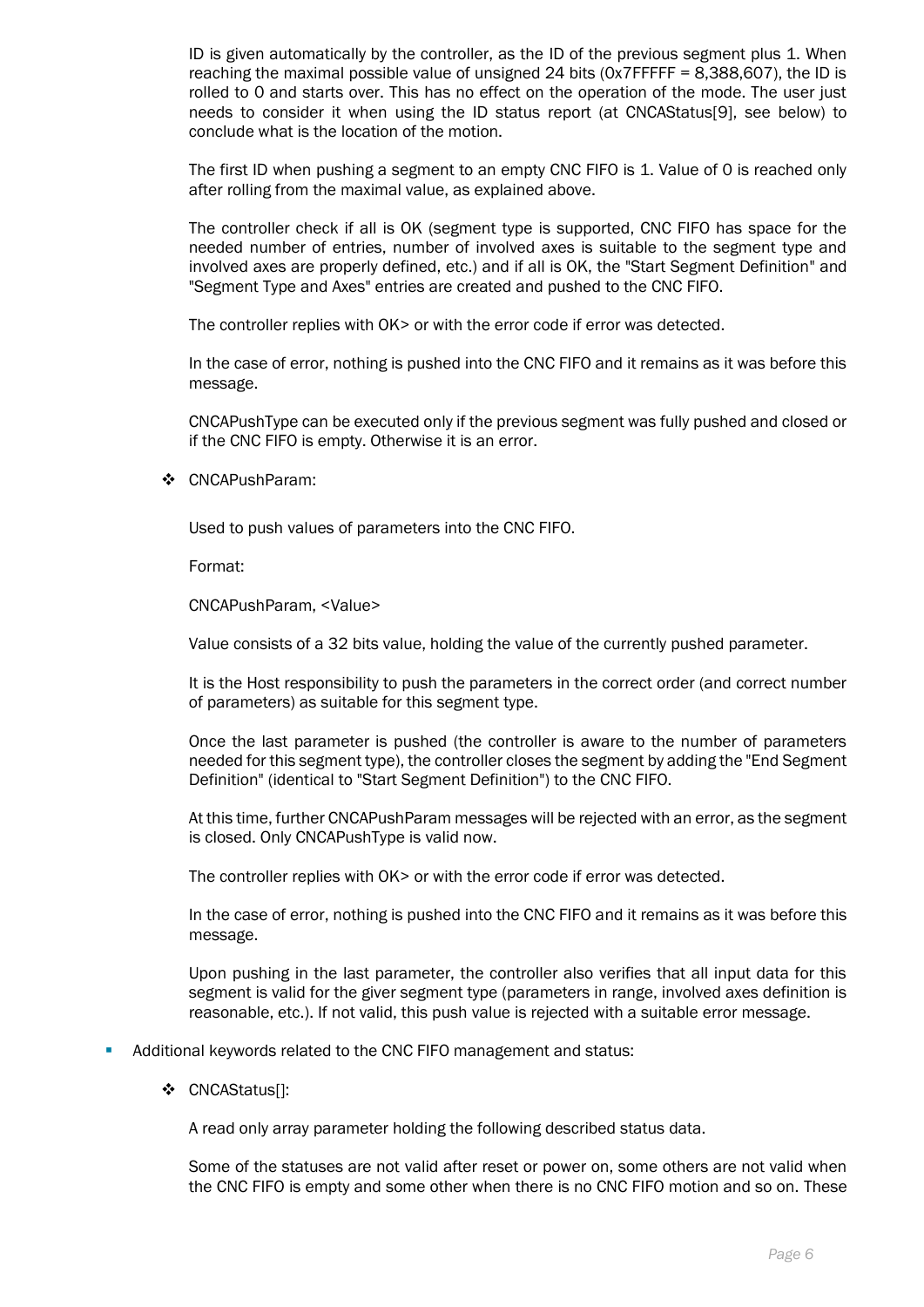statuses get the value -1 when they are not valid (this value is not a valid value for any of these statuses when they are valid).

- i. CNCAStatus[1]  $\rightarrow$  OLDEST ENTRY INDEX Index to CNCAFIFO[] (CNC FIFO memory buffer) to the entry of the oldest element in the CNC FIFO A. Note: it is also the location of the start of the oldest segment in the CNC FIFO A.
- ii. CNCAStatus<sup>[2]</sup>  $\rightarrow$  LAST PUSHED ENTRY INDEX Index to CNCAFIFO[] (CNC FIFO memory buffer) to the entry of the last pushed item.
- iii. CNCAStatus[3]  $\rightarrow$  LAST SEGMENT ENTRY INDEX Index to CNCAFIFO[] (CNC FIFO memory buffer) to the entry of the start of the last pushed (or being pushed) segment.
- iv. CNCAStatus[4]  $\rightarrow$  LAST SEGMENT TOTAL NUM PARAMETERS INDEX Total number of parameters that need to be pushed for the currently being pushed segment. Function of the segment type. 0 if there is no open segment that is being pushed now.
- v. CNCAStatus[5]  $\rightarrow$ LAST\_SEGMENT\_NEED\_TO\_PUSH\_NUM\_PARAMETERS\_INDEX

Number of parameters that still need to be pushed for the currently being pushed segment. 0 if there is no open segment that is being pushed now.

- vi. CNCAStatus[6]  $\rightarrow$  IN MOTION SEGMENT ENTRY INDEX Index to CNCAFIFO[] (CNC FIFO memory buffer) to the entry of the start of the currently executed segment (valid during CNC FIFO motion).
- vii. CNCAStatus[7] → FREE\_SPACE\_INDEX Free space within the CNC FIFO A (number of unused 32 bits entries). Note that the controller avoids placing new segments at the last 20 entries of the CNC FIFO (helps for more efficient handling of the cyclic CNC FIFO handling). As a result, the user should not try to push segments if the free space is reaching a value close to 20.
- viii. CNCAStatus[8] → LAST\_USED\_ID\_INDEX The last ID that was used (or is currently used if a segment was pushed and not yet closed).
- ix. CNCAStatus[9]  $\rightarrow$  IN MOTION ID INDEX During motion, the ID of the currently executed segment.
- x. CNCAStatus[10]  $\rightarrow$  CNC FIFO MOTION STATUS INDEX See details below.
- xi. CNCAStatus[11] → CNC\_STATUS\_CNC\_FIFO\_MEMBERS\_AXES\_INDEX Holds (bit per axis) the axes that are participating in the active CNC motion (member axes), as defined when the motion was started (not specifically for the current motion segment which can involve a subgroup of the participating axes).
- xii. CNCAStatus[12]  $\rightarrow$  CNC FIFO INVOLVED AXES INDEX Holds (bit per axis) the axes that are participating in the currently active motion segment (always a subgroup of the CNC member axes).

xiii. CNCAStatus[13] CNC\_STATUS\_MAX\_ACCELERATION\_COUNTER\_INDEX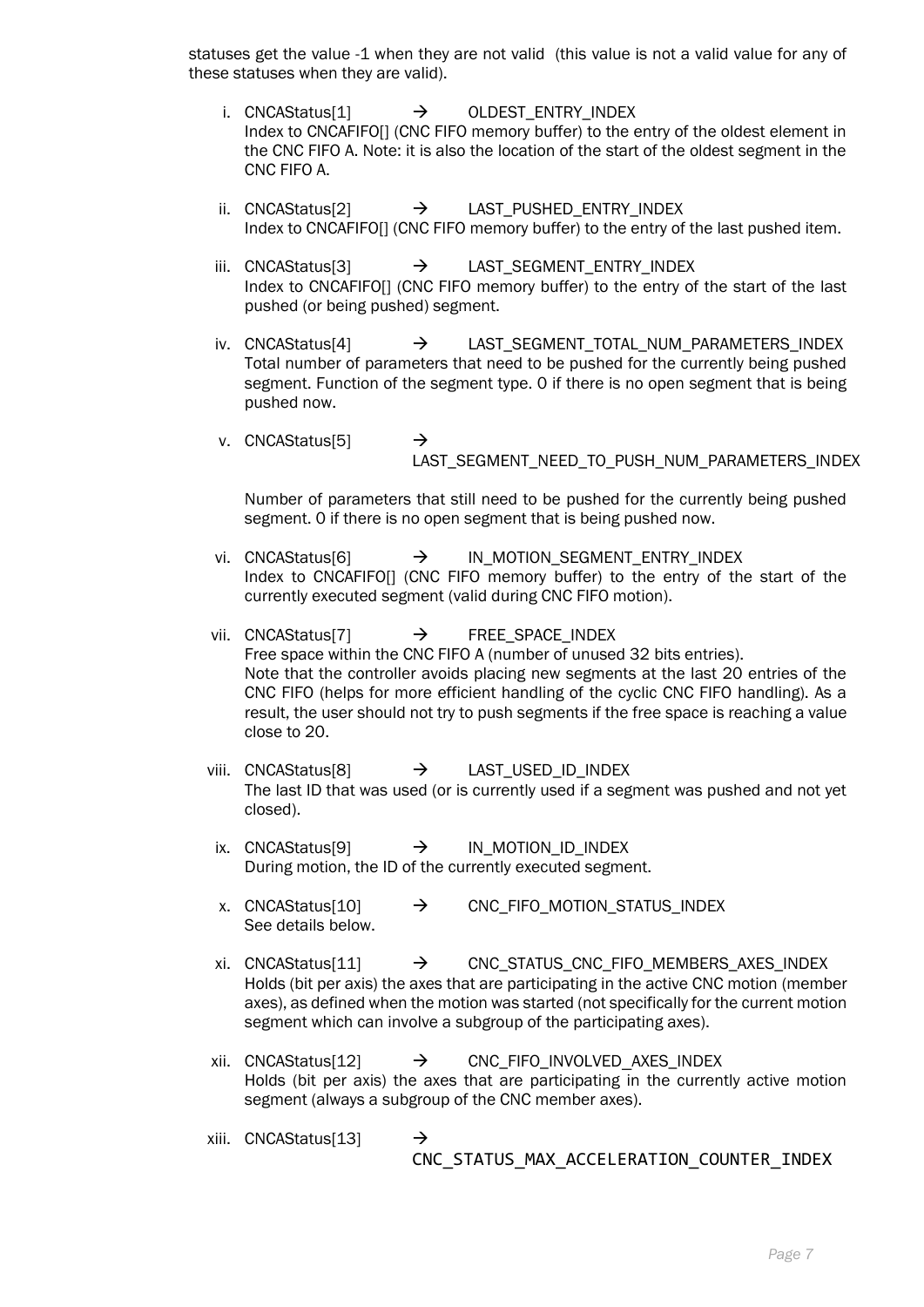Holds a counter of the number of pushed Automatic Corner segments at which the corner speed has to be reduced due to axis acceleration limitation. It is cleared to zero upon power on, reset and CNCAClear message.

xiv. CNCAStatus[14]  $\rightarrow$ CNC\_STATUS\_MAX\_VELOCITY\_JUMP\_COUNTER\_INDEX Holds a counter of the number of junctions between linear segments at which the end speed of the first segment was reduced due to violation of the maximal velocity jump for one of the involved axes. It is cleared to zero upon power on, reset and CNCAClear message.

Detailed description of CNCAStatus[10] (CNC motion status):

*Note:*

*Bit 0 is the right-most bit of the value.*

| i.   | Bit 0:         | "1" if CNCA is in-motion. "0" otherwise.                 |
|------|----------------|----------------------------------------------------------|
| ii.  | <b>Bit 3:</b>  | "1" if the CNCA performs a stop request (Stop keyword).  |
|      |                | "O" if the CNCA does not perform a stop request.         |
| iii. | <b>Bit 12:</b> | "1" if the CNCA performs a StopCNCA request (see below). |
|      |                | "O" if the CNCA does not perform a StopCNCA request.     |

Other bits are currently unused.

❖ CNCAClear:

A function keyword to clear and reset the entire CNC FIFO A.

This keyword is not allowed during motion.

# **CNC motions handling and related keywords**

- CNC motion will start like any other motion using the message (function keyword) Begin.
- CNCA motion will be started if the motion mode is 11. Of course, the motor must be enabled, as for any other motion mode.
- **•** Future CNCB motion (when will be supported for controllers with multiple CNC FIFOs) will have a separate motion mode. The description below focuses on CNCA.
- **E** All axes to be participating in the CNCA motion should be enabled (motor on) and with MotionMode=11 when the Begin message is sent.
- **•** The Begin message can be sent to any of the member (participating) axes and need to be sent only once.
- **•** Upon getting the Begin message, and if MotorOn is 1 and MotionMode is 11, the controller will scan all other axes of the controller and will look for all axes that satisfy both conditions: motor is enabled, and motion mode is 11.
- **E** All these axes (the one to which Begin was sent and all other that satisfy the conditions) will be marked as the participating (members) axes.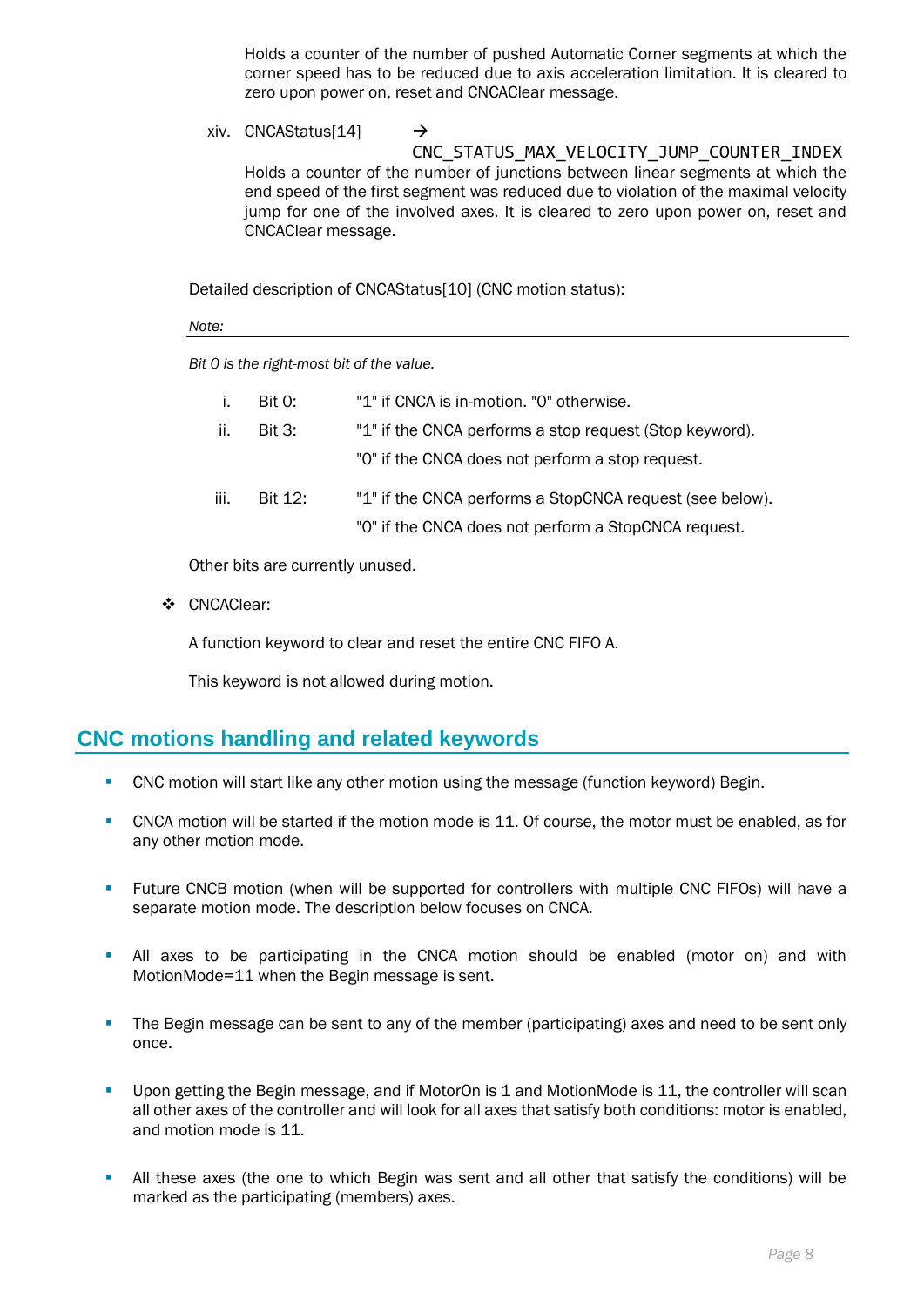- **•** The list of participating axes (members) cannot be modified after the Begin message. It can be modified only when sending the Begin to the next motion.
- **.** If all is OK (for example CNCA FIFO is not empty ...), the CNC motion will start:
	- $\cdot \cdot$  The MotionStat of each of the participating axes will be set to "In Motion".
	- $♦$  In addition, a dedicated bit (bit 10: CNCA\_MEMBER\_BIT) in this MotionStat will indicate that this axis is CNCA member.
	- ❖ The member axes, as marked upon Begin message, will be stored at: CNCAStatus[11] (CNC\_STATUS\_CNC\_FIFO\_MEMBERS\_AXES\_INDEX) with a bit for each axis. Axis A is bit 0, axis B is bit 1 and so on (up to 8 axes).

While an axis can be a member of a CNCA motion (and this is reflected at its own MotionStat and at CNCAStatus[10], as explained above), it can be that only a subset of this members group will be involved at a given segment. The following definition is relevant for this status:

- ❖ CNCAStatus[12] (CNC\_STATUS\_CNC\_FIFO\_INVOLVED\_AXES\_INDEX) is used to indicate, at real time, which axes are involved in the currently active segment, during CNC motion. Each axis has a related bit, similar to CNCAStatus[11] as explained above.
- $\cdot \cdot$  During a CNC motion, the MotionStat of each participating axis will identify that this axis is in motion and a member of the CNC motion (explained above). However, another bit in MotionStat (bit 11: CNCA\_INVOLVED\_NOW\_BIT) will reflect if this axis is involved in the currently active motion segment (the axes involved in each specific segment are part of the segment definition).
- $\div$  Motion will start using the data from the CNCA FIFO, with details as described below.
- ❖ If motion is ended due to any reason, the MotionStat of all involved axes will go back to zero. The "end of motion reason" (MotionReason status keyword of each member axis) will be set accordingly.
- Stopping a CNC motion:

A CNC motion will stop upon reaching the last segment in the CNC FIFO or upon any of the following methods/events:

- $\dots$  "StopCNCA": stops the motion by defining the currently executed motion segment as the last segment. The end speed of this segment is forced to zero. Can be applied on any axis that is a member. All member axes will be affected. The motion will end at the end of the currently executed motion segment.
- ❖ "Abort" to any of the member axes aborts all member axes at the same time. The motion ends immediately (without any deceleration).
- ❖ "Stop" to any of the member axes starts deceleration to zero of along the CNC path and the motion ends when the CNC motion profile reaches zero velocity.
- ❖ Stopping or aborting by discrete input (DInMode[]) is also supported.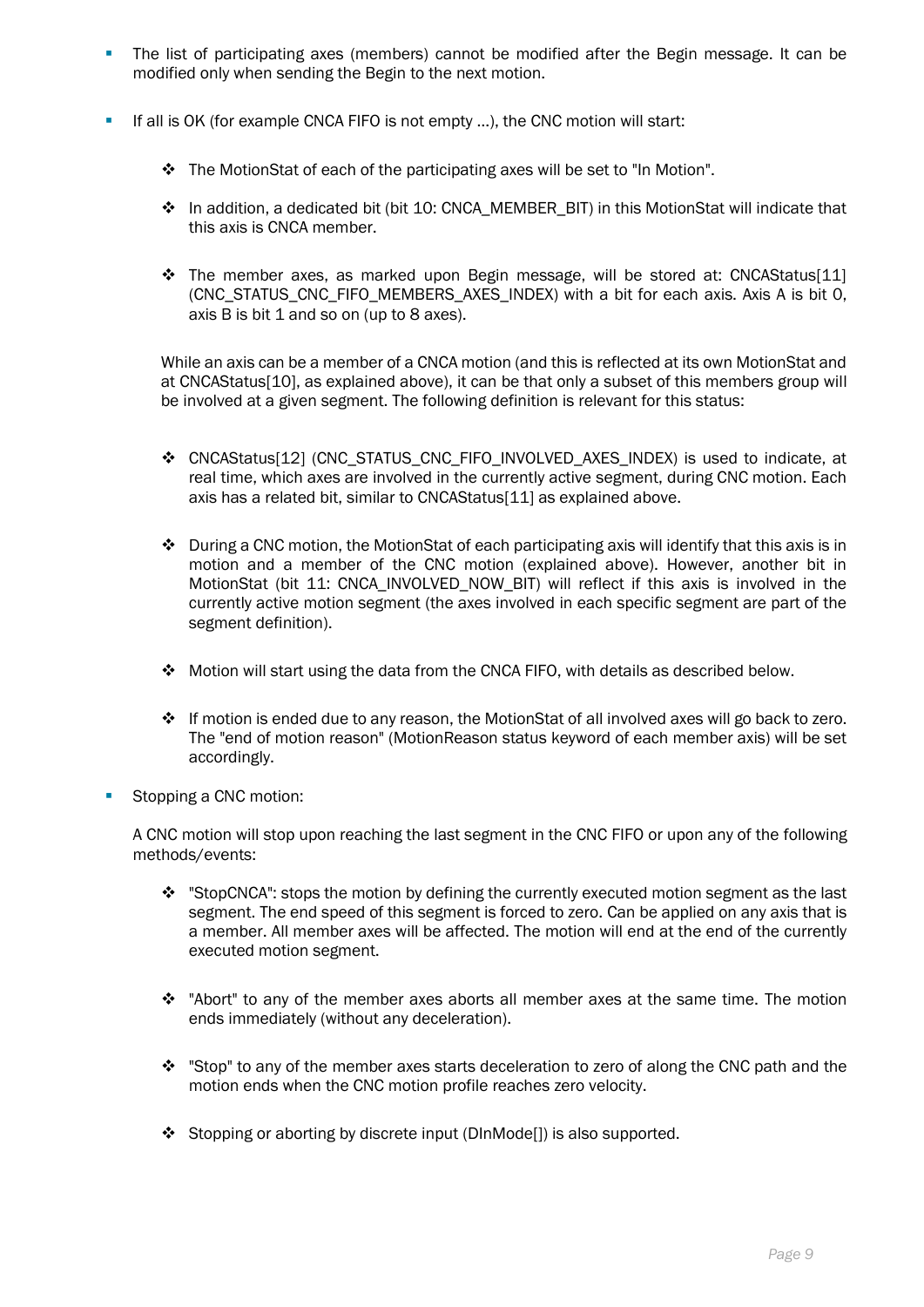- ❖ When a Member axis is moving into its RLS or FLS (Reverse/Forward Limit Switches), the CNCA motion decelerates, along the CNC path, using the CNCA emergency deceleration (CNCAEmrgDec). The motion ends when the CNC motion profile reaches zero velocity.
- ❖ When a member axis is moving into its RevPLim or FwdPLim (software position limits), the position reference of this specific member axis is limited to RevPLim (or FwdPLim, as relevant) and the CNCA motion decelerates, using the CNCA emergency deceleration (CNCAEmrgDec). The motion ends when the CNC motion profile reaches zero velocity. Note that the deceleration is not along the CNC path since one of the axes remains at its software limit position (RevPLim or FwdPLim).

All member axes motion statuses (MotionStat), as well as the end of motion reason (MotionReason) and the CNCAStatus<sup>[10]</sup> are updated accordingly to reflect the status of the motion and the reason why the motion was ended.

**·** In case of a fault:

If one of the member axes, during motion, is disabled due to user command (MotorOn =  $0$ ) or due to any fault, all member axes are disabled and the ConFlt (reason of disabling the motor) is set properly (the faulted axis with the reason of the fault and all other members with the reason of "another member axis had a fault").

The CNC motion of course ends immediately.

# **Other CNC related keywords**

▪ CNCAAccel, CNCASpeed, CNCADecel, CNCAEndSpeed, CNCAAbsTrgt, CNCAPosRef, CNCAdPosRef:

These parameters are read only parameters.

They reflect the vector motion profiler's parameters that are used to calculate the vector motion along the currently in-motion segment.

The CNCAAbsTrgt is, for example, the distance to move, at the currently active segment, along the CNC path.

The CNCAPosRef is the current desired position along the CNC path (starting from zero and reaching CNCAAbsTrgt at the end of the segment).

CNCAdPosRef is the derivative of CNCAPosRef, meaning the current vector velocity of the profiler.

CNCASpeed represent the desired vector speed along the CNC path, for the currently active segment. However, the actual vector speed is this value multiplied by speed factor defined as part of the CNC FIFO definition and by a second factor defined on-the-fly by the user (CNCAPercents keyword).

These factors also affect the actual acceleration, deceleration and end speed of each segment, meaning that CNCAAccel, CNCADecel and CNCAEndSpeed are also only the nominal values for this segment (before multiplications by the factors).

■ CNCAEmrgDec:

The CNC vector deceleration to use in case of emergency stop (hitting hardware Reverse/Forward Limit Switches, or reaching software RevPLim/FwdPLim position limits).

■ CNCAPause

When set to "1", the CNC motion decelerate to zero vector velocity. When set to "0", the CNC motion is performed normally. If it was paused, it accelerates back to the desired vector speed of the active segment.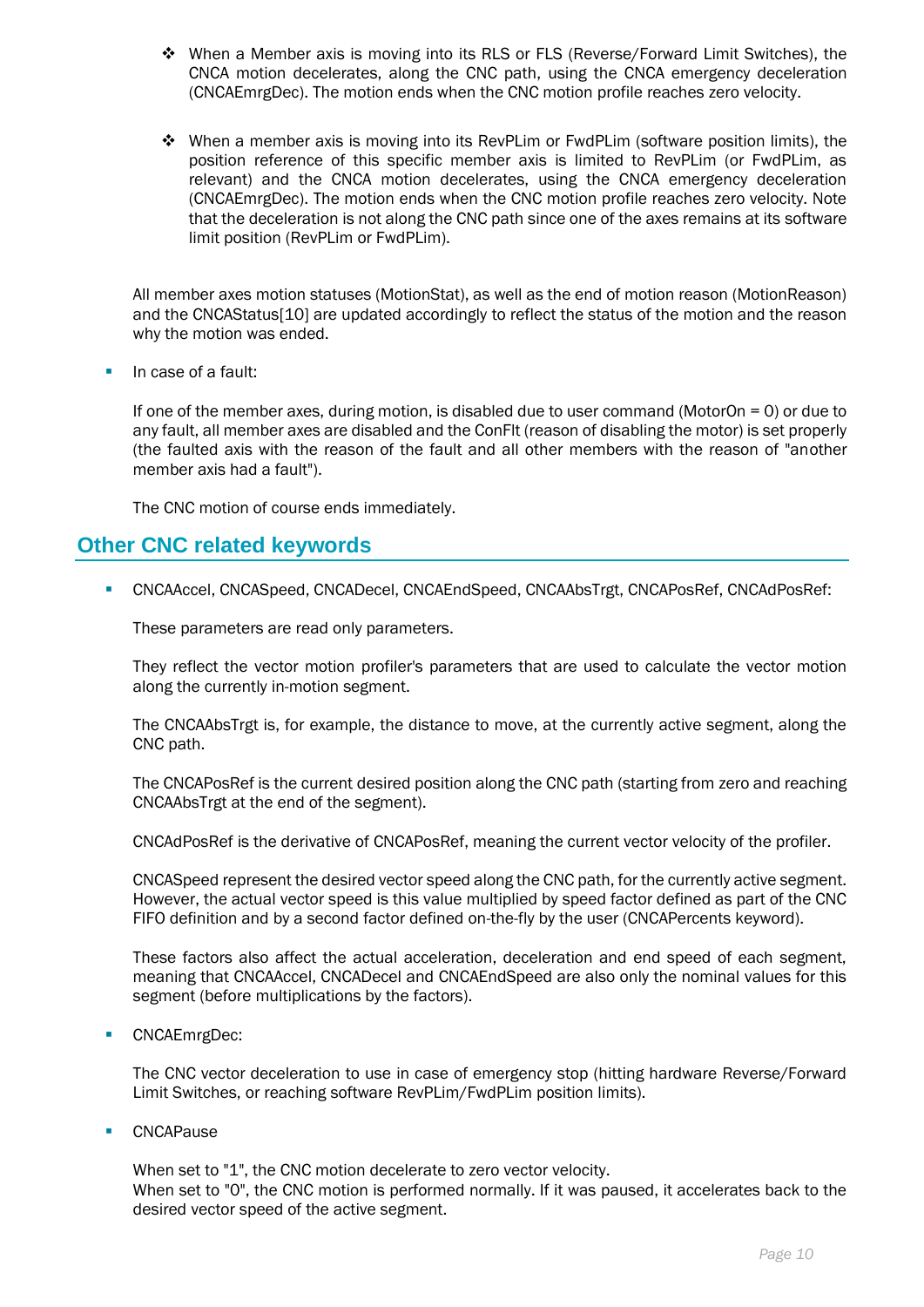CNCAPercents:

Used by the user to scale the CNC speed (and acceleration/deceleration) along the CNC path. By affecting the speed and acceleration/deceleration, the CNCAPercents actually affects the duration of time that will be needed to perform the CNC motion.

A value of 100 (%) means that the motion will be according to the values defined in the CNC FIFO segments. A value of 50 (%), for example, means that the CNC will be performed at twice the time that was needed to perform the nominal CNC motion as defined in the CNC FIFO.

CNCAPercents can get values higher than 100 (%).

CNCAPercents can be modified at any time, including on-the-fly during the CNC motion.

User need to consider what value to give to CNCAPercents before starting a CNC motion.

#### Note:

Starting from version 1.3.0.1-165 (implementation of CNC Jerk) and if CNCAJerk is 10 or higher (see below): the value of this CNCAPercents parameter is only used at the beginning of the segment. Any change during a segment will have no effect and will affect the motion only from the next motion segment.

CNCAJerk:

CNCAJerk is used only from FW version 1.3.0.1-165 and newer. It was not used in earlier versions, in which it meant to have a different meaning (Smoothing, as in normal Point to Point motions in Agito controller).

From this 1.3.0.1-165 FW version, the CNCAJerk is being used and it is calculated as a true Jerk value (derivative of Acceleration).

The actual Jerk used in the motion calculations is CNCAJerk multiplied (internally) by 1000 !

As a result, if, over a Terminal, communication or user program, if CNCAJerk is equal to X (on assignment or in inquiry), the actual value of Jerk that is used in the trajectory calculations is 1000\*X.

An exception is the PC Suite CNC tool, in which (as part of the parameters of CNC Vector Parameters segment), in which the CNC Jerk is presented (or typed in) with its true value. The PC Suite, in this case, will perform the scaling o 1000 before writing to (or after reading from) the controller.

The CNCAJerk is a read only parameter. Its value is set using the CNC Vector Parameters segment (see later int his document).

#### Note:

- 1. CNCAJerk has the range of 10 to 100,000,000 (actual value of 10,000 to 100,000,000,000).
- 2. If CNCAJerk is set to any value below 10 (0 to 9), it will have no effect and the trajectory will be calculated without Jerk (or smoothing) and will use the original trajectory equations as used in earlier FW versions!). This enables backward compatibility.
- **■** CNCAEncRatio:

This parameter is axis related and it should be separately set for each member axis.

The parameter defines the ratio between the resolution of an axis to the other axes, to allow accurate CNC calculations for non-identical physical resolutions of the member axes.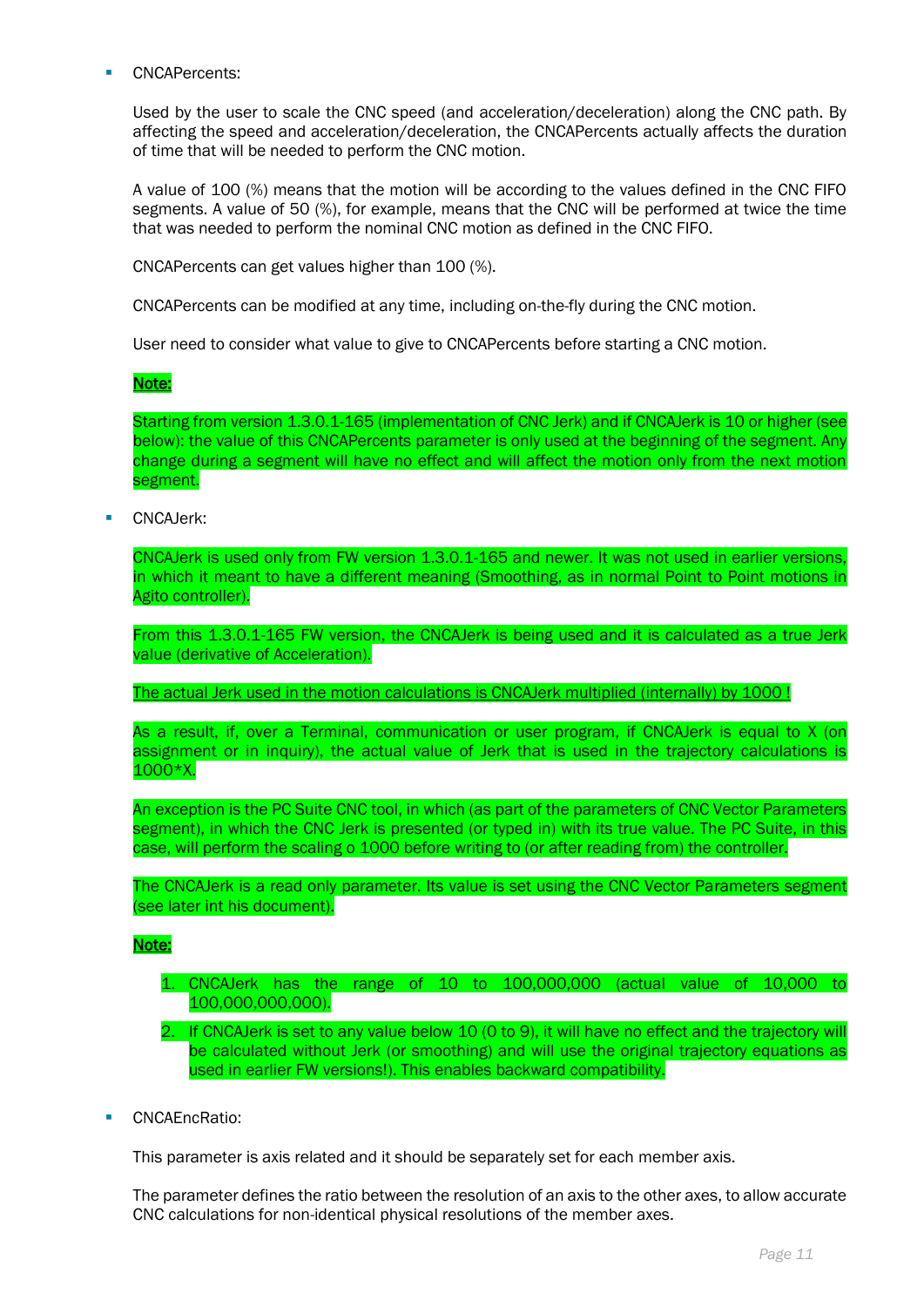This is a future feature (the controller supports this parameter, but it has no effect on the CNC calculations).

Currently, the CNC motion calculations assume identical resolution for all member axes.

# **CNC Step Mode**

The user can define a CNC Step Mode when executing a CNC motion. When this mode is enabled, the controller will perform the CNC segments one-by-one, halting (temporarily) the CNC motion after each segment and waiting for user command to execute the next segment.

The related keywords to use this mode ae:

■ CNCAStepMode:

This keyword is a Parameter keyword. Non-axis related. Not saved to Flash. Possible values: 0 or 1. Default value after power on or reset: 0.

The value of CNCAStepMode can be written at any time, even during motion.

When 0, the CNC motion will act normally (no step mode).

When 1, the CNC engine will halt at the end of each segment and will wait for CNCADoStep =  $1$  (see below) to perform the next segment (and halt again at the end of that segment).

The End Speed of each segment is forced to 0, even if a different value is defined as part of the segment definition.

Any user command to stop the motion (StopCNCA, Stop, Abort) will force CNCAStepMode parameter to 0.

Note that CNCAStepMode can be modified while the controller is in motion. So, user can enter the step mode at any time (the controller will halt at the end of the currently executed segment) by setting this parameter to 1. On the other hand, user can leave the step mode and the controller will continue to freely execute the NC segments by writing 0 to this parameter.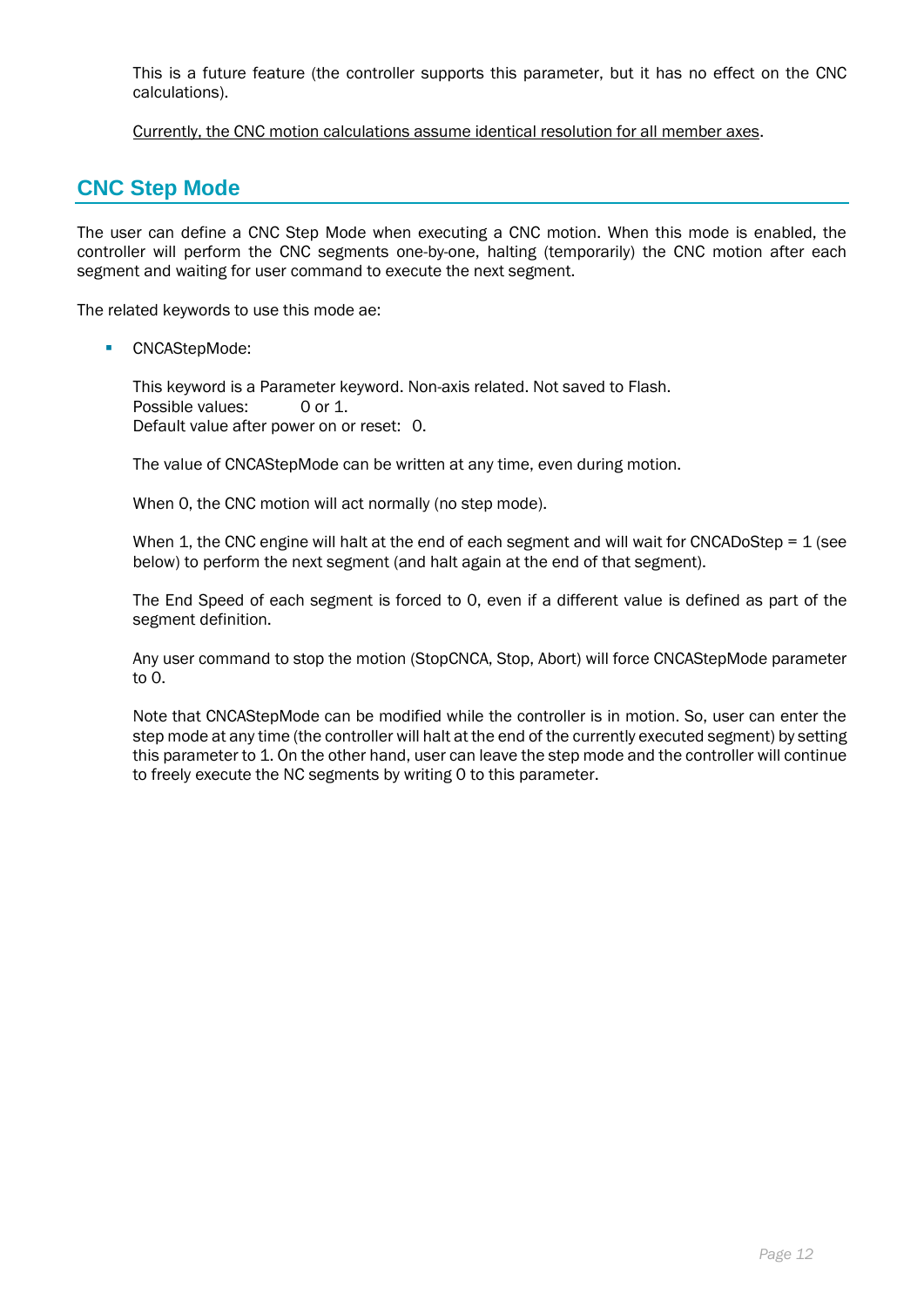CNCADoStep:

This keyword is a Parameter keyword. Non-axis related. Not saved to Flash. Possible values: 0 or 1. Default value after power on or reset: 0.

The value of CNCADoStep can be written at any time, even during motion.

If CNCA motion is active, and if the CNC is in step mode (CNCAStepMode=1, see above), then setting CNCADoStep to 1 will instruct the controller to continue to the next step.

The value of CNCADoStep has no effect beside the conditional effect as described above.

Once CNCADoStep is set to 1, and once the controller reacts to this request and move to the next segment (only after reaching the end of the current segment), the controller clears CNCADoStep to 0, to ensure it will not perform more than a single segment.

Upon beginning a CNCA motion (using the Begin message), the value of CNCADoStep is automatically set as follows:

- **•** If CNCAStepMode is 0, CNCADoStep is cleared to 0 as well (to be ready for activating the step mode during the motion).
- **•** If CNCAStepMode is 1, CNCADoStep is set to 1, to ensure the first segment is executed.

The PC Suite provides suitable user interfaces for these two keywords, to easily enable usage of this step mode.

# **CNC Segment types and parameters**

Every CNC segment that is pushed into the CNC FIFO is defined by its Type. The segment's type is first pushed into the CNC FIFO (using the CNCAPushType keyword), together with the involved axes for this segment (the axes that this segment refers to), as described above.

Once the segment type and involved axes have been pushed, the CNCAPushParam keyword is used to push the required parameters.

Each Segment's type requires a different number of parameters and within each segment type, different number of involved axes can also affect the number of parameters.

The exact number of parameters needs to be pushed, and with the exact required order.

The following sections describe the list of supported segment's types, as well as the meaning of each segment type. Also provided is the number/meaning/order of the parameters that need to be pushed for this type of segment.

#### *Note:*

*Some of the segment's types are motion segments. Some of the segment's types just define general parameters or provide definitions. Those (non-motion) segments do not consume time within the CNC motion trajectory. When the CNC engine reaches such segment, it is executed, and the next segment is immediately loaded (without waiting to the next control cycle).*

## **Type 1 - Linear Motion segment**

In this segment type, a linear, synchronized, multi-axes vector motion is performed for up to 4 axes (future firmware will support up to 6 axes).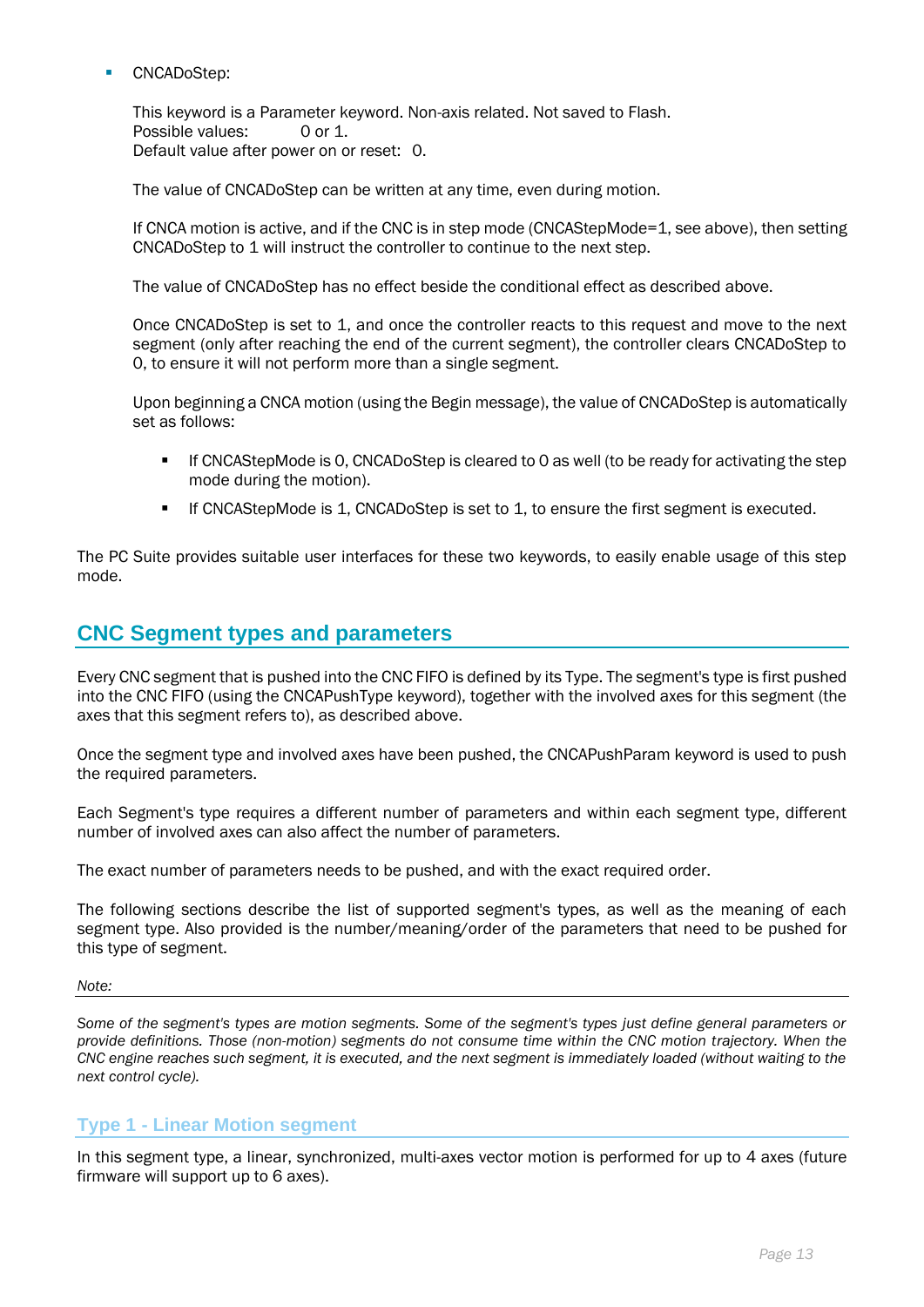The user defines the target position (absolute value) for each participating (involved) axis, as well as the desired vector speed and the desired end vector speed at the end-point of the segment.

General parameters such as vector acceleration, vector deceleration, vector **jerk**, and global vector speed factor are taken from the latest executed Vector Parameters segment (see below).

Segment type value: 1 Number of involved axes:  $1 - 5$ Parameters (left most parameter is pushed first):

| One involved axis   | => TargetPos1, Speed, End Speed                                |
|---------------------|----------------------------------------------------------------|
| Two involved axes   | => TargetPos1, TargetPos2, Speed, End Speed                    |
| Three involved axes | => TargetPos1, TargetPos2, TargetPos3, Speed, End Speed        |
| Four involved axes  | => TargetPos1, TargetPos2, TargetPos3, TargetPos4, Speed, End  |
|                     | Speed                                                          |
| Five involved axes  | => TargetPos1, TargetPos2, TargetPos3, TargetPos4, TargetPos5, |
|                     | Speed, End Speed                                               |

Trying to push wrong number of involved axes or wrong number of parameters will result with an error during the push sequence.

## **Type 2 - Arc Motion segment**

In this segment type, an arc, synchronized, dual-axes vector motion is performed for exactly 2 axes.

The arc can be a fraction of a full circle, a full circle and multiple number of circles plus, optionally, a fraction of a circle.

User can define if the motion between the start point to the end-point would be at the CW or CCW direction.

The user defines the target coordinate (absolute value) for the two participating axes, the center coordinates of the arc, the direction of the motion (CW or CCW), as well as the desired vector speed and the desired end vector speed at the end-point of the segment.

In addition, the user defines how many full circles to add to the motion.

Finally, two dummy parameters must be pushed (value 0) for internal reasons.

General parameters such as vector acceleration, vector deceleration, vector jerk, and global vector speed factor are taken from the latest executed Vector Parameters segment (see below).

Segment type value: 2 Number of involved axes: 2 (exactly) Parameters (TargetPos1 is the first one to push, Dummy2 is the last one to push):

> TargetPos1, TargetPos2, Center1, Center2, Dir, Speed, End Speed, Additional Cycles, Dummy1, Dummy2

For the "Dir" parameter: a value of 0 means CCW. A value of 1 means CW. Any other value is illegal.

The distance from the segment start point (end point of the previous segment) to the center coordinates must be identical to the distance from the target coordinate to the center coordinates (both are the radius of the arc motion).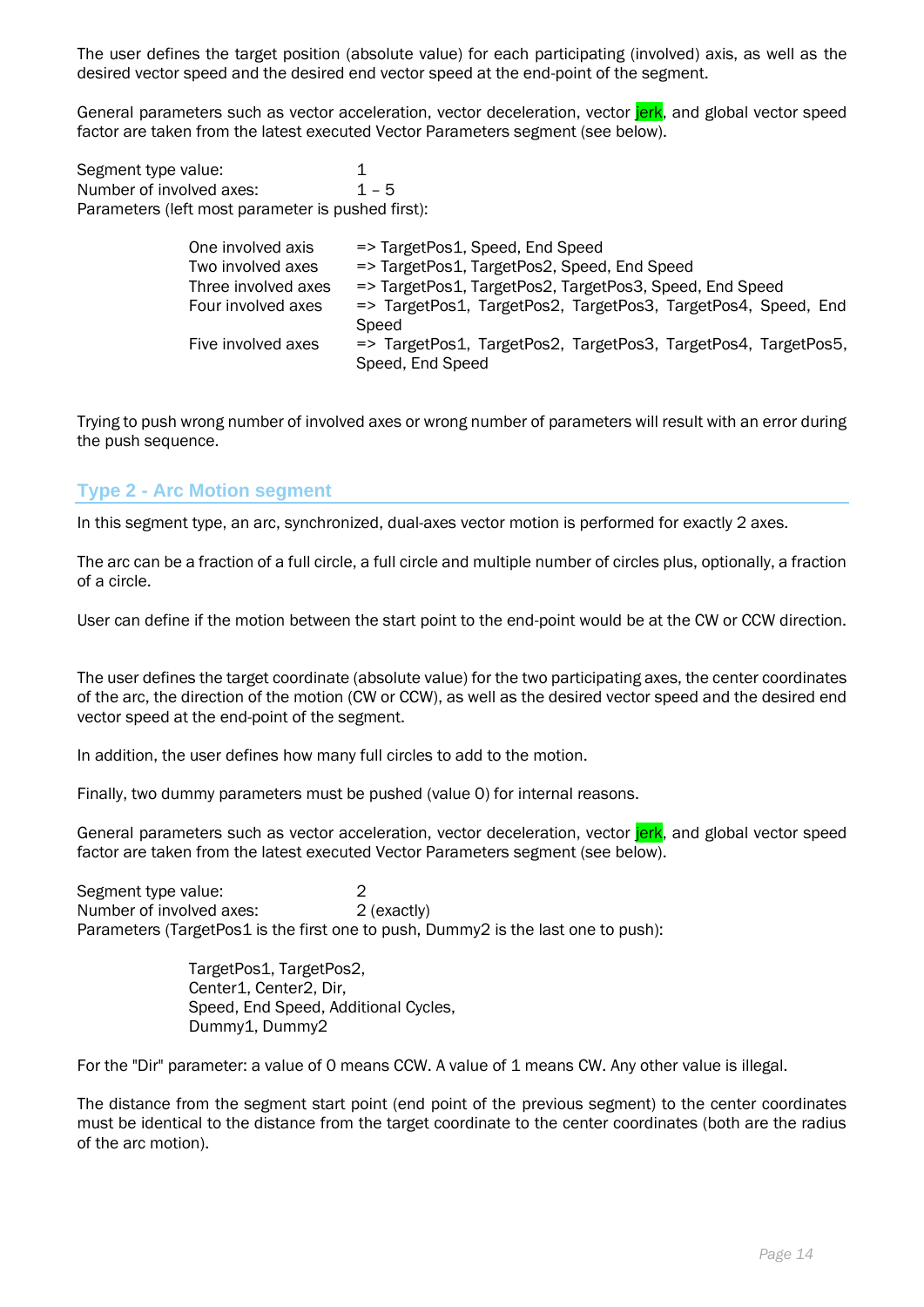Note – Definition of CW and CCW directions:

The Arc segment consists of two involved axes. The 1<sup>st</sup> involved axis can be considered as "X" direction while the 2nd involved axis can be considered as "Y". With this XY definition, CCW direction means that X direction is rotating toward Y direction and CW direction is the opposite direction.

## **Type 3 - Helix Motion segment**

Will be supported in future firmware versions.

## **Type 4 – Delay segment**

When reaching this type of segment, the CNC engine will wait, in-position of all member axes, for a delay time defined, in msec, as the single parameter of this segment type.

Segment type value: 4 Number of involved axes: 0 (exactly) Parameters:

DelayTime

## **Type 5 – Set Vector Parameters segment**

This segment is used to define (set) the general parameters that are common to all relevant segments type.

The vector parameters that are defined within this segment are used for all following segments (as applicable), until the next Set Vector Parameters segment is encountered.

It is highly recommended to include a "Set Vector Parameters" segment at the beginning of a CNC FIFO motion, to ensure that the vector parameters are well defined.

| Segment type value:      | 5           |
|--------------------------|-------------|
| Number of involved axes: | 0 (exactly) |
| Parameters:              |             |

SpeedPercentsInternal, VectorAcceleration, VectorDeceleration, VectorJerk

SpeedPercentsInternal: in [%]. An internal factor that is applied on the vector motion parameters in order to slow down (or accelerate) the time scaling of the motion.

> This factor is in addition to the factor that is defined by the user: CNCAPercents.

> If, for example, a given segment includes a definition of: Speed = 1000000, the actual vector speed will be:

> Actual speed = 100000 \* CNCAPercents/100 \* SpeedPercentsInternal/100

The acceleration and deceleration parameters are also properly scaled to keep the motion time proportional to the user's and internal speed factors.

The VectorJerk parameter is used to assign the CNCAJerk parameter. Note that the internal trajectory calculations will use (CNCAJerk\*1000) as the actual Jerk value.

## Note:

If VectorJerk is set to a value in the range of 0 to 9, it means backward compatibility mode (compatible to FW versions earlier than 1.3.0.1-165), where this parameter has no effect. The trajectory calculations are identical to those of versions earlier to 1.3.0.1-165.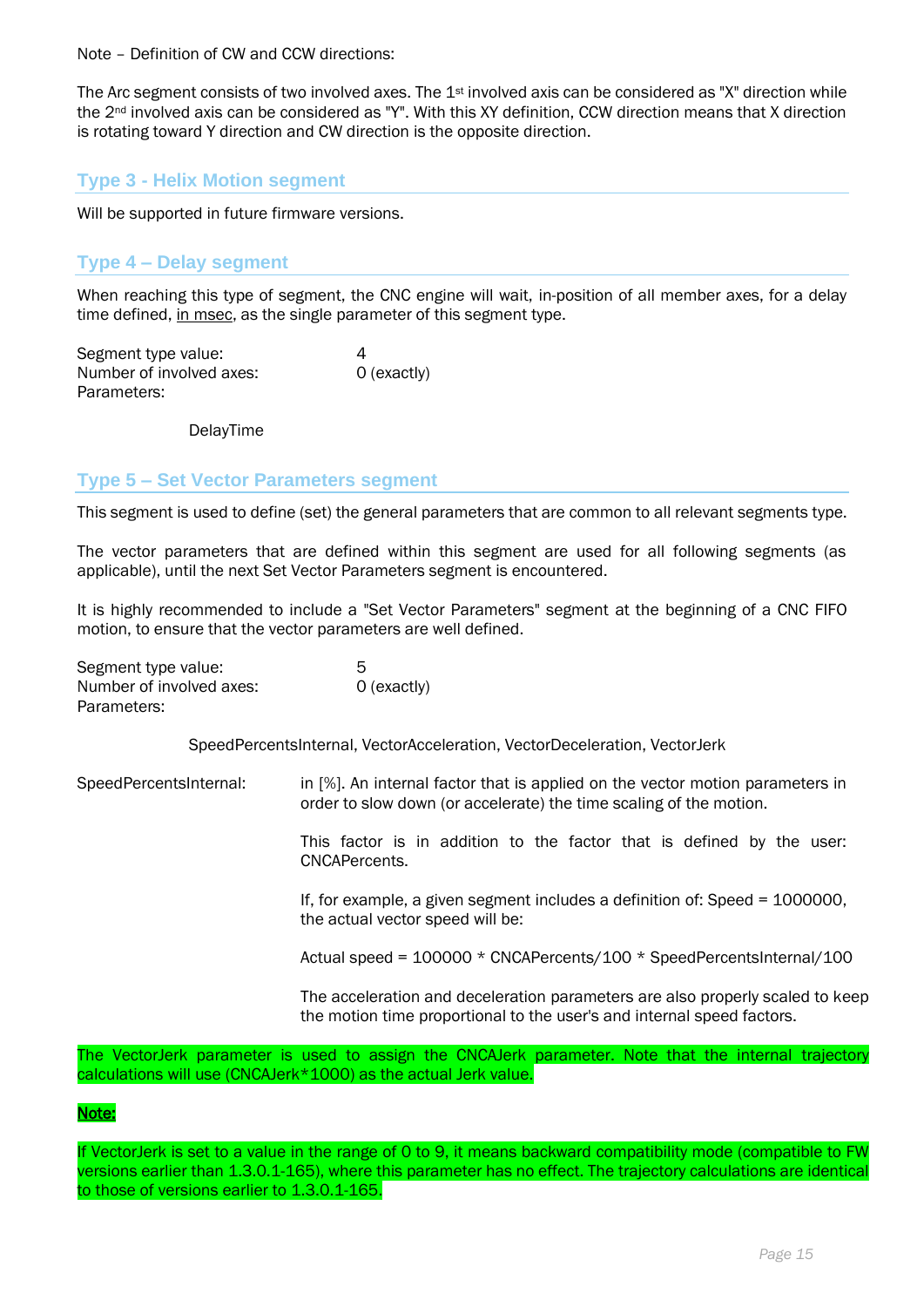This segment is used to define (set) the general parameters that are common to all types of Automatic Corner Motion segments.

The corner parameters that are defined within this segment are used for all following segments (as applicable), until the next Set Corner Parameters segment is encountered.

It is highly recommended to include a "Set Corner Parameters" segment at the beginning of a CNC FIFO motion, to ensure that the corner parameters are well defined. Of course, it can be repeated later as many times as required.

| Segment type value:<br>Number of involved axes:<br>Parameters: | 6<br>$O$ (exactly)                                                                                                                                                                                                                                                                                                                                                                     |
|----------------------------------------------------------------|----------------------------------------------------------------------------------------------------------------------------------------------------------------------------------------------------------------------------------------------------------------------------------------------------------------------------------------------------------------------------------------|
| CornerType,                                                    | CornerRadiusMethod,<br>CornerAxisAcceleration,<br>CornerRadiusOrError,<br>MinimalAngleForCorner, AxisAccelerationLimitType                                                                                                                                                                                                                                                             |
| CornerType:                                                    | 1 for ARC (round) corner.<br>2 for Continuous Acceleration corner.                                                                                                                                                                                                                                                                                                                     |
|                                                                | Refer to the corners' types chapter for additional explanations about the<br>differences between the two types and about the relevant parameters per<br>each type, as listed below.                                                                                                                                                                                                    |
| CornerRadiusMethod:                                            | Relevant for CornerType 1 (round corners) only. Push zero if the corner type<br>is set to Continuous Acceleration.                                                                                                                                                                                                                                                                     |
|                                                                | O for specifying directly the radius of the corner.                                                                                                                                                                                                                                                                                                                                    |
|                                                                | 1 for specifying the maximal error due to the corner, instead of its radius (the<br>radius will eb calculated by the controller, based on the angle of the corner).                                                                                                                                                                                                                    |
| CornerRadiusOrError:                                           | Used only for ARC (round) corners type. Push zero if the corner type is set to<br>Continuous Acceleration.                                                                                                                                                                                                                                                                             |
|                                                                | Its meaning depends on the value of Corner Radius Method.                                                                                                                                                                                                                                                                                                                              |
|                                                                | If CornerRadiusMethod == 0:<br>Radius (in counts) of the corner.                                                                                                                                                                                                                                                                                                                       |
|                                                                | If Corner Radius Method == 1:<br>Maximal error due to the corner (in counts).                                                                                                                                                                                                                                                                                                          |
|                                                                | Must be positive (not zero) for ARC type.<br>Must be zero for Continuous Acceleration type.                                                                                                                                                                                                                                                                                            |
| CornerAxisAcceleration:                                        | The nominal peak acceleration (counts/sec <sup>2</sup> ) of each axis for Continuous<br>Acceleration corner. Push zero if the corner type is set to ARC.<br>Must be zero for ARC type.<br>Must be positive (not zero) for Continuous Acceleration type.                                                                                                                                |
| MinimalAngleForCorner:                                         | Defines the minimal angle between two linear segments to create a corner,<br>in degrees. If the angle between the two consecutive lines is smaller (or<br>equal!) than this value, the controller will not execute a corner between the<br>two lines (meaning, there will be some sharp change in the reference velocity<br>of each of the axes).<br>Must be in the range of [0, 180]. |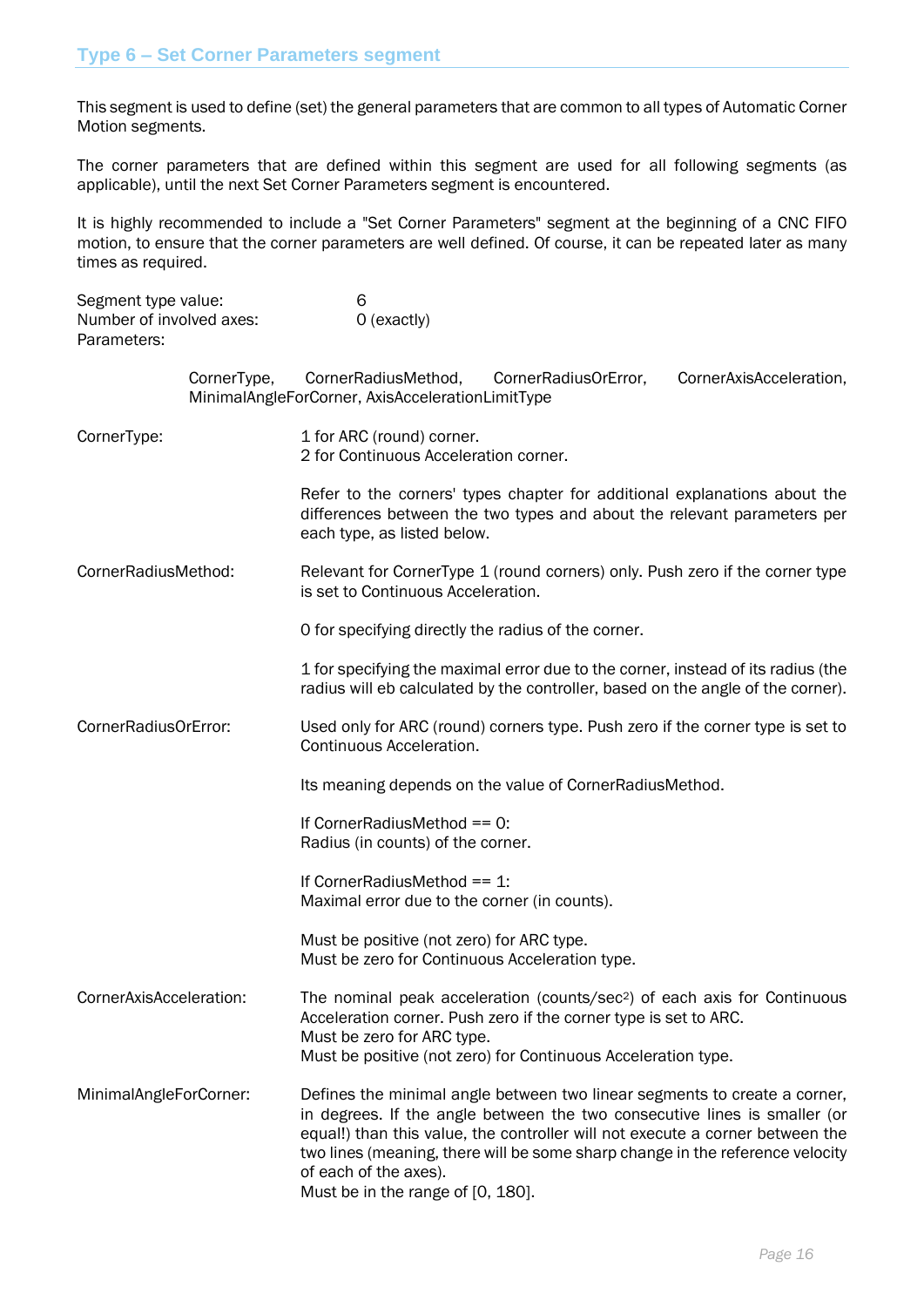AxisAccelerationLimitType: 0 for avoid applying corner speed reduction for axis acceleration limitation. 1 for limiting Automatic Corner Motion segment speed according to the user provided acceleration limitation per axis. See more details below, within this document.

Please note that corners are added only if the user pushed an Automatic Corner Motion segment between the two relevant linear motion segments. If an Automatic Corner Motion segment was not pushed, the controller will not add a corner!

See more under the description of the Corner Motion segment, below.

Default values:

Upon starting a CNC motion and till encountering a "Set Corners Parameters" segment, the internal default values of the above parameters are:

| CornerType:                | 1                 |
|----------------------------|-------------------|
| CornerRadiusMethod:        | Ω                 |
| CornerRadiusOrError:       | 1000              |
| CornerAxisAcceleration:    | O                 |
| MinimalAngleForCorner:     | 5                 |
| AxisAccelerationLimitType: | $\mathbf{\Omega}$ |

The PC Suite suggests this segment when starting a new CNC trajectory list (with the above default values) and forces this segment to appear at least once, as the 2<sup>nd</sup> or 3<sup>rd</sup> segment.

## **Type 7 - Set Initial Positions segment**

In this segment type, the user defines the expected absolute position of all member axes when the CNC motion will start. This segment must appear, if used, as the first segment that is pushed into the CNC FIFO and must appear only once per CNC FIFO motion.

This type of segment is required in order to enable the CNC engine to perform many of the required calculations (and error detections) once the CNC segments are pushed without waiting to the Begin message to start the motion itself.

The segment must include the definitions of the start positions for all member axes (not more, not less). In case a wrong number of involved axes (and parameters) is defined, or in case there is no match between the specific involved axes of this segment and the member axes of the CNC motion, the Begin message will fail with a proper error.

The number of member axes is currently limited to four. Future firmware versions will support up to six member axes.

This segment is needed since the whole CNC FIFO motion is based on fixed definitions of absolute positions (as start point and target point for each segment). Future firmware versions will support a mode to define all motions as relative motions (or mixed absolute and relative) and, for relative motions, this "Set Initial Positions" segment will not be required.

Please refer to the chapter "First segments of a CNC motion trajectory" below for rules related to the "Set Initial Positions" segment type.

| Segment type value:      |                     |                                               |
|--------------------------|---------------------|-----------------------------------------------|
| Number of involved axes: |                     | $1 - 5$                                       |
| Parameters:              |                     |                                               |
|                          | One involved axis   | $\Rightarrow$ StartPos1                       |
|                          | Two involved axes   | => StartPos1, StartPos2                       |
|                          | Three involved axes | => StartPos1, StartPos2, StartPos3            |
|                          | Four involved axes  | => StartPos1, StartPos2, StartPos3, StartPos4 |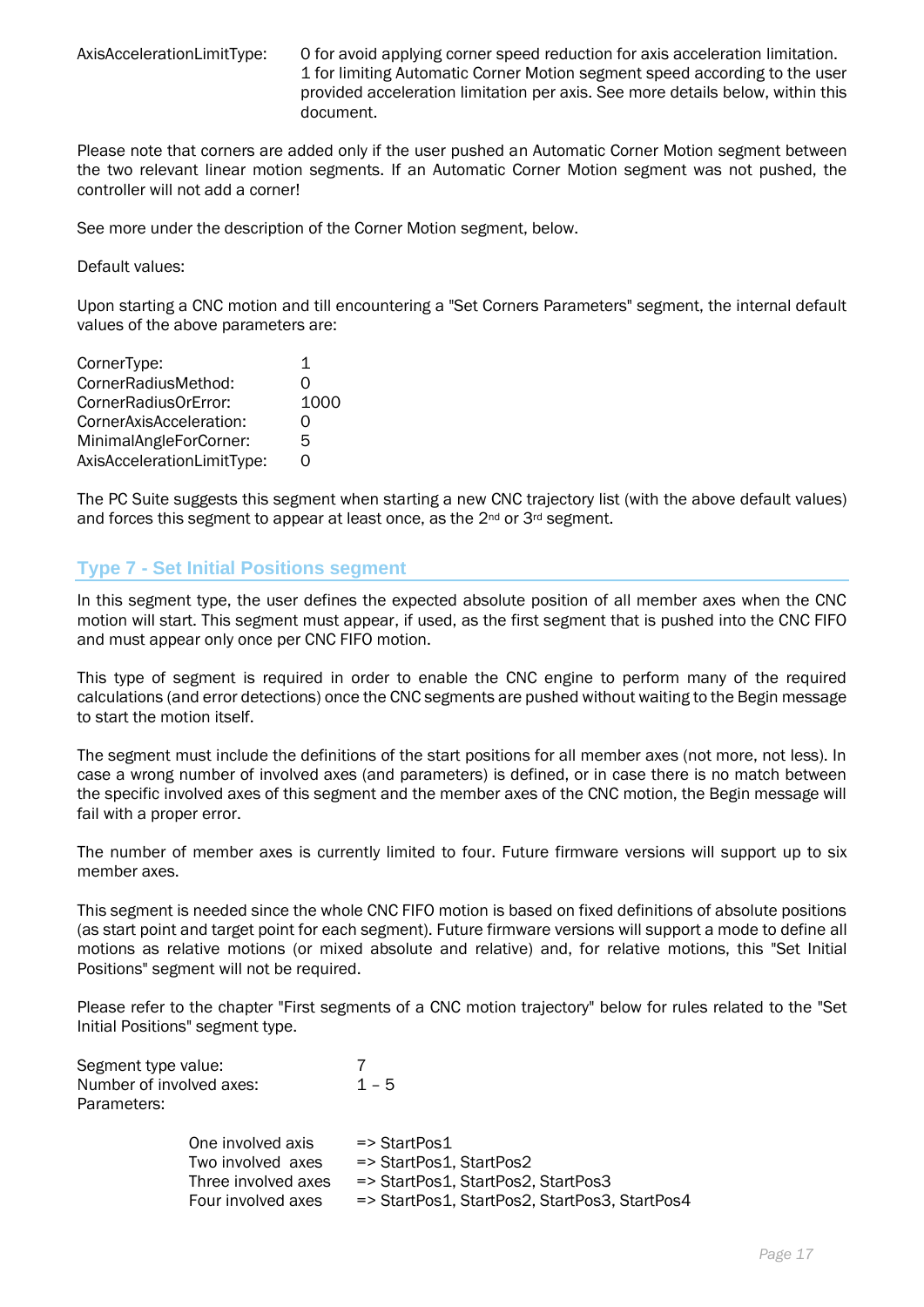#### **Type 8 – Write Discrete Output Port segment**

Using this type of segment, the user can force a value at the discrete output port (DOutPort parameter) at the specific time when the CNC motion arrived to this segment.

| Segment type value:      | 8           |
|--------------------------|-------------|
| Number of involved axes: | 0 (exactly) |
| Parameters:              |             |

AxisIdentification, DOutPortValue

| AxisIdentification: | Value of 0 refers to A axis, value of 1 refers to B axis, and so on |
|---------------------|---------------------------------------------------------------------|
| DOutPortValue:      | Overwrite the value of DOutPort when this segment is reached.       |

## **Type 9 – Write to User Array segment**

Using this type of segment, the user can force an assignment of a user defined GenData[] or UserParam[] element with a user defined value at the specific time when the CNC motion arrived to this segment.

| Segment type value:      | 9           |
|--------------------------|-------------|
| Number of involved axes: | 0 (exactly) |
| Parameters:              |             |

ArraySelection (GenData[] or UserParam[]), AxisIdentification (used for UserParam[] only), IndexValue, Value

| ArraySelection:     | Value of 0 refers to GenData[], value of 1 refers UserParam[].      |
|---------------------|---------------------------------------------------------------------|
| AxisIdentification: | Value of 0 refers to A axis, value of 1 refers to B axis, and so on |

When reaching this segment, the CNC engine will perform:

GenData[IndexValue] = Value Or: <AxisValue>UserParam[IndexValue] = Value

### **Type 10 – Relative/Absolute Mode segment**

Will be supported in future firmware versions.

#### **Type 11 – Set Coordinates Offsets segment**

Will be supported in future firmware versions.

**Type 12 – Wait Using User Array segment**

When reaching this type of segment, the CNC engine will wait, in-position of all member axes, till the trigger condition as defined by the segment's parameters is satisfied.

| Segment type value:      | 12            |
|--------------------------|---------------|
| Number of involved axes: | $O$ (exactly) |
| Parameters:              |               |

ArraySelection (GenData[] or UserParam[]), AxisIdentification (used for UserParam[] only), IndexValue, TriggerType, Trigger Value

| ArraySelection:     | Value of 0 refers to GenData[], value of 1 refers UserParam[].      |
|---------------------|---------------------------------------------------------------------|
| AxisIdentification: | Value of 0 refers to A axis, value of 1 refers to B axis, and so on |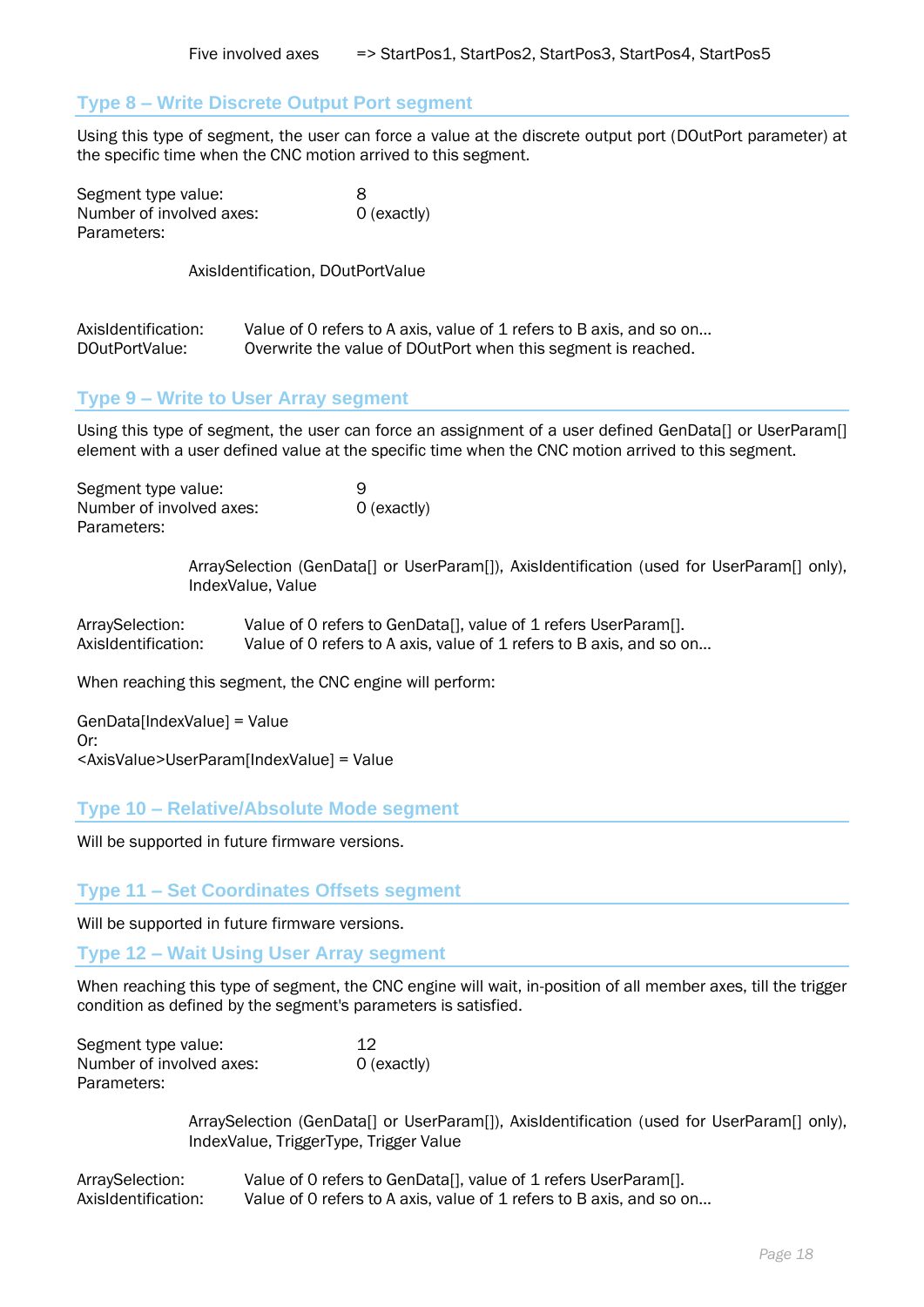## TriggerType:

- 0: None (CNC engine will not wait see note below)
- 1: Greater than
- 2: Equal To
- 3: Not Equal To
- 4: Smaller Than
- 5: Rising Edge
- 6: Falling Edge
- 7: Reserved (will act as TriggerType = 0, see above)
- 8: Upon change (The Trigger Value parameter is ignored although it must be included in the pushed segment).

Note:

The "Wait Using User Array" segment will create a segment which will halt the CNC segments execution for at least 1 sample time (even if the wait trigger condition is met immediately or even if the TriggerType is None.

# **Type 13 - Set (Assign) Positions segment**

In this segment type, the user can set the current position of the member axes (or sub group of them) to a user defined value.

The CNC engine will consider these new values for the CNC calculations (while pushing the segments) and will also set the controller positions to this value, once reaching this segment during the CNC motion.

Notes:

- 1. All involved axes must not be moving at this time (end speed of previous motion segments must be 0). Unexpected results can happen if trying to assign position value to a moving axis.
- 2. This segment will have no effect (will not set the position) for those member axes that do not satisfy the conditions of SetPosition. Refer to the SetPosition keyword manual page.

The number of member axes is currently limited to four. Future firmware versions will support up to six member axes.

| Segment type value:<br>Number of involved axes:<br>Parameters: |                                                                                                           | 13<br>$1 - 5$                                                                                                                                                           |
|----------------------------------------------------------------|-----------------------------------------------------------------------------------------------------------|-------------------------------------------------------------------------------------------------------------------------------------------------------------------------|
|                                                                | One involved axis<br>Two involved axes<br>Three involved axes<br>Four involved axes<br>Five involved axes | $\Rightarrow$ SetPos1<br>=> SetPos1, SetPos2<br>=> SetPos1, SetPos2, SetPos3<br>=> SetPos1, SetPos2, SetPos3, SetPos4<br>=> SetPos1, SetPos2, SetPos3, SetPos4, SetPos5 |

## **Type 14 – Automatic Corner Motion segment**

(We recommend reading "Keeping continuous motion" chapter below, before reading this chapter).

In this segment type, a corner, synchronized, dual-axes vector motion is performed for exactly 2 axes.

The corner can be of one of two types: ARC (round corner) or Continuous Acceleration corner. Please refer to Appendix A for detailed description of each corner.

The type and the parameters of the corner are defined by the latest executed "Set Corner Parameters" segment (see above).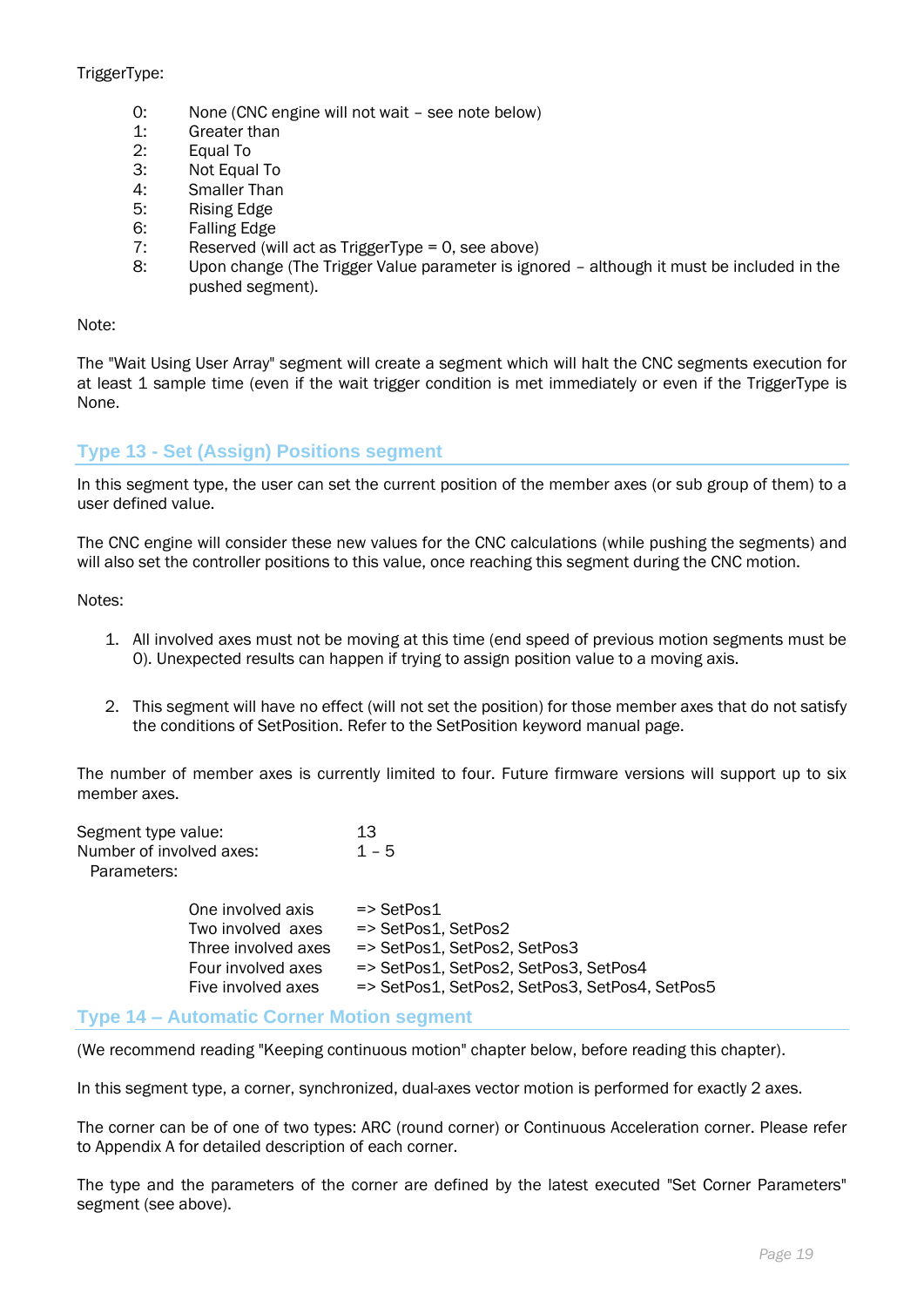The user does not need to calculate the corner or to provide specific data per each Automatic Corner Motion segment. The user just pushes an empty corner motion segment and the controller will perform the required calculations once the next motion segment will be pushed (assuming it will be a Linear Motion segment of the same axes).

Segment type value: 14 Number of involved axes: 2 (exactly) Parameters (Dummy1 is the first one to push):

Dummy1, Dummy2, Dummy3 … to Dummy10 (all 10 dummy parameters must be 0).

Tests performed by the controller once such segment is pushed:

- 1. That there are 10 parameters, and all are 0.
- 2. That the last motion segment is Linear Motion.
- 3. As any other motion segment, that the involved axes are identical to the involved axes of the previous motion segment.

Corner rules and calculations:

- 1. An empty corner is a corner with all 10 dummy parameters zero.
- 2. When executing the CNC motion, if an empty Automatic Corner Motion segment is encountered, it is just ignored (skipped).
- 3. Once pushing a Linear Motion segment and if the previous motion segment was an Automatic Corner Motion segment, then the controller calculates the corner characteristics (based on data of the Linear Motion segments before and after the corner and data of the latest executed Set Corner Parameters segment).
	- a. The controller will change the definitions of the two linear segments (they will become shorter because of the corner).
	- b. The controller will perform some internal calculations regarding the corner and place the results instead of the dummy parameters of the corner. From this time, this corner is no more an empty corner and once the CNC will be executed, the controller will perform the corner.
	- c. Under some conditions (see Appendix A for details), the controller can decide to keep the Automatic Corner Motion segment empty, meaning to avoid placing a corner.
- 4. Note that if a corner is pushed (can be done only if the last motion segment was a Linear Motion segment) and then a none Linear Motion segment is pushed, the corner will remain as empty corner and will just be skipped during the CNC motion execution.
- 5. All the three relevant segments (Linear Motion, followed by the Automatic Corner Motion, followed by Linear Motion) must have exactly two involved axes, which must be the same (same axes, same order). This is not a special test as it is actually tested as part of the continuous motion conditions.
- 6. The corner speed is constant and is assumed to be (not need to set it) identical to the End Speed of the previous segment.
- 7. If the user defined to limit the corner speed in order to withstand the individual acceleration limitation of each axis (see Set Corner Parameters segment), the controller may change (reduce) the End Speed of the previous segment in order to avoid violation of the maximal axis acceleration per each of the involved axes (see the chapter about "Set Axes Maximal Accelerations" segment).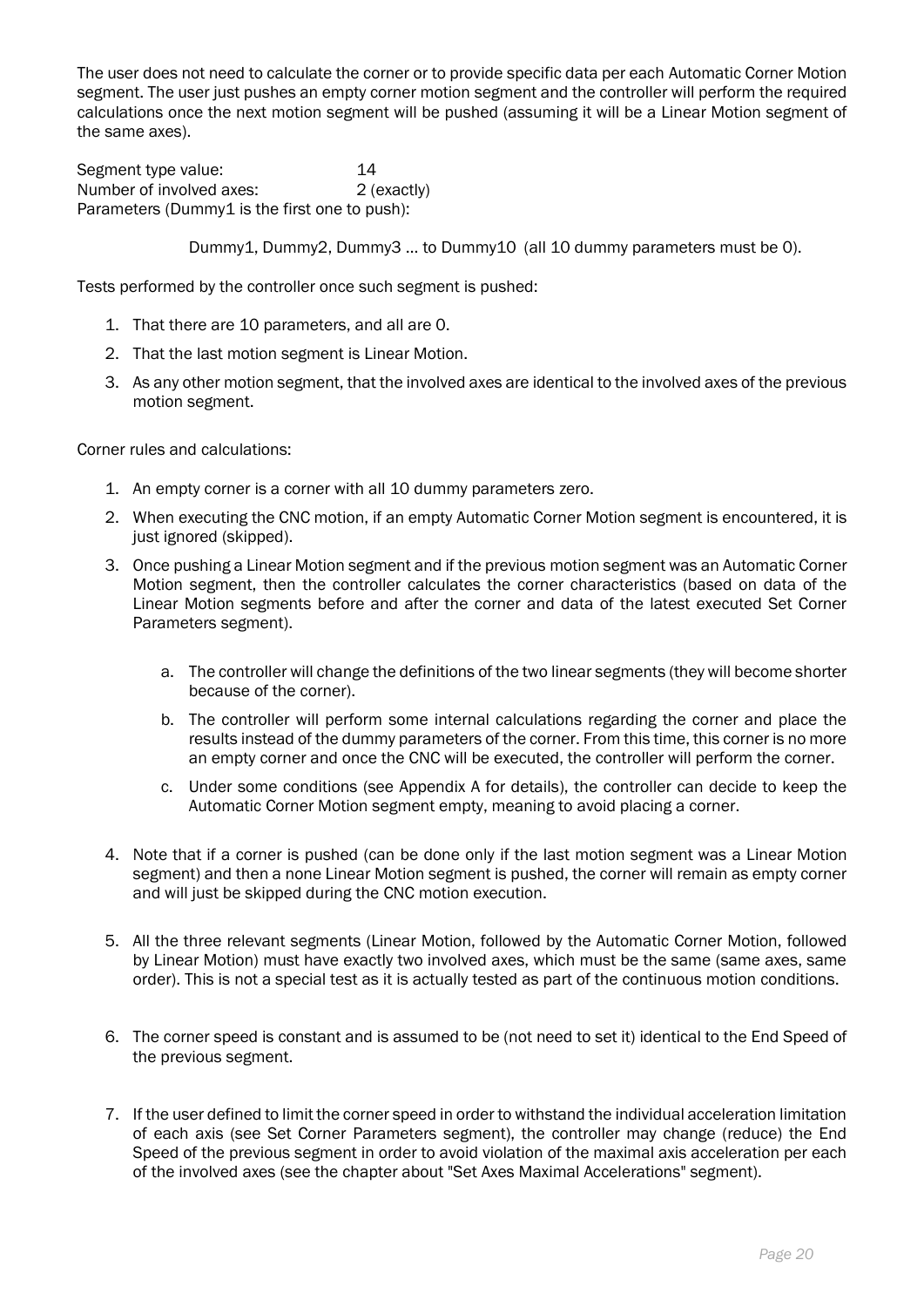A new CNCAStatus[] entry was added to hold the counter of the number of such cases. It will be cleared to 0 upon power on or reset. It will be cleared to zero also upon CNCAClear message.

It counts the number of segments at which the controller found violation of axis acceleration and as a result made a change to the End Speed of the previous segment and to the speed of the corner itself.

Note:

The calculation considers the speed corner (End Speed of the previous segment) and the internal CNC speed factor as defined in the latest type 5 (Set Vector Parameters segment) segment.(parameter: SpeedPercentsInternal).

The calculation, however, ignores (assumes it is 100%) the user parameter CNCAPercents, since this parameter can be modified on the fly during the motion itself (while the calculation itself is done once the corner is pushed to the FIFO). As a result, if this parameter (CNCAPercents) will be set to a value higher than 100% during the motion, the acceleration limits of the involved axes can be exceeded. And if it will be set to a value lower than 100%, the corners speeds may be lower than what is possible with the actual vector motion speed.

### **Type 15 – Set Maximal Velocity Jump Parameters segment**

This segment is used to define (set) the general parameters that are common to all cases where a Linear Motion segment is followed by another Linear Motion segment (without an Automatic Corner Motion segment between them) and the End Speed of the first linear segment is not 0.

The maximal velocity jump parameters that are defined within this segment are used for all following segments (as applicable), until the next Set Maximal Velocity Jump Parameters segment is encountered.

It is highly recommended to include a "Set Maximal Velocity Jump Parameters" segment at the beginning of a CNC FIFO motion, to ensure that the maximal jump parameters are well defined. Of course, it can be repeated later as many times as required.

| Segment type value:      | 15                                                                       |
|--------------------------|--------------------------------------------------------------------------|
| Number of involved axes: | $1 - 5$                                                                  |
|                          | (must be identical to the number of CNC member axes, otherwise<br>error) |
|                          |                                                                          |

Parameters:

| One involved axis   | $\Rightarrow$ MaxDV1, VelocityJumpMode                      |
|---------------------|-------------------------------------------------------------|
| Two involved axes   | => MaxDV1, MaxDV2, VelocityJumpMode                         |
| Three involved axes | => MaxDV1, MaxDV2, MaxDV3, VelocityJumpMode                 |
| Four involved axes  | => MaxDV1, MaxDV2, MaxDV3, MaxDV4, VelocityJumpMode         |
| Four involved axes  | => MaxDV1, MaxDV2, MaxDV3, MaxDV4, MaxDV5, VelocityJumpMode |

All MaxDV parameters are in counts/sec (positive, including 0).

| VelocityJumpMode: | ignore the MaxDV parameters and perform the motion as defined by |
|-------------------|------------------------------------------------------------------|
|                   | the segments pushed by the user.                                 |

1: Use the MaxDV parameters as defined below.

When VelocityJumpMode is 1, the CNC engine will perform the following modifications to the user defined CNC motion:

1. For any case of two consecutive Linear Motion segments (transparent non-motion segments are ignored) only, independent of the number of participating axes but only if the number of the participating axes and their order is identical for both of the Linear Motion segments.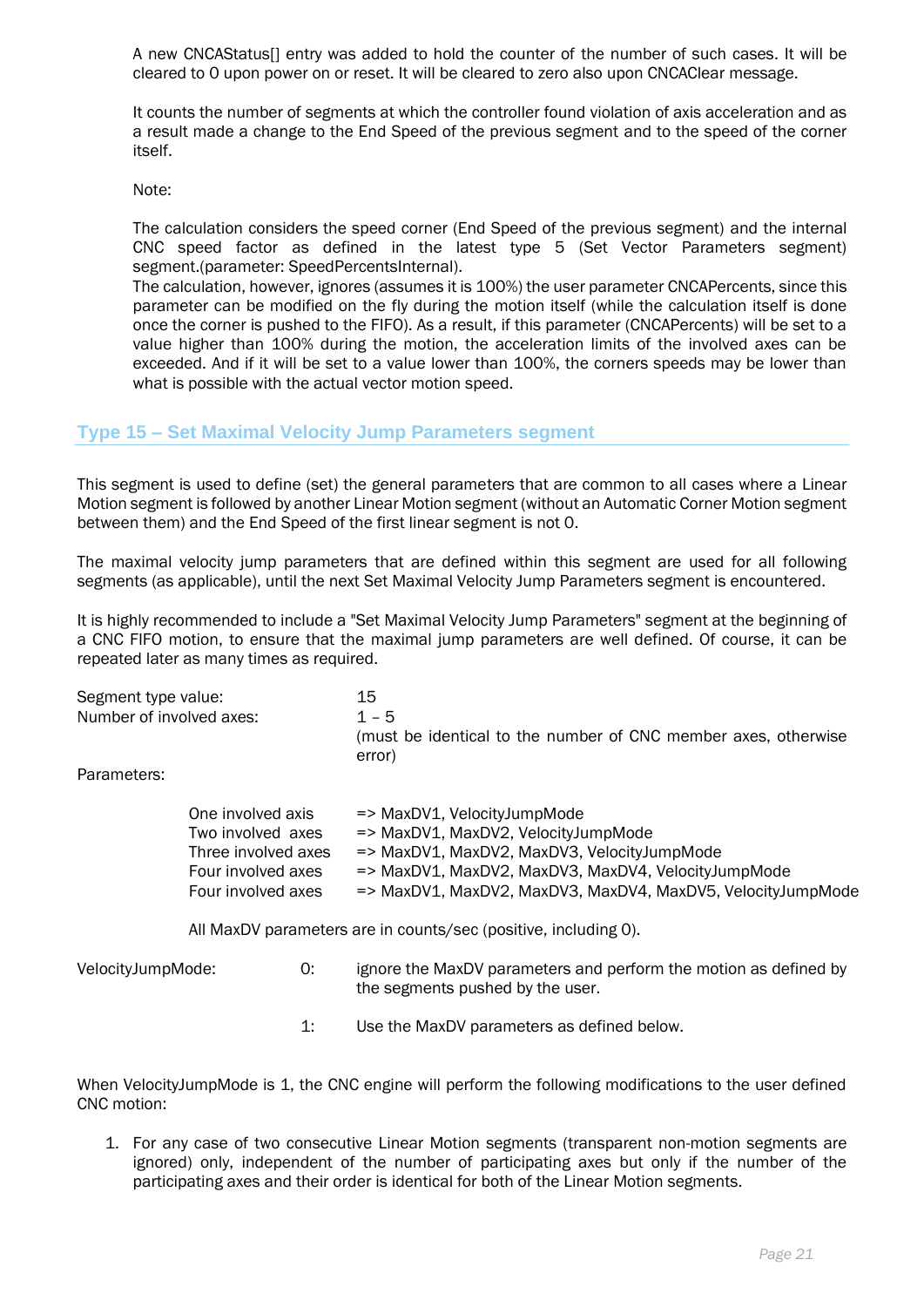- 2. The velocity change of each participating axis (considering the angles of the two linear segments and the End Speed of the first linear segment) at the point between the two segments is calculated.
- 3. This change, per axis, is compared to the relevant MaxDV parameter.
- 4. If required, the End Speed is reduced (smallest possible change) to enforce that none of the axes will be subjected to a velocity jump greater than its MaxDV parameter.

A new CNCAStatus[] entry was added to hold the counter of the number of such cases. It will be cleared to 0 upon power on or reset. It will be cleared to zero also upon CNCAClear message.

It counts the number of linear segments' junctions at which the controller found violation of axis velocity jump and as a result made a change to the End Speed of the first segment.

#### Note:

The calculation considers the End Speed of the first segment and the internal CNC speed factor as defined in the latest type 5 (Set Vector Parameters segment) segment.(parameter: SpeedPercentsInternal). The calculation, however, ignores (assumes it is 100%) the user parameter CNCAPercents, since this parameter can be modified on the fly during the motion itself (while the calculation itself is done once the segments are pushed to the FIFO). As a result, if this parameter (CNCAPercents) will be set to a value higher than 100% during the motion, the velocity jump limits of the involved axes can be exceeded. And if it will be set to a value lower than 100%, the velocity jumps speeds may be lower than what is possible with the actual vector motion speed.

#### Default values:

Upon starting a CNC motion and till encountering a "Set Maximal Velocity Jump Parameters" segment, the internal default values of the above parameters are:

VelocityJumpMode: 0 All MaxDV parameters: 200,000,000

The PC Suite suggests this segment when starting a new CNC trajectory list (with the above default values) and forces this segment to appear at least once, as the 3<sup>rd</sup> or 4<sup>th</sup> segment.

Important note:

#### Before FW version 1.3.0.1-165:

This algorithm will not act on "junctions" (End Speed) between two linear motion segments unless at least 3 linear motion segments, all with the same involved axes exactly, are being pushed (non-motion-blocking segments can be pushed in between). The algorithm will first modify the End Speed (if necessary) between the 2<sup>nd</sup> and the 3<sup>rd</sup> linear motion segment (and any linear motions segments to follows, if all share the same involved axes).

Any change of the involved axes (even in order) or any non-linear motion segment, will reset the counting and next linear motion segments will have to count three segments again before correction as applied.

The End Speed of these first segments (some of them or all of them) can be 0.

#### From FW version 1.3.0.1-165 and newer:

The above restriction is now less demanding. Now, this algorithm will work on a "junction" (End Speed) between two consecutives ((transparent non-motion segments are ignored) linear motions segments at the following conditions:

1. Number of the participating axes and their order is identical for both of the Linear Motion segments.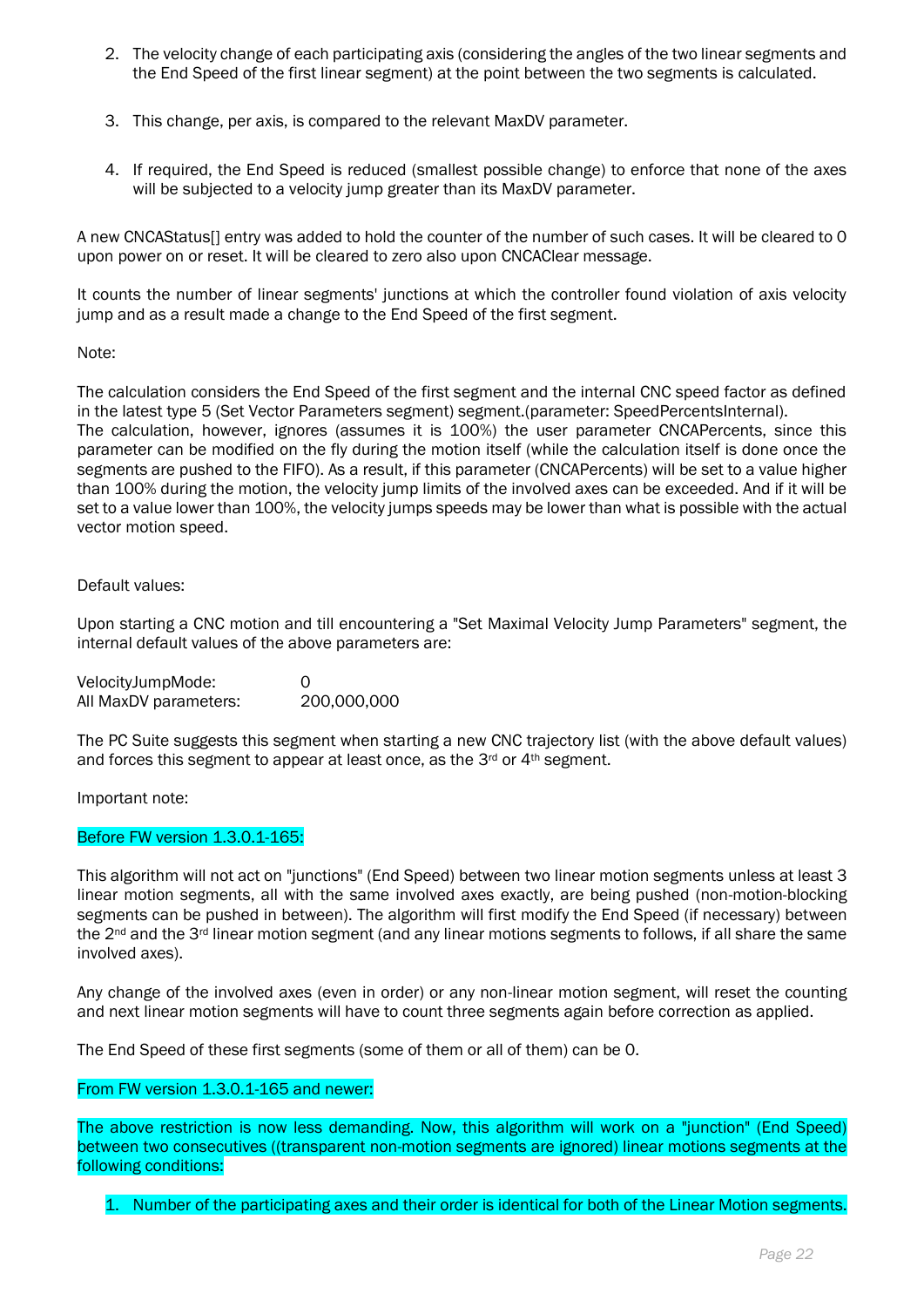### Per each of the participating axes, the start position of the  $1st$  linear motion segment (the  $1st$  of the two segments) is known.

## **Type 16 – Set Axes Maximal Accelerations segment**

This segment is used to define (set) the maximal acceleration allowed for all (or subgroup) of the member axes during Automatic Corner Motion segments.

The values defined in this segment will be used only If the user specified to limit the corner speed in order to withstand the individual acceleration limitation of each involved axis (see Set Corner Parameters segment, parameter: AxisAccelerationLimitType).

The maximal acceleration parameters that are defined within this segment are used for all following segments (as applicable), until the next Set Axes Maximal Accelerations segment is encountered (and if a new value is defined for the given axis).

It is highly recommended to include a "Set Axes Maximal Accelerations" segment at the beginning of a CNC FIFO motion, involving all member axes, to ensure that the maximal values are well defined. Of course, it can be repeated later as many times as required, each time for any subgroup of the member axes.

| Segment type value:      | 16      |
|--------------------------|---------|
| Number of involved axes: | $1 - 5$ |

Parameters:

| One involved axis   | $\Rightarrow$ MaxAcc1                            |
|---------------------|--------------------------------------------------|
| Two involved axes   | $\Rightarrow$ MaxAcc1, MaxAcc2                   |
| Three involved axes | $\Rightarrow$ MaxAcc1, MaxAcc2, MaxAcc3          |
| Four involved axes  | $\Rightarrow$ MaxAcc1, MaxAcc2, MaxAcc3, MaxAcc4 |
| Five involved axes  | => MaxAcc1, MaxAcc2, MaxAcc3, MaxAcc4, MaxAcc5   |

All MaxAcc parameters are in counts/sec<sup>2</sup> (positive, not including 0).

Refer to the chapters about Automatic Corner Motion segment fro detailed description of the axes acceleration limitation.

Default values:

Upon start pushing segments for a CNC motion and till encountering a "Set Axes Maximal Accelerations" segment, the internal default values of the above parameters are (for all axes):

All MaxAcc parameters: Maximal acceleration allowed for the controller (typically 2000000000)

## **Type 17 – Multiple Write to User Array segment**

Using this type of segment, the user can force multiple assignments of user defined GenData[] or UserParam[] elements with user defined values at the specific time when the CNC motion arrived to this segment.

| Segment type value:      | 17          |
|--------------------------|-------------|
| Number of involved axes: | 0 (exactly) |
| Parameters:              |             |

ArraySelection (GenData[] or UserParam[]), AxisIdentification (used for UserParam[] only), IndexValue, Value1, Value2, Value3 and Value4

| ArraySelection:     | Value of 0 refers to GenData[], value of 1 refers UserParam[].      |
|---------------------|---------------------------------------------------------------------|
| AxisIdentification: | Value of 0 refers to A axis, value of 1 refers to B axis, and so on |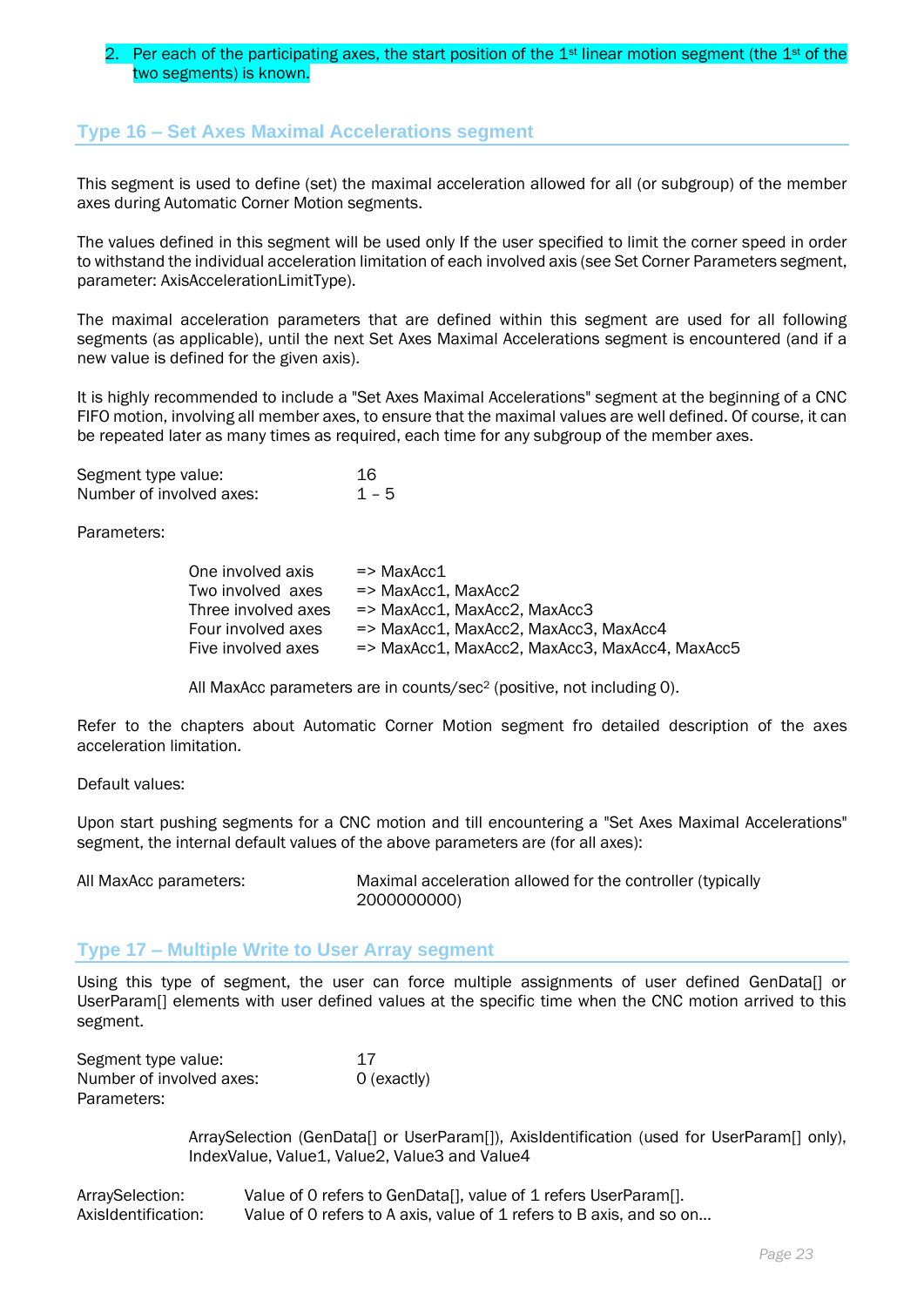When reaching this segment, the CNC engine will perform:

GenData[IndexValue] = Value1 GenData[IndexValue+1] = Value2 GenData[IndexValue+2] = Value3 GenData[IndexValue+3] = Value4 Or: <AxisValue>UserParam[IndexValue] = Value1 <AxisValue>UserParam[IndexValue+1] = Value2 <AxisValue>UserParam[IndexValue+2] = Value3 <AxisValue>UserParam[IndexValue+3] = Value4

## **Type 18 – Multiple Write to User Array and Wait Using User Array segment**

When reaching this type of segment, the CNC engine will first assign the multiple values to GenData[] or UserParam[] (see the description for Type 17 above, it is done at the same way) and then wait, in-position of all member axes, till the trigger condition as defined by the segment's parameters is satisfied.

Segment type value: 18 Number of involved axes: 0 (exactly) Parameters:

> ArraySelection (GenData[] or UserParam[]), AxisIdentification (used for UserParam[] only), IndexValue, , Value1, Value2, Value3, Value4, TriggerIndexValue, TriggerType, Trigger Value

| ArraySelection:     | Value of 0 refers to GenData[], value of 1 refers UserParam[].      |
|---------------------|---------------------------------------------------------------------|
| AxisIdentification: | Value of 0 refers to A axis, value of 1 refers to B axis, and so on |

When reaching this segment, the CNC engine will perform:

GenData[IndexValue] = Value1 GenData[IndexValue+1] = Value2 GenData[IndexValue+2] = Value3 GenData[IndexValue+3] = Value4 Or: <AxisValue>UserParam[IndexValue] = Value1 <AxisValue>UserParam[IndexValue+1] = Value2 <AxisValue>UserParam[IndexValue+2] = Value3 <AxisValue>UserParam[IndexValue+3] = Value4

And then will wait according to the trigger definitions, using the same selected array (GenData[] or UserParam[]) but with the index of TriggerIndexValue.

TriggerType:

- 0: None (CNC engine will not wait see note below)
- 1: Greater than
- 2: Equal To
- 3: Not Equal To
- 4: Smaller Than
- 5: Rising Edge
- 6: Falling Edge
- 7: Reserved (will act as TriggerType = 0, see above)
- 8: Upon change (The Trigger Value parameter is ignored although it must be included in the pushed segment).

Note: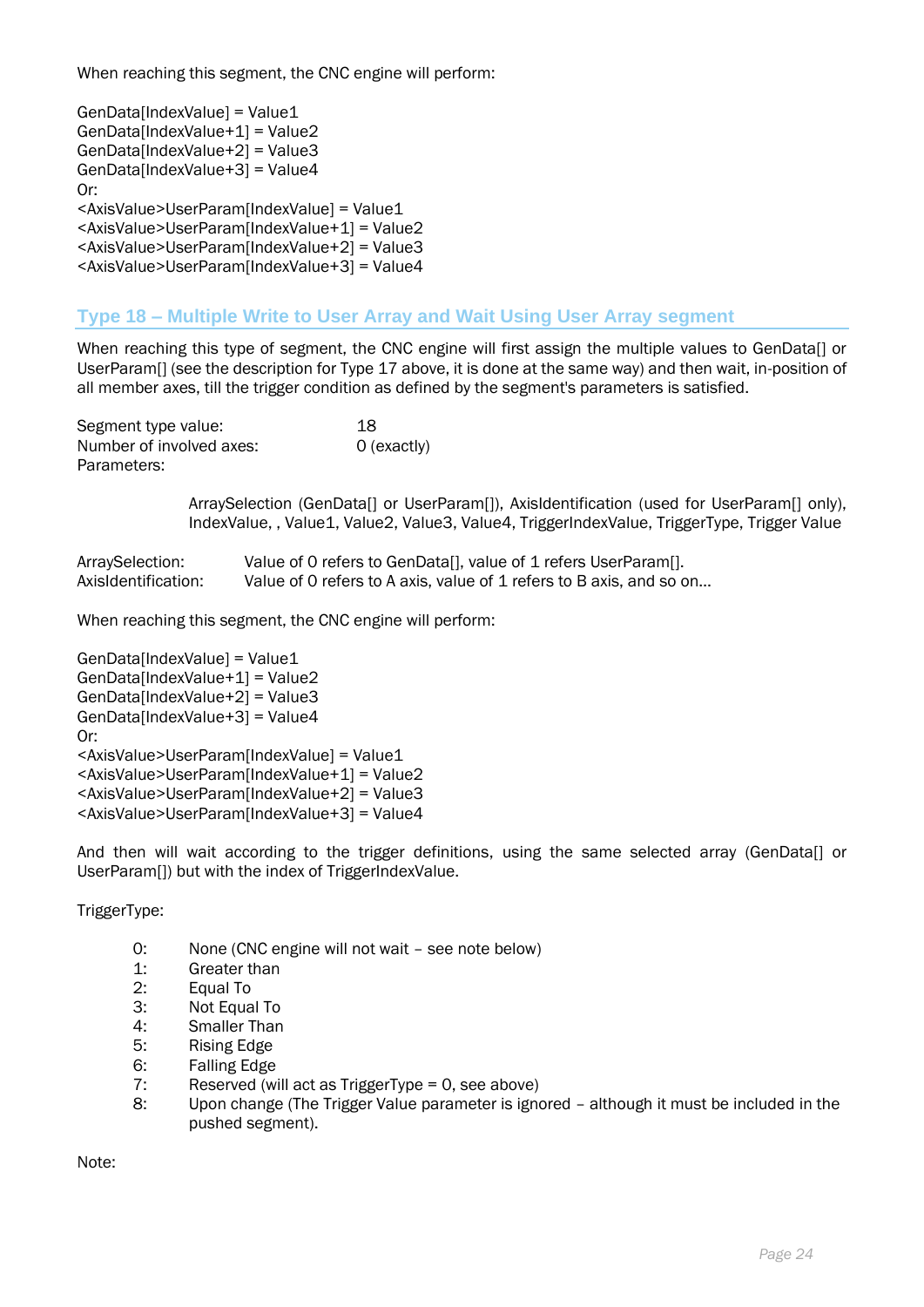This "Multiple Write to User Array and Wait Using User Array" segment will create a segment which will halt the CNC segments execution for at least 1 sample time (even if the wait trigger condition is met immediately or even if the TriggerType is None.

# **First segments of a CNC motion trajectory**

Starting from FW version 1.3.0, the following rules are applicable for the first segments of a CNC motion trajectory (replacing all older rules at older FW versions):

- 1. If the first segment is "Set Initial Positions" then there are no additional limitations.
	- a. "Set Initial Position" segment is allowed only as the 1st segment.
	- b. It can be avoided completely (if the start positions of the axes are not known when pushing the motion segments), but then the following rules are applicable":
- 2. If the first segment is not "Set Initial Positions", then the following limitations are applicable:
	- a. The first motion segments (ignoring any proceeding non-motion segments) must be Linear Motion segment.
	- b. The second motion segment can't be Automatic Corner Motion segment.
- 3. Relative mode is not yet supported.

The first two limitations (1 and 2) are to ensure that the controller has all required information in order ot perform all pre-calculations while the segments are being pushed to the controller.

# **Keeping continuous motion**

The continuity rules and behavior, as described within this chapter, are relevant from formal FW version 1.3.0 and up.

The controller takes care that the pushed segments will keep continuous vector velocity when switching from any segment to the one following it. This must be kept among any type of pushed segments.

If there is discontinuity, the controller will act according to a user defined behavior, as described in detail below.

Two dedicated parameters are used to control and report the controller behavior at cases of vector velocity discontinuity:

■ CNCAEndSegMod:

Not axis related, R/W, Saved to Flash.

| Value of 0: | Standard Error Mode.   |
|-------------|------------------------|
| Value of 1: | Force zero speed mode. |

■ CNCAEndErrCnt:

Not axis related, R/W, Not saved to Flash. 0 after power on or reset. Cleared to zero also upon CNCAClear message. Can be assigned to any value by the user, anytime.

| If CNCAEndSegMod is 0: | No action. |  |                                                             |  |  |  |
|------------------------|------------|--|-------------------------------------------------------------|--|--|--|
| If CNCAEndSegMod is 1: |            |  | Counts the number of segments at which the controller found |  |  |  |
|                        |            |  | discontinuity and as a result made a change to the segment. |  |  |  |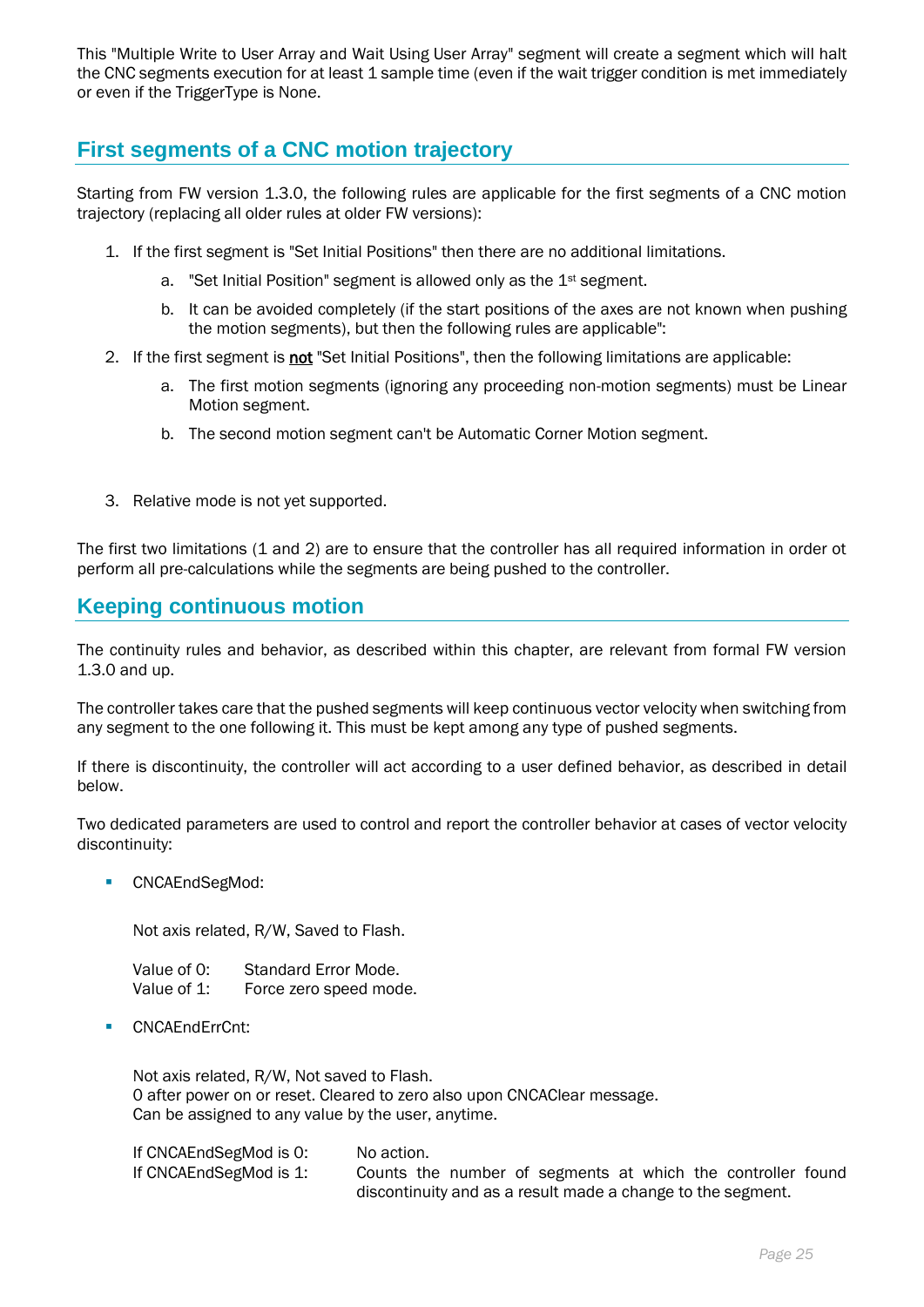All the decisions about continuity are taken when each segment is pushed into the CNC FIFO (in contrast to when the motion is reaching a given segment). This means that the outcome of the decisions (such as automatic decision regarding the End Speed of a given segment) are done as a function of the motion parameters of the segment when it is being pushed. If, for example, the user later reduces (or increases) the vector speed, the decision will not be changed, and the End Speed will remain as it is (multiplied by the user defined factor as set during the motion).

What are the rules used by the controller to check this continuous motion?

#### Some relevant definitions:

Motion segments are those types of segments that really performs a motion. Types: 1-3 and 14. Each motion segment has its own Speed and End Speed as part of the segment definition (exception: type 14, "Automatic Corner Motion" inherits its Speed and End Speed from the End Speed of the last Linear Motion segment).

Non-motion segments are those types of segments which do not create motion (all types except: 1-3 and 14). The Speed and the End Speed of these segments are inherited from the End Speed of the last motion segment.

The Speed and End Speed when starting a CNC motion are considered as 0.

"Motion-blocking" segments are a sub-group of the non-motion segments group and are segments in which all CNC participating axes must be in zero speed (the End Speed of the previous segment must be zero). The following segment types are "motion-blocking": 4, 7, 10, 11, 12 and 13. Note that from the above definitions, one can conclude that the Speed and End Speed of a "motion-blocking" segment are always 0.

"Non-motion-blocking" segments are segments which can be placed in the CNC FIFO without any limitation from the point of view of the End Speed of the previous segment. The following segment types are "nonmotion-blocking": 1-3, 5-6, 8-9 and 14. Note that the "non-motion-blocking" segments consist of all the motion segments and of specific non-motion segments that have no effect on the motion, like type 8 ("Write To Discrete Outputs").

The sub-group of segment types that belongs both to the non-motion group and to the "non-motion-blocking" group (types: 5-6 and 8-9) are referred to as "no-motion-no-blocking" segments and they can be pushed anywhere without affecting or limiting the CNC trajectory motion calculations.

Once a segment is pushed to the controller, the controller performs this additional test (continuous motion):

1. If the segment is a "motion-blocking" segment, the End Speed of the previous segment must be 0.

This test means that the system must be stopped (End Speed is 0) before performing any "motionblocking" segment.

2. If the segment is a motion segment and its Involved Axes list is not identical (in contents and in order) to the Involved Axes of the last motion segment (ignoring all non-motion segments that were pushed between them), the End Speed of the last motion segment must be 0.

This test means that if a given axis is moving (involved) at a given motion segment, the next motion segment must include this axis as well, or, alternatively, the End Speed of the given motion segment needs to be zero.

All these tests are to ensure that a motion of a given involved (participating) axis will reach 0 velocity if it does not continue to move at the next segment.

Note that the controller can't check the last segment of a CNC FIFO (what if it ends with End Speed not 0…) since the controller is not aware for a segment to be the last segment until it is executing it (too late…).

What the controller will do when a pushed segment is found to cause discontinuity with the previous segment?

If  $CNCAEndSeqMod == 0$ :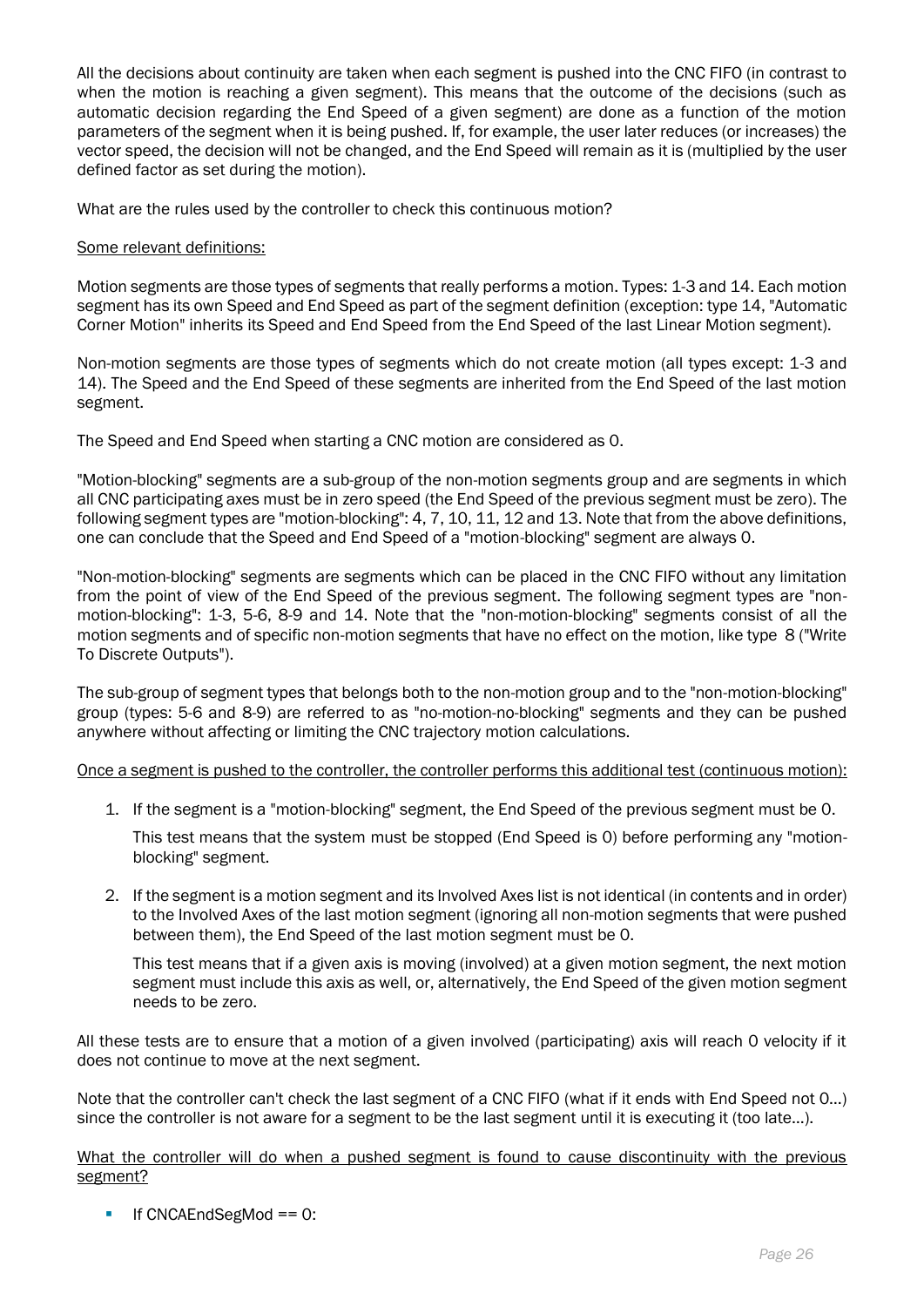The controller will return an error and will reject the last CNCAPushParam message.

### $\blacksquare$  If CNCAEndSegMod == 1:

The controller will force the end speed of the previous segment to 0 (to ensure continuity). The controller will increment CNCAEndErrCnt by 1. The controller will accept the push action.

Note that when using the PC Suite, the PC Suite (versions later than 17 October 2018) performs these tests prior to downloading the CNC trajectory list to the controller and will generate proper error/warning messages if continuous motion conditions are not met.

The PC Suite will provide interfaces to the above two related keywords and will perform the continuity validation (and respond to found cases of discontinuity) based on the setting of CNCAEndSegMod.

#### Important note:

The above tests do not protect the CNC motion trajectory from cases that the velocity reference of a given participating axis will be discontinuous. Actually, any two linear motion segments (without a pushed corner between them), unless they are along the same line, will cause a jump at the velocity reference of each of the involved axes (when a motion at a given constant speed changes its direction instantly, it means that the velocity reference of each axis is also instantly changes). However, the above protections protect the CNC trajectory from wrong motion definitions, where at least one of the involved axes commanded to abort its motion instantly.

# **Example – User Program for a CNC motion**

The following user programs demonstrates the communication messages that needs to be sent to the controller in order to create the CNC motion as shown in the following graph: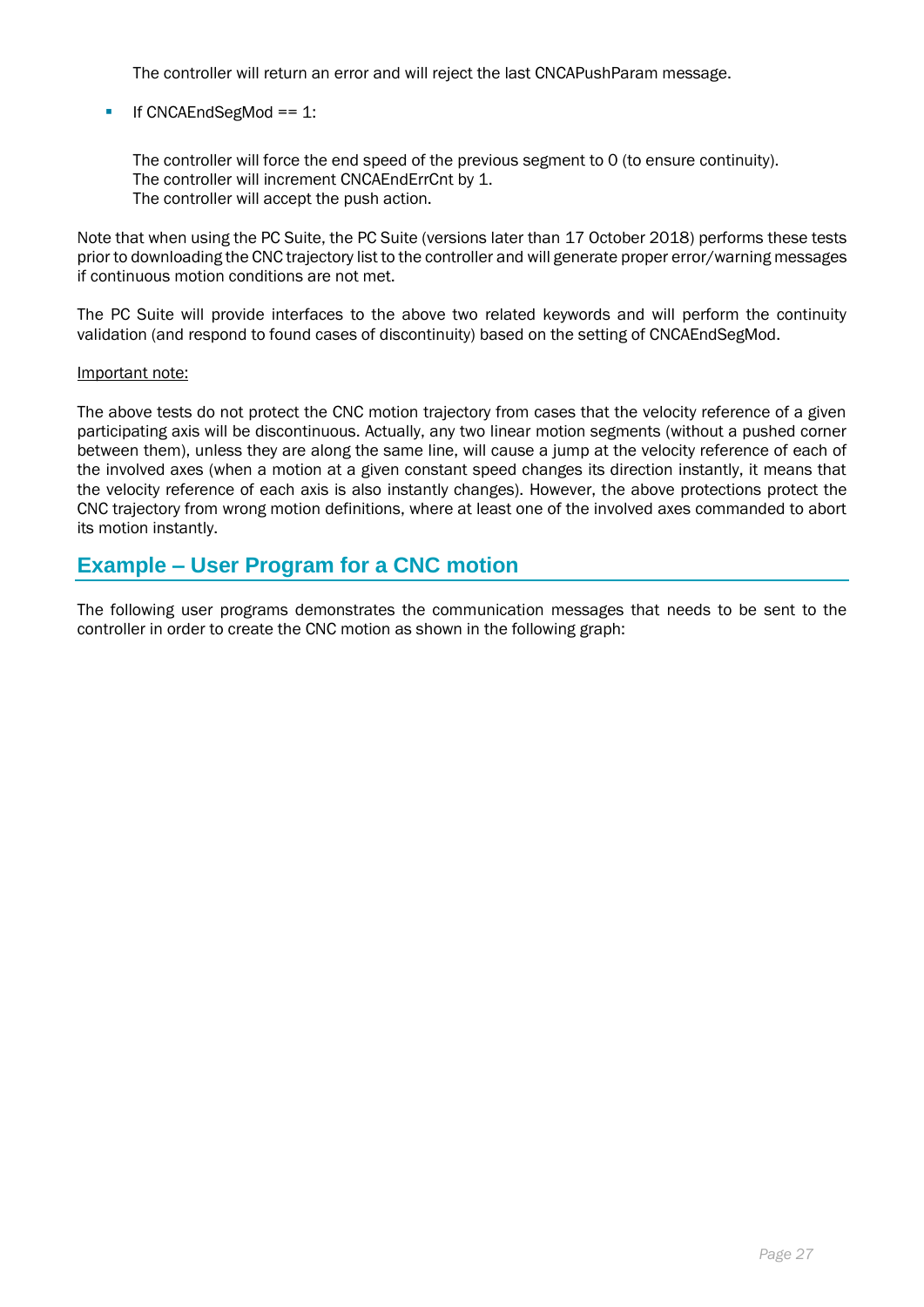

This CNC motion uses axes A and B as members. The graph shows BPosRef (position reference of axis B) as a function of APosRef (position reference of axis A). The absolute start point of the motion is:

 $(A, B) = (1000, 0).$ 

```
//
// CNC program for "SmoothedRectangle"
//
// Created:
\frac{\prime\prime}{\prime\prime}// PC Suite version 8.0004.0002-04.00<br>
At 09 December 2017 08:03
                  At 09 December 2017 08:03
//
// Member axes: A, B
//
//
// Encoder ratios
//
ACNCAEncRatio = 256
BCNCAEncRatio = 256
//
// Vector speed percents
//
ACNCAPercents = 100
//
// Clear CNCA FIFO
```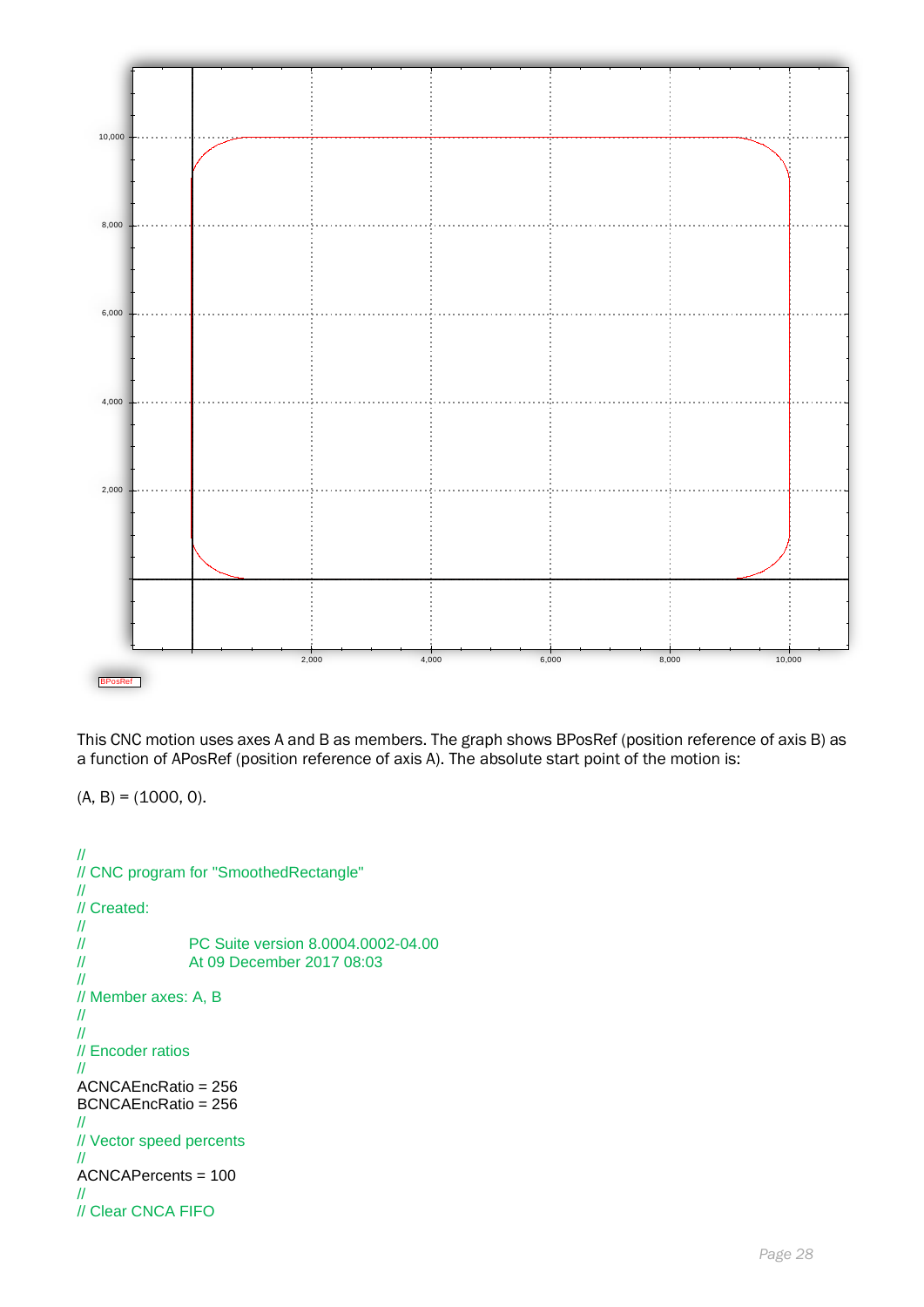// ACNCAClear // // Push Set positions, involved: A, B // Positions: A=1000, B=0 // ACNCAPushType,117571583 ACNCAPushParam,1000 ACNCAPushParam,0 // // Push Vector Params. // Percents: 100% // Acceleration: 1000000 // Deceleration: 1000000 // Jerk: 100000000 // ACNCAPushType,100663295 ACNCAPushParam,100 ACNCAPushParam,1000000 ACNCAPushParam,1000000 ACNCAPushParam,100000000  $\overline{''}$ // Push Linear motion, involved: A, B // Go to: A=9000, B=0 // Velocity: 30000 // End Velocity: 2000 // ACNCAPushType,16908287 ACNCAPushParam,9000 ACNCAPushParam,0 ACNCAPushParam,30000 ACNCAPushParam,2000 // // Push Arc motion, involved: A, B // Go to: A=10000, B=1000 // Center: A=9000, B=1000 // Direction: 0 (CCW) // Velocity: 2000 // End Velocity: 2000 // Additional circles: 0 // Dummy x 2: 0 // ACNCAPushType,33685503 ACNCAPushParam,10000 ACNCAPushParam,1000 ACNCAPushParam,9000 ACNCAPushParam,1000 ACNCAPushParam,0 ACNCAPushParam,2000 ACNCAPushParam,2000 ACNCAPushParam,0 ACNCAPushParam,0 ACNCAPushParam,0 // // Push Linear motion, involved: A, B // Go to: A=10000, B=9000 // Velocity: 30000 // End Velocity: 2000 // ACNCAPushType,16908287 ACNCAPushParam,10000 ACNCAPushParam,9000 ACNCAPushParam,30000 ACNCAPushParam,2000 // // Push Arc motion, involved: A, B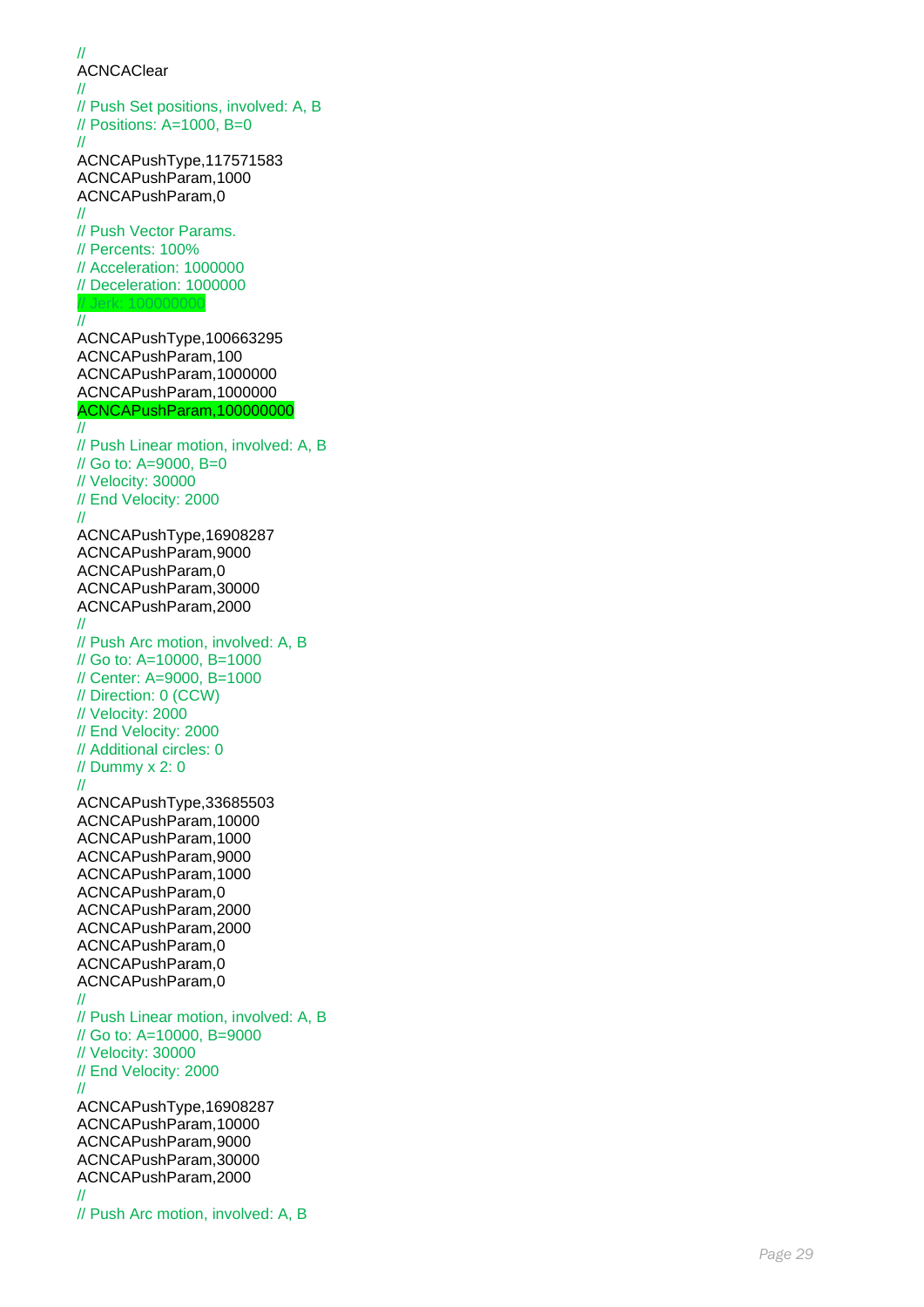// Go to: A=9000, B=10000 // Center: A=9000, B=9000 // Direction: 0 (CCW) // Velocity: 2000 // End Velocity: 2000 // Additional circles: 0 // Dummy x 2: 0 // ACNCAPushType,33685503 ACNCAPushParam,9000 ACNCAPushParam,10000 ACNCAPushParam,9000 ACNCAPushParam,9000 ACNCAPushParam,0 ACNCAPushParam,2000 ACNCAPushParam,2000 ACNCAPushParam,0 ACNCAPushParam,0 ACNCAPushParam,0 // // Push Linear motion, involved: A, B // Go to: A=1000, B=10000 // Velocity: 30000 // End Velocity: 2000 // ACNCAPushType,16908287 ACNCAPushParam,1000 ACNCAPushParam,10000 ACNCAPushParam,30000 ACNCAPushParam,2000 // // Push Arc motion, involved: A, B // Go to: A=0, B=9000 // Center: A=1000, B=9000 // Direction: 0 (CCW) // Velocity: 2000 // End Velocity: 2000 // Additional circles: 0 // Dummy x 2: 0 // ACNCAPushType,33685503 ACNCAPushParam,0 ACNCAPushParam,9000 ACNCAPushParam,1000 ACNCAPushParam,9000 ACNCAPushParam,0 ACNCAPushParam,2000 ACNCAPushParam,2000 ACNCAPushParam,0 ACNCAPushParam,0 ACNCAPushParam,0 // // Push Linear motion, involved: A, B // Go to: A=0, B=1000 // Velocity: 30000 // End Velocity: 2000 // ACNCAPushType,16908287 ACNCAPushParam,0 ACNCAPushParam,1000 ACNCAPushParam,30000 ACNCAPushParam,2000 // // Push Arc motion, involved: A, B // Go to: A=1000, B=0 // Center: A=1000, B=1000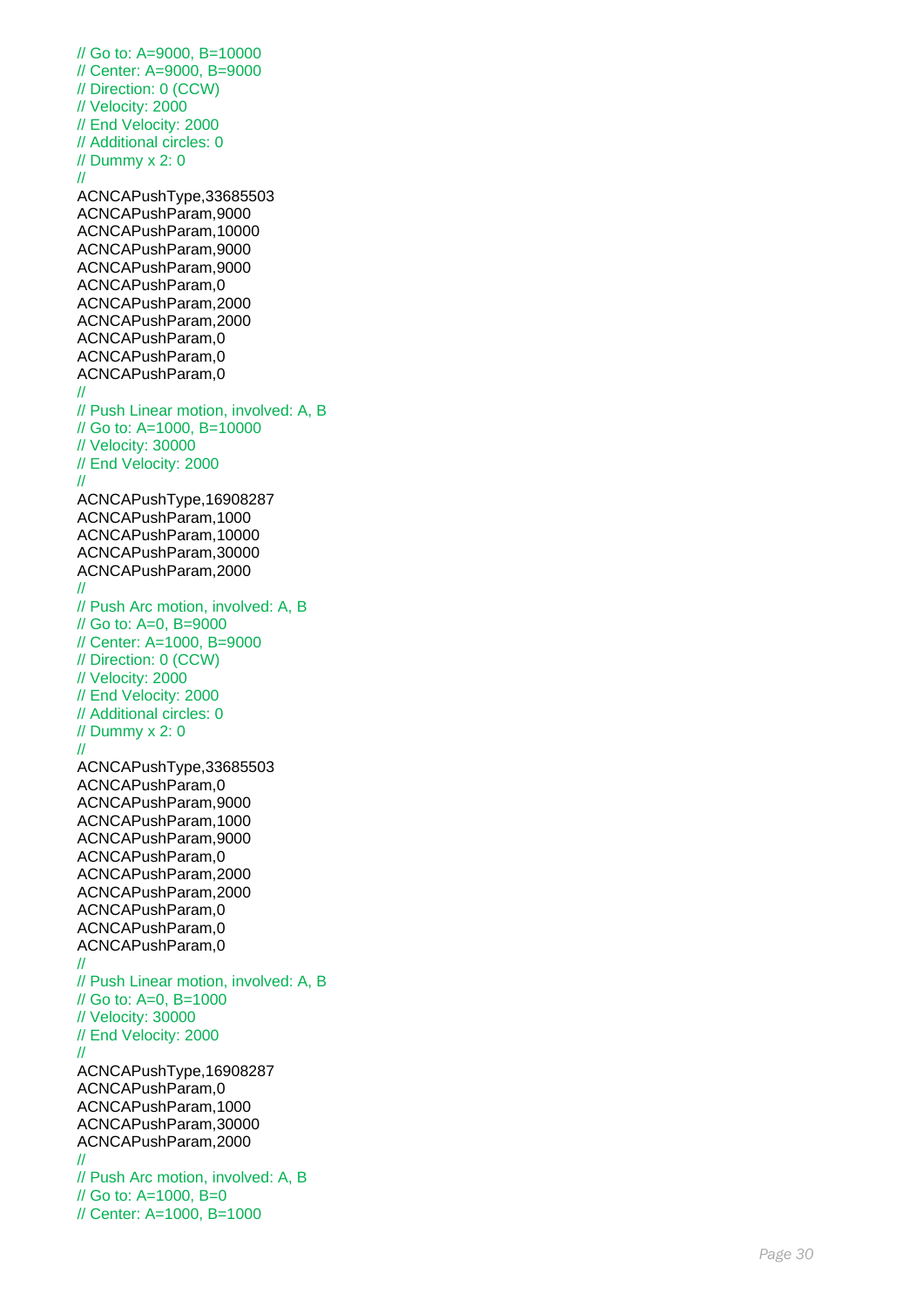

# **On the fly changes**

The CNC motion is fully defined within the CNC FIFO, based on segments (and their parameters) that were pushed into the FIFO by the user.

Yet, the user can perform few changes during the motion without changing the FIFO itself, as follows:

CNCAPercents keyword:

Can be changed at any time and will affect the vector velocity of the CNC motion *immediately (if* CNCAJerk = 0 to 9) or from the next motion segment otherwise. See detailed description of this keyword earlier within this document.

■ CNCAPause:

The user can pause the CNC motion at any time, and resume the CNC motion at any time, using the CNCAPause keyword. See detailed description of this keyword earlier within this document.

■ CNCAEmrgDec:

The CNC emergency deceleration (to be used when hitting hardware or software position limits) is defined externally of the CNC FIFO (meaning: it is a global definition and not a definition per segment). The user can modify its value at any time, including during the CNC motion. Yet, changing this parameter will have no affect on normal motion, unless one of the hardware or software limits are reached.

## **Checking the motion status**

During motion the position, velocity, current and any other motion related parameters (whether of a specific member axis or the CNC vector motion itself) can be queried or recorded.

Most commonly used status parameters are:

- CNC motion: CNCAPosRef, dCNCAPosRef, CNCAStatus[9], CNCAStatus[10].
- Each member axis: PosRef, dPosRef, CurrRef, MotorCurr and PosErr.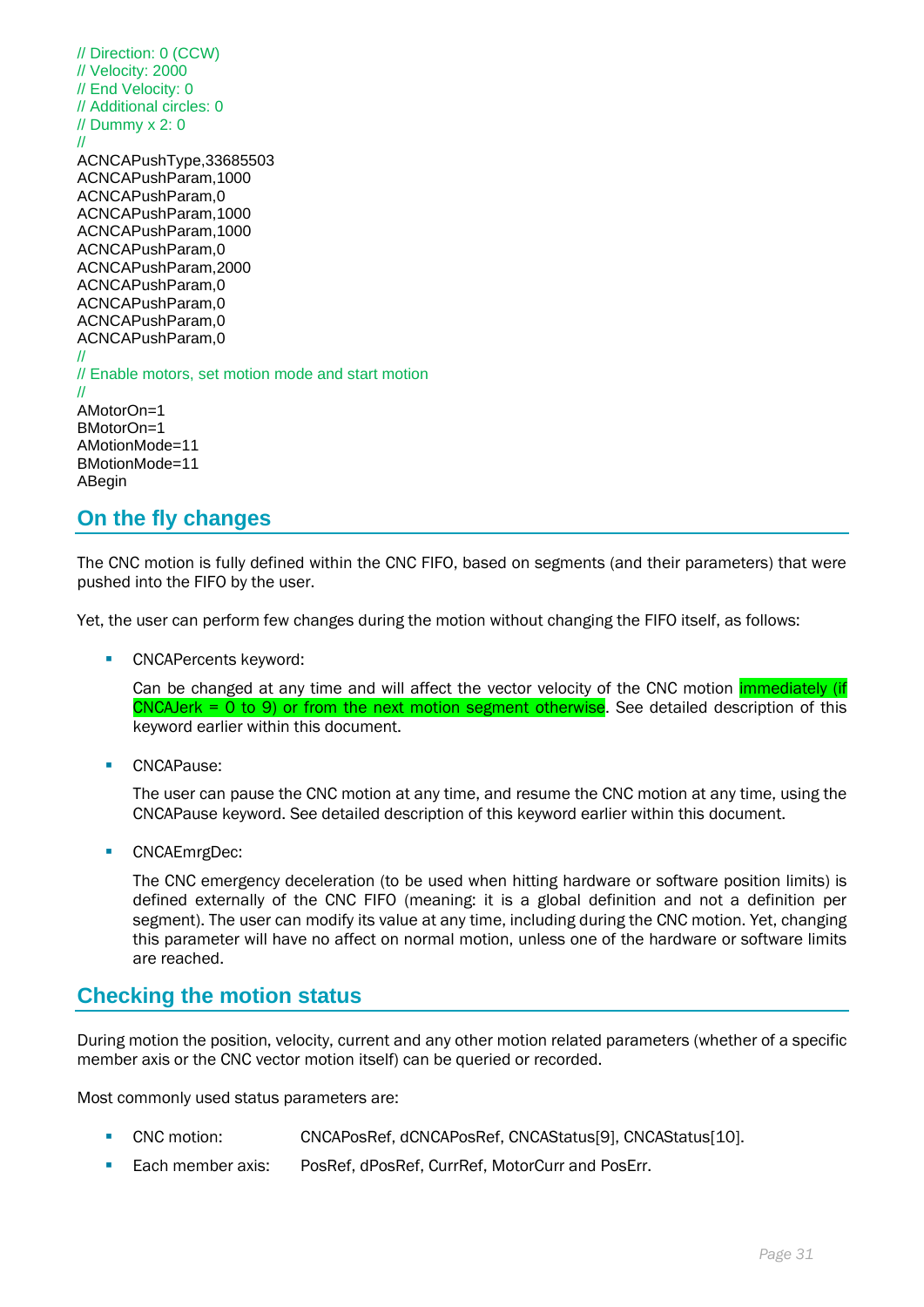If the motion ends due to an error or fault, the following status parameters will provide the required information about the reason for ending the motion (per each member axis):

- MotorOn.
- ConFlt.
- MotionStat.
- MotionReason.

# **Faster methods to push segment and inquire statuses**

The controller provides faster method to push a new segment into the CNC FIFO and faster methods to inquire multiple statuses of the controller and to send messages to the controller. These methods are briefly described within this chapter.

The detailed description of these methods is not within the scope of this document.

For a CNC application, where the communication throughput of filling the CNC FIFO is a major performance criterion, we recommend using these methods (some of them supported only over Ethernet communication connection).

## **CNCAPushSeg keyword**

This keyword is supported only over Ethernet communication connection to the controller. It will return an error if used over any other communication connection (such as RS232, CAN, etc.).

Using this keyword, the host/user can push a complete segment (type and parameters) using a single Ethernet message.

This replaces a sequence of messages consisting me CNCAPushType followed by multiple CNCAPushParam as required for the segment type.

As a result, it significantly improves the throughput of pushing segments into the CNC FIFO.

## **CNCAPushSeg keyword**

This keyword is supported only over Ethernet communication connection to the controller. It will return an error if used over any other communication connection (such as RS232, CAN, etc.).

Using this keyword, the host/user can push a complete segment (type and parameters) using a single Ethernet message.

This replaces a sequence of messages consisting me CNCAPushType followed by multiple CNCAPushParam as required for the segment type.

As a result, it significantly improves the throughput of pushing segments into the CNC FIFO.

## **AllStat keyword**

Using this non-axis-related keyword, the user can ask the controller to report a list of statuses (as selected by the user) for a group o axes (again, as selected by the user) as a respond to a single AllStat inquiry.

This keyword is supported over all communication connections. However, it is extremely efficient over the Ethernet connection, where a bulk of statuses can be reported within a single (or few, as needed) Ethernet packets.

A typical usage of AllStat is as follows (over RS232, for example):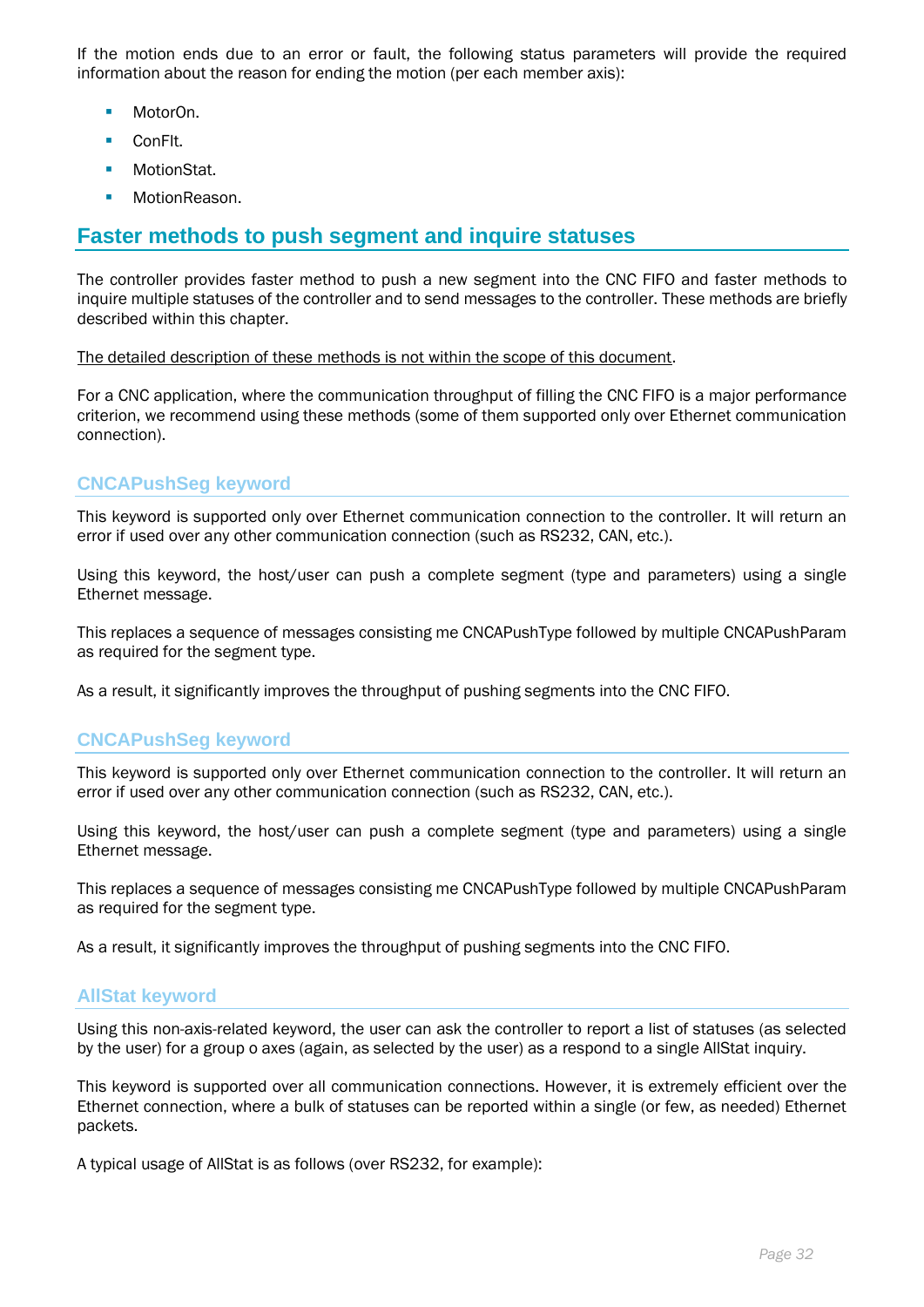

The message sent to the controller is marked in yellow:

AAllStat[3], 5

The "A" axis indication has no effect since the AllStat keyword is non-axis-related keyword.

"AllStat" is of course the keyword itself.

[3] ("array index") is a bitwise definition of the axes which are inquired. In this case, the value of 3 means axes A and B (right most bit – bit 0) is A axis, bit 1 is B axis and so on).

The value of 5 is used to select which group of statuses to report, again, using bitwise coding. Bit 0 (right most) refers to Group0 of statuses, bit 1 refers to Group1 and so on. Accordingly, a value of 5 refers to Group0 and Group2.

The groups of statuses (which statuses to report) are hardcoded within the controller, as described below.

Group0 consists of 13 statuses, while Group2 consists of 16 statuses, to a total of 29 statuses per axis.

Since statuses were requested for 2 axes (A and B, as reflected by "[3]"), the total number of statuses is 2x29 = 58 statuses. This is exactly the number of statuses at the controller reply (marked above in purple).

The reply first lists the statuses of the first axis (in this case, axis A), from the lowest group number to the highest group number (here: first group 0 and then group 2) and then, similarly to the next axes (here it is only axis B statuses, following the statuses of axis A).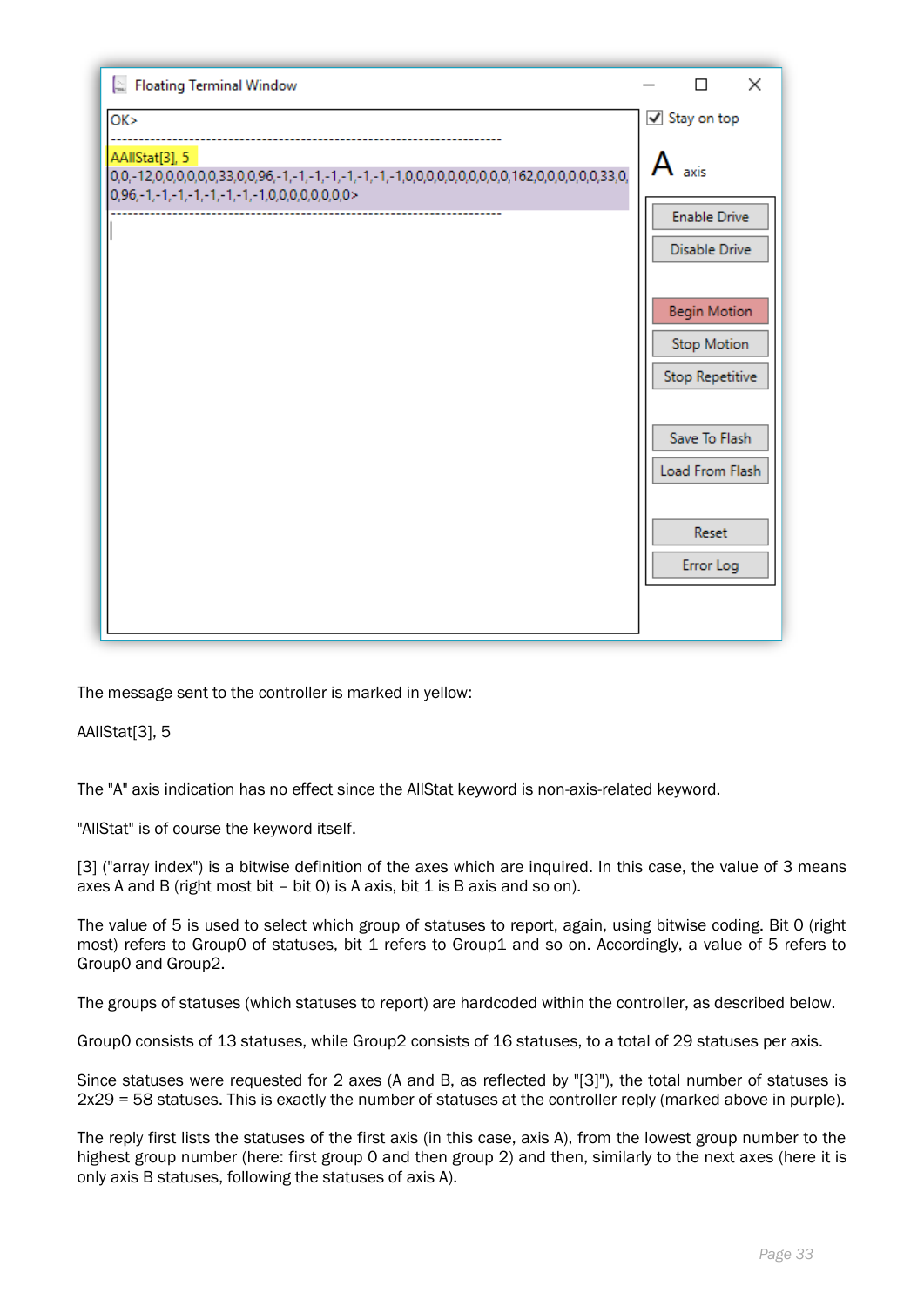Using the AllStat keyword, the user can inquire many statuses with a single message to the controller. On the other hand, the user has no control on which statuses are exactly provided (user can select which group of statuses, but not the content of each group), and thus the reply may contain statuses that are not really required.

Over Ethernet communication, where the reply is encapsulated into a single (or few if required) Ethernet packet, this method of inquiring the controller statuses is extremely efficient.

### **Bulk messages over Ethernet**

Over Ethernet communication connection only, the user can encapsulate multiple messages into a single Ethernet packet.

The controller, when receiving this Ethernet packet, will handle the messages one-by-one and will reply with an Ethernet packet(s) that will include a list of replies, one per each incoming message.

Using this method, a faster communication can be established, as the overheads of multiple communication messages are significantly reduced (we have only one message instead of a list of messages).

# **Future features**

The following features are expected in future firmware versions:

■ Relative CNC motion:

Currently, a CNC motion is defined using absolute target position only, including the start point of the motion which must be specifically defined as part of the CNC motion definition in the CNC FIFO.

New firmware version will support relative definitions of motions, where the starting positions (of the member axes) will nto have to be defined in advance and each segment can be defined using absolute or relative target positions.

■ Initial offset:

New firmware versions will support definitions of offsets for all member axes, so that a CNC motion that was defined for a given machine can be adjusted to another machine, which has, for example, slightly different homing position, by changing only the offset values and keeping all CNC motion definition the same.

■ Helix motion segment:

Today the CNC supports Linear motion segments and ARC motion segments. New firmware versions will support also the Helix motion segment (two axes perform an ARC while a third axis performs a linear motion).

■ More motion status bits at CNCAStatus[10]:

New firmware versions will support additional status bits (in acceleration, in deceleration,) within the CNC motion status (CNCAStatus[10]).

■ CNCAEncRatio:

New firmware ratio will support compensation for different physical resolution of the member axes.

## **Converting G-code CNC trajectory**

The PC Suite (see details within the PC Suite chapter below) includes a software tool that can convert G-code CNC files into our CNC trajectory definitions and even create a user program to create the CNC motion from the G-code file.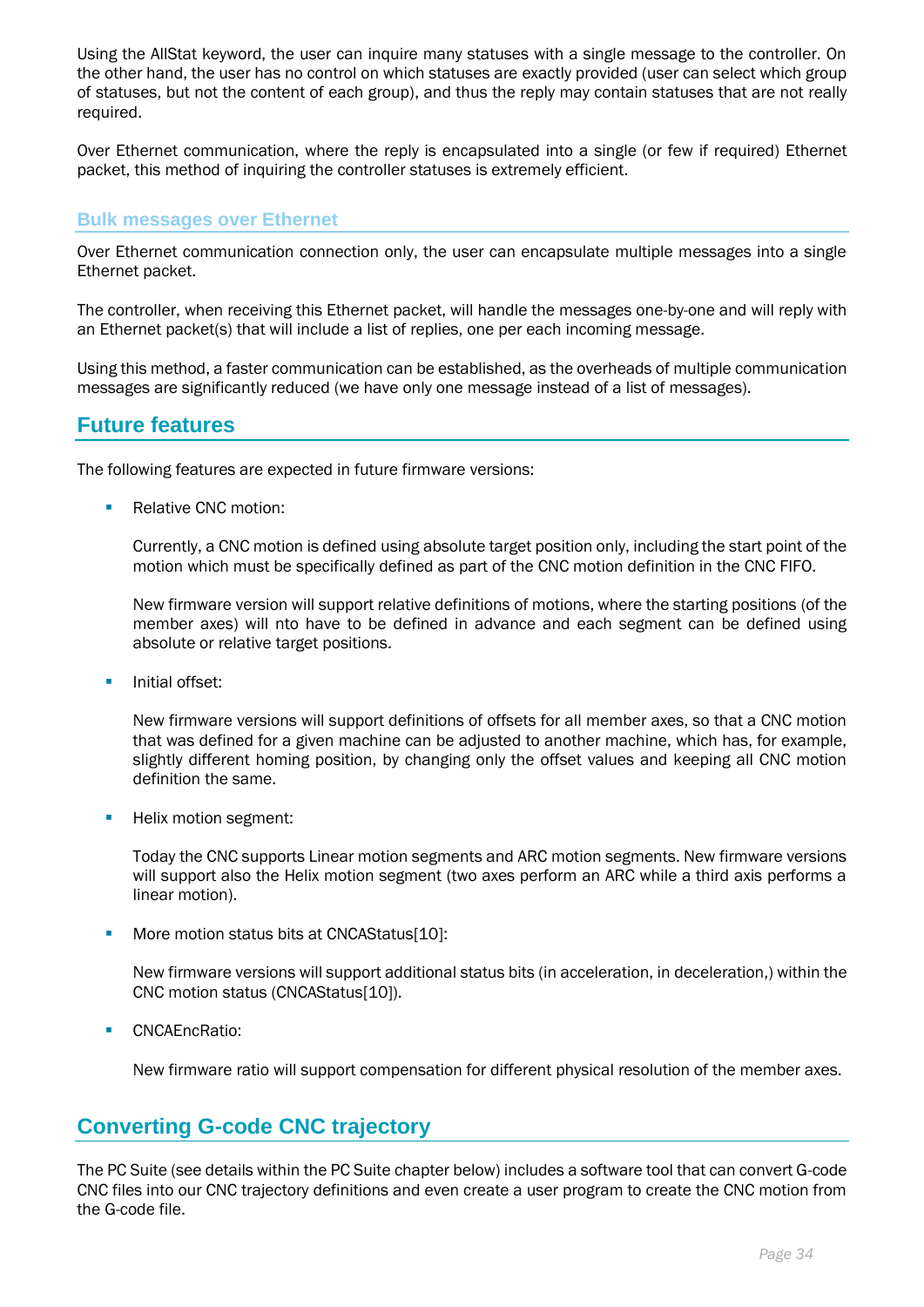# **Known issues**

**.** If, during a CNC motion, the controller will reach a segment (from CNCA FIFO) that will have a definition of involved axis that is not in the list of the member axes as marked during the Begin (see above), the controller will not consider it as an error and this involved axis will possibly move. This will be fixed in future firmware versions.

For now, it is the user responsibility to define segments with involved axes that are always subgroup of the member axes.

# **Using the PC Suite CNC tool window**

This chapter describes how to use the PC Suite Motion/CNC tool window to easily create CNC motions.

## To be completed ???

#### *Note:*

*The PC Suite Motion/CNC tool window supports the following future features:*

- *Relative/Absolute mode.*
- Set Coordinates Offset.
- *Helix motion segment.*

*Please avoid using these features since the controller's firmware does not include, yet, the support of these features.*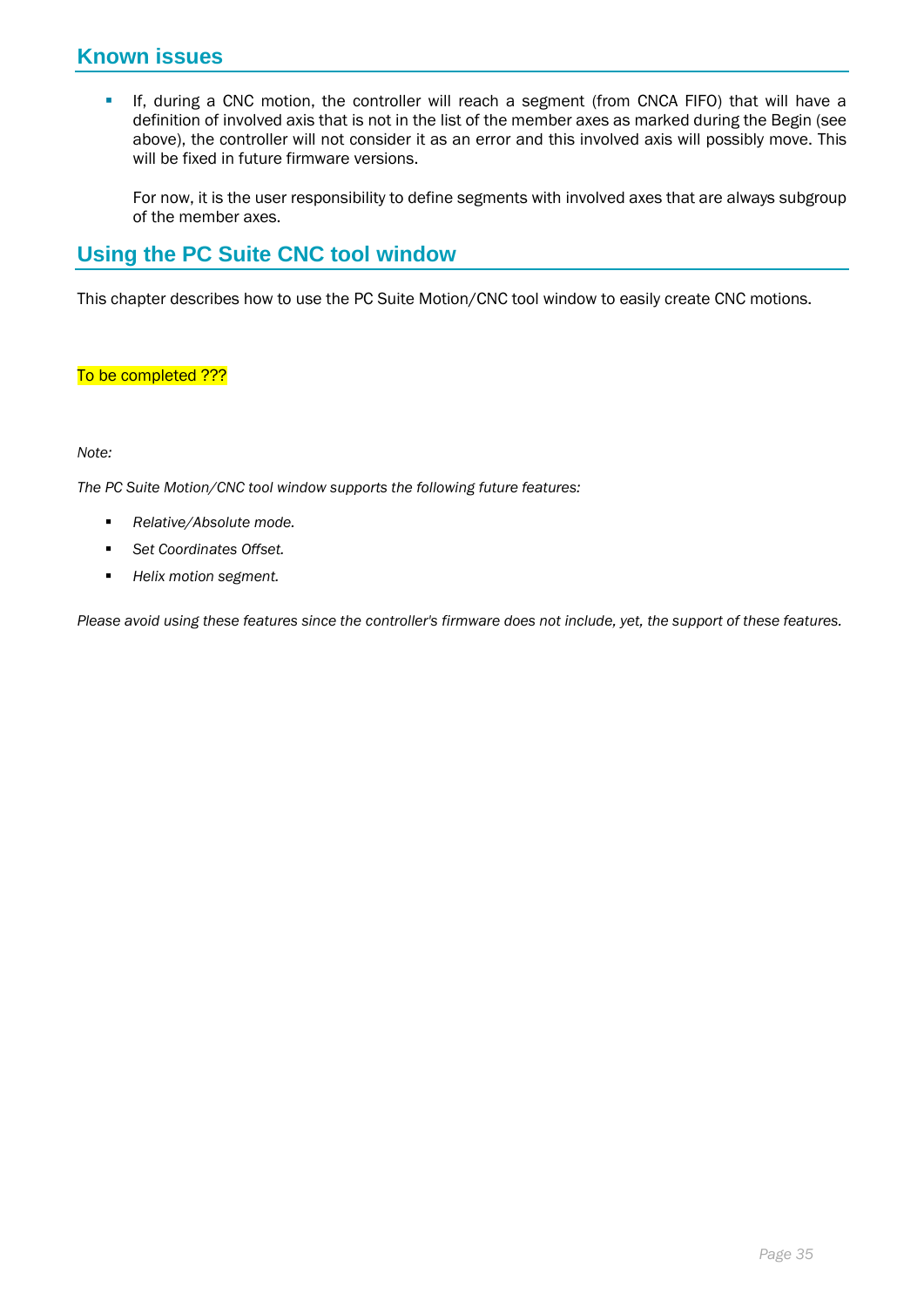#### Note:

A corner segment is generally placed between two consecutive Linear Motion segments. However, as explained in the chapter "Keeping continuous motion" within this document, there are some types of segments ("no-motion-no-blocking") which can be placed in between motion segments without affecting the motion calculations (like type 8: Write to Discrete Outputs). These types of segments are "ignored" from the point of view of the motion trajectory calculations. For the simplicity of the explanation, this appendix assumes that the Linear Motion segment, following by the Automatic Corner Motion Segment and followed by the second Linear Motion segment, are all pushed one after the other without any other ("no-motion-noblocking") segment pushed between them. However, while the explanation here is made simpler, the controller does support pushing these types of segments in-between, as explained within the abovementioned chapter.

The controller automatically calculates a corner upon and based on the following conditions:

- 1. The user pushed an Automatic Corner Motion segment between two Linear Motion segments and if:
	- a. All these 3 segments have exactly two identical involved axes.
	- b. The first Linear Motion segment has end velocity not zero. If that velocity is zero, the controller does not calculate the corner and it remains empty (skipped during the CNC execution).
- 2. The Automatic Corner Motion segment, when pushed by the user into the FIFO is an empty segment which has no effect on the CNC trajectory.
- 3. Once the second Linear Motion segment is pushed (after the corner), the corner is being validated and if needed, calculated, and the results are placed in the corner segment parameters (and the segment is no more an "empty" segment).
- 4. The corner validation and calculations are done based on the two Linear Motion segments and the corner's parameters (as defined in the last Set Corner Parameters segment).
- 5. Under the following conditions the corner will not be inserted, and the Automatic Corner Motion segment will remain empty (meaning, will have no effect):
	- a. The End Speed of the first (incoming) Linear Motion segment is 0.
	- b. The angle between the two lines is smaller (or equal) to the MinimalAngleForCorner parameter.
	- c. The angle between the two linear is greater than 160 degrees
	- d. The lines (or one of them) are too short (more details to be provided on future versions of this document).

What is the angle between two lines?

Please refer to  $\alpha$  in the following two figures (positive and negative cases, moving from A to B along a line and then from B to C along a line). In both cases, the angle  $\alpha$  is defined to be positive, in the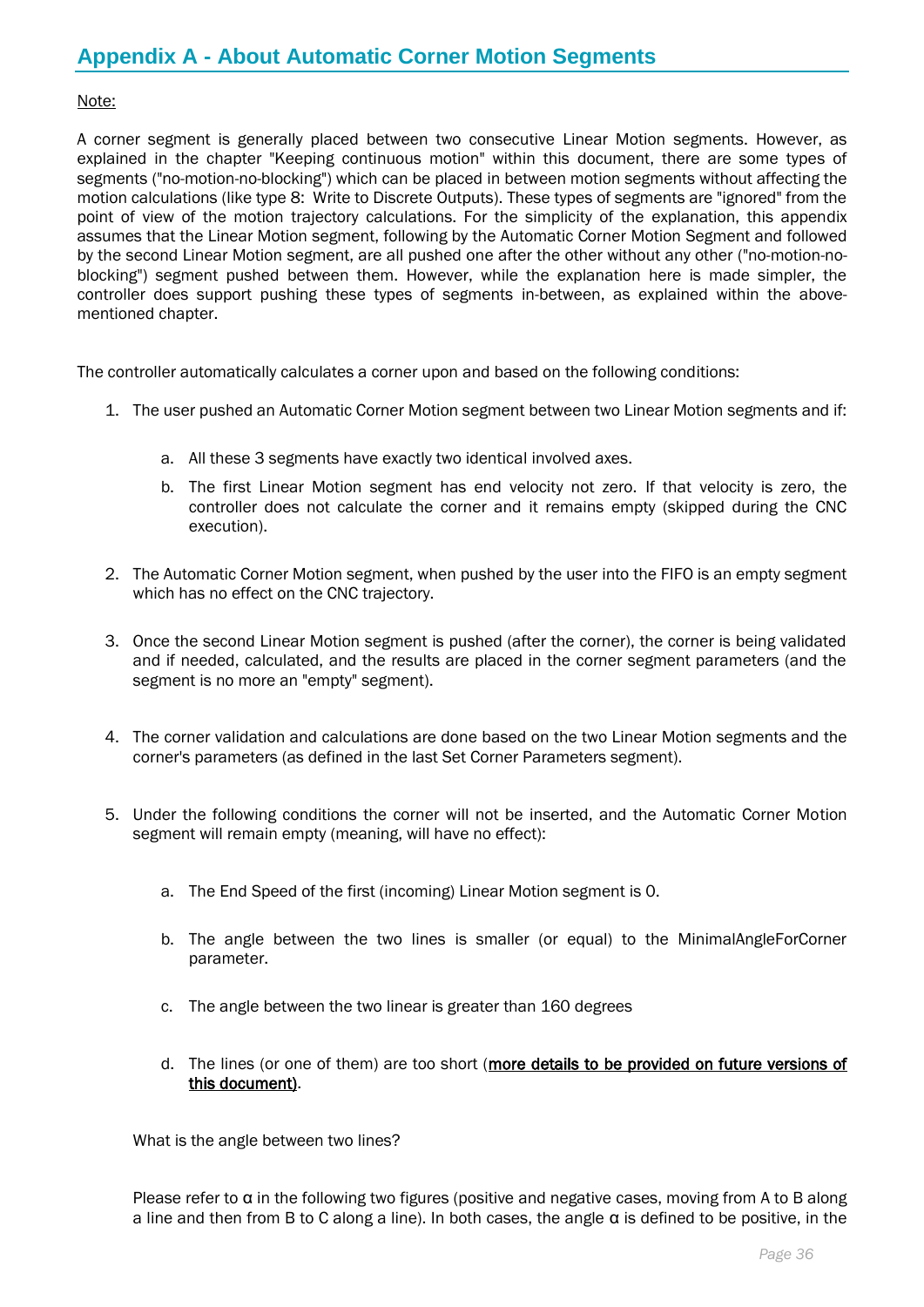

6. Two types of corners are supported: ARC (round corner) and Continuous Acceleration corner. The type of the corner is defined by the last pushed (executed) "Set Corner Parameters" segment.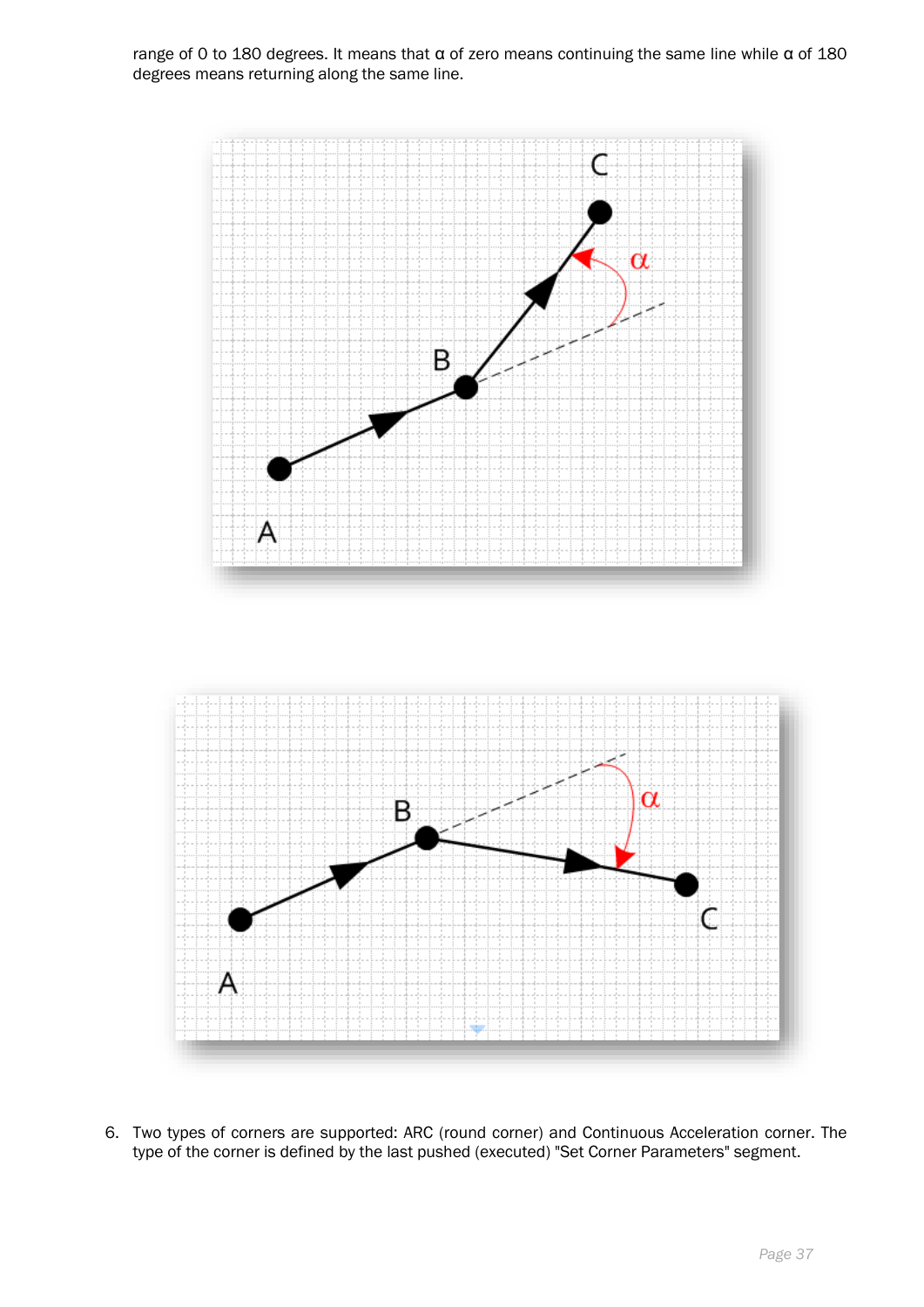7. ARC (round corner) is achieved by placing an ARC (part of a circle) between the two lines, with a radius based on the corner general parameters (see the Set Corner Parameters chapter) and properly shortening each of the lines, so the two lines will be tangent to the arc, as shown in the following picture:



The R (radius of the corner) is calculated based on the following parameters (set using the Set Corner Parameters segment): CornerRadiusMethod and CornerRadiusOrError. If CornerRadiusMethod is 0, then the corner radius is directly the value of CornerRadiusOrError. If CornerRadiusMethod is 1, the radius is calculated so that the maximal error imposed by the corner will be equal to: CornerRadiusOrError, as shown in the following picture:

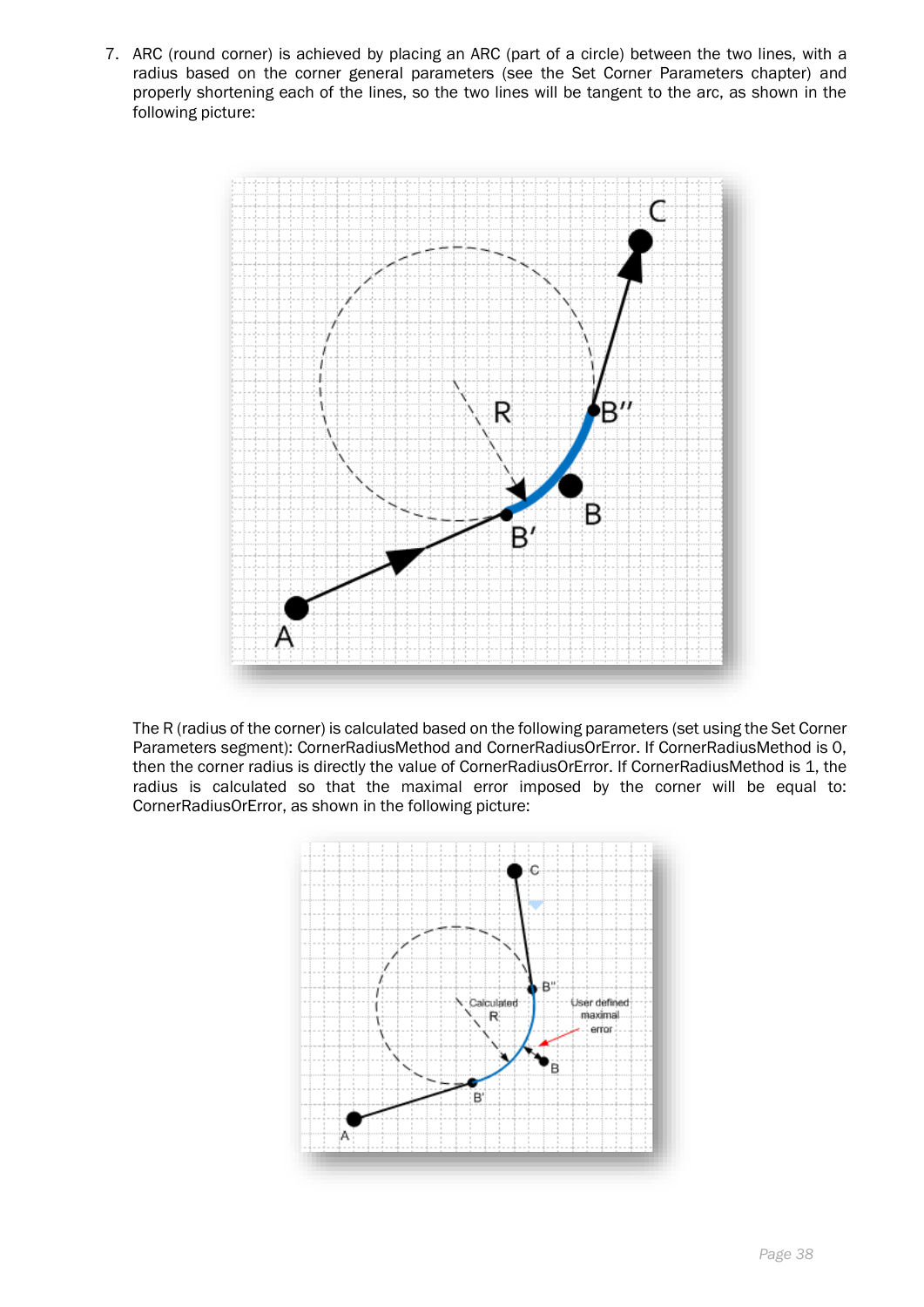Note that the resulted CNC trajectory does not pass through the original point B and that the original linear segment AB is shortened to be AB' and similarly BC is shortened to be B''C. All the required calculations are automatically performed internally by the controller.

Note that this kind of simple corner consists of sharp jump in the acceleration (infinite jerk) of each axis.

#### Future versions of this document will include sample graphs of the position, velocity and acceleration of each axis during such a corner, as well as the vector velocity and acceleration during the corner.

Once the controller calculates this type of corner, it actually replaces the empty Automatic Corner Motion segment with a suitable and properly calculated ARC segment (in addition to shortening the two linear segments as necessary).

- 8. Continuous Acceleration corner is based on a dedicated algorithm which satisfies the following conditions:
	- a. The position references of both axes are continuous (same as ARC corner).
	- b. The velocity references ( $1<sup>st</sup>$  derivative of the position references) are continuous (same as ARC corner).
	- c. The acceleration references  $(2<sup>nd</sup>$  derivative of the position references) are continuous (this is different from the ARC corner).
	- d. The vector velocity along the corner trajectory is constant.

The disadvantage of this type of corner is that when the corner is sharp (the angle α between the lines is high), the peak acceleration required from each axis is becoming very higher and higher.

Future versions of this document will include sample graphs of the position, velocity and acceleration of each axis during such a corner, as well as the vector velocity and acceleration during the corner.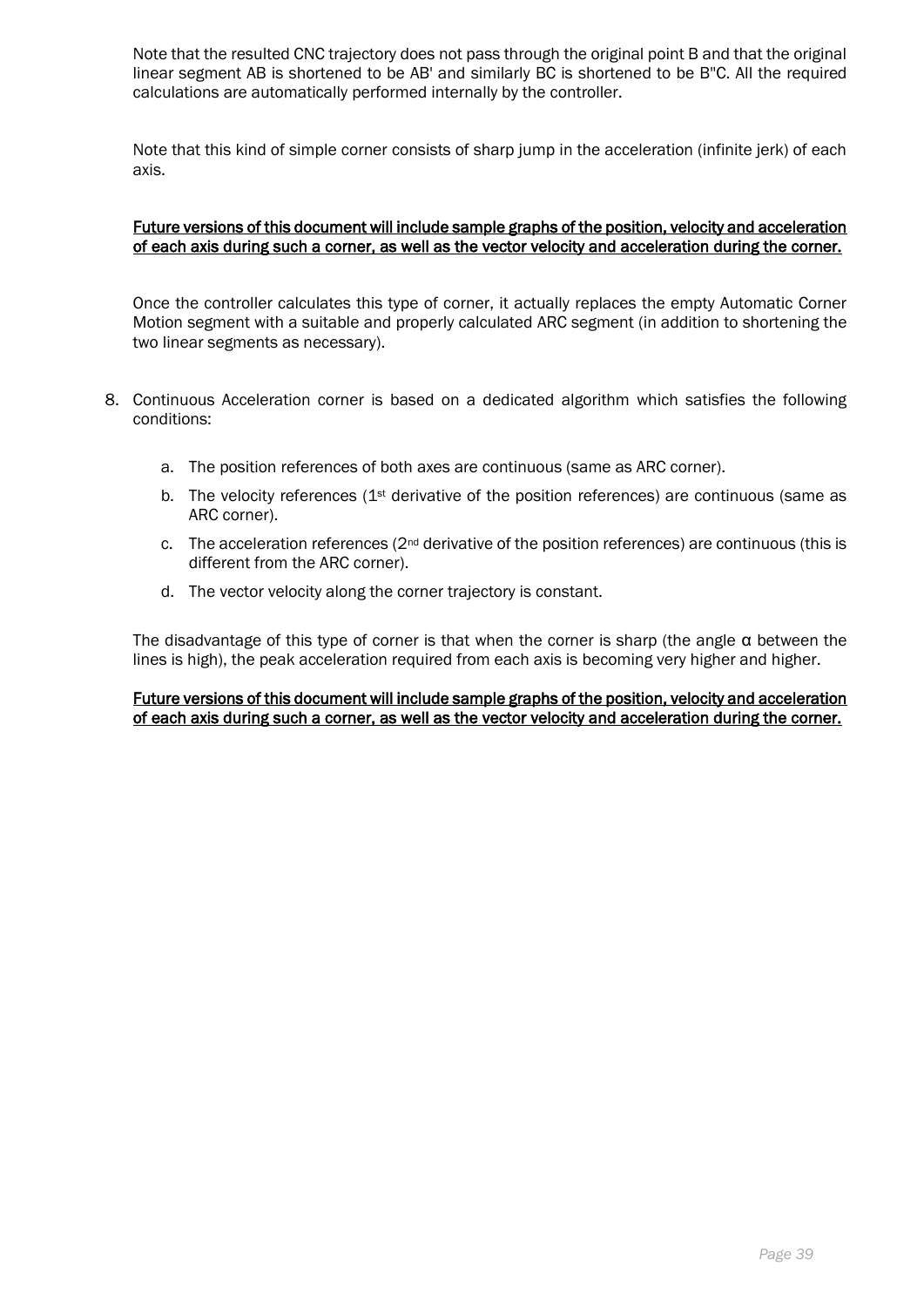# **Appendix B – Friction Compensation in CNC motions**

Agito controllers supports friction compensation for most (scalar) motion modes.

The friction compensation is implemented at the beginning of the motion, to overcome (fully or partially) the static friction and to enable faster start of the motion and reduced position error at the beginning of the motion.

For CNC motion, this definition is extended, to cover all cases where a given axis starts to move after it was in zero speed.

The exact definition is:

If a given axis is participating in a CNC motion segment (any type) and If this axis is to be moved in this segment and If it was not moving at the previous motion segment (didn't participate or reached zero velocity)

The Friction Compensation will be applied on this axis as part of starting this motion segment.